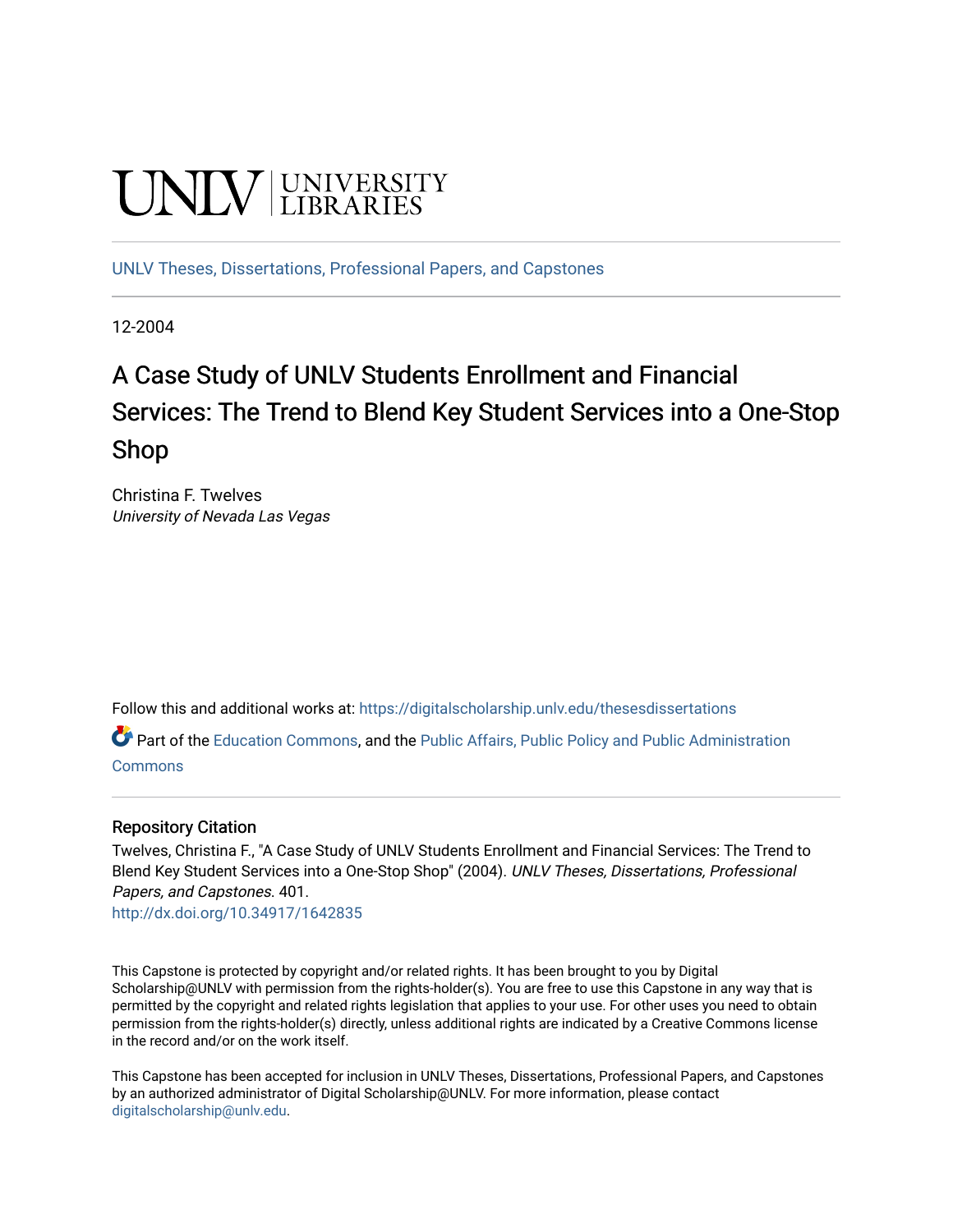## **A Case Study of UNLV Student Enrollment and Financial Services: The trend to blend key student services into a One-Stop Shop**

By

Christina F. Twelves

Bachelor of Arts University of Nevada, Las Vegas 1994

# A Professional Paper submitted in partial fulfillment of the requirements for the

Master of Public Administration Department of Public Administration Greenspun College of Urban Affairs

Graduate College University of Nevada, Las Vegas December 2004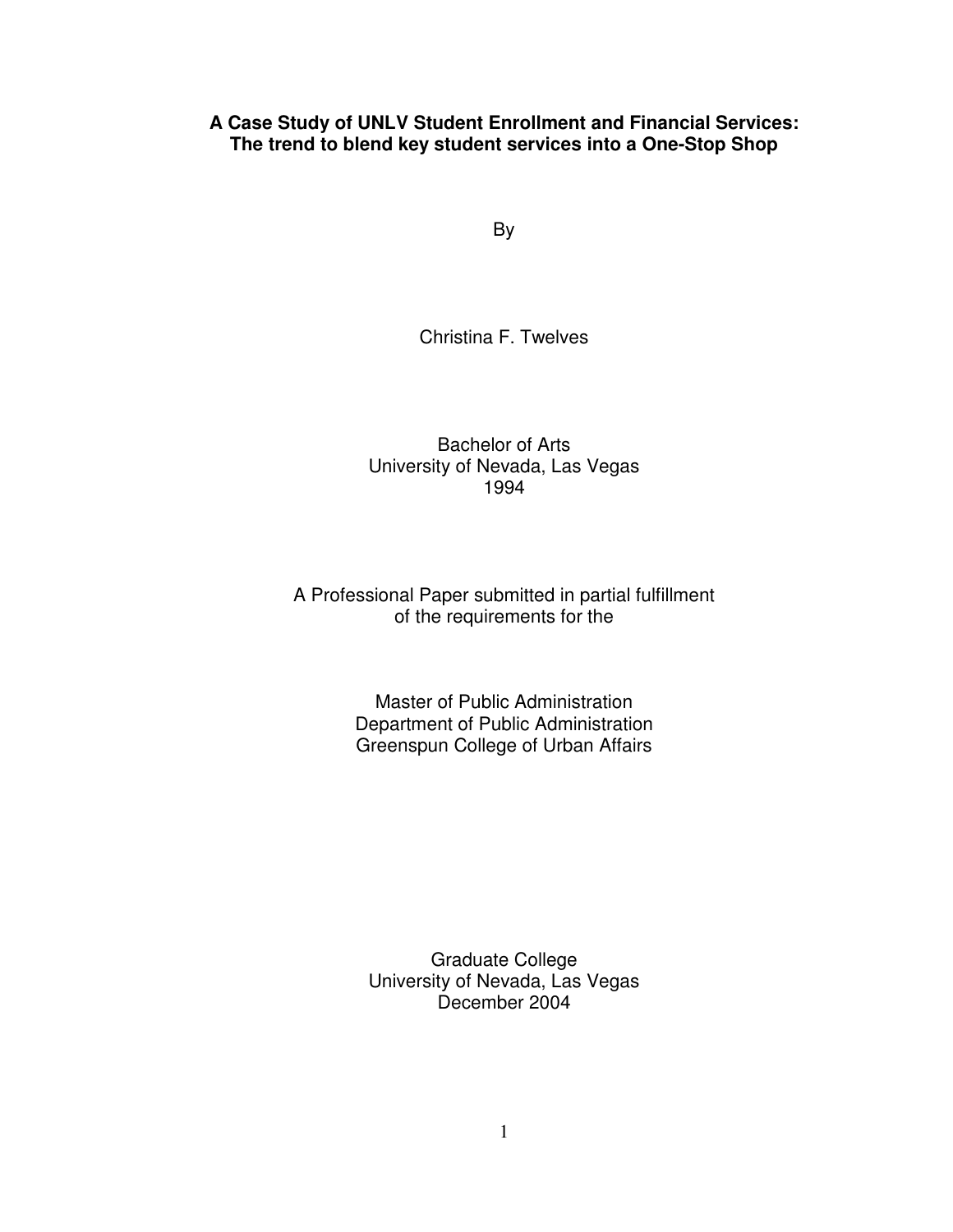# **ACKNOWLEDGEMENT**

I would like to thank the faculty for the guidance they have given to me as a student within the Public Administration Program at UNLV. I want to thank my family who has supported me throughout my involvement in this program and while completing this professional paper, their support and encouragement are what kept me persistent in achieving the goal of completing the program. Finally, I want to thank Dr. Anna Lukemeyer for helping me with the task of completing this paper and making it all it could be under the circumstances.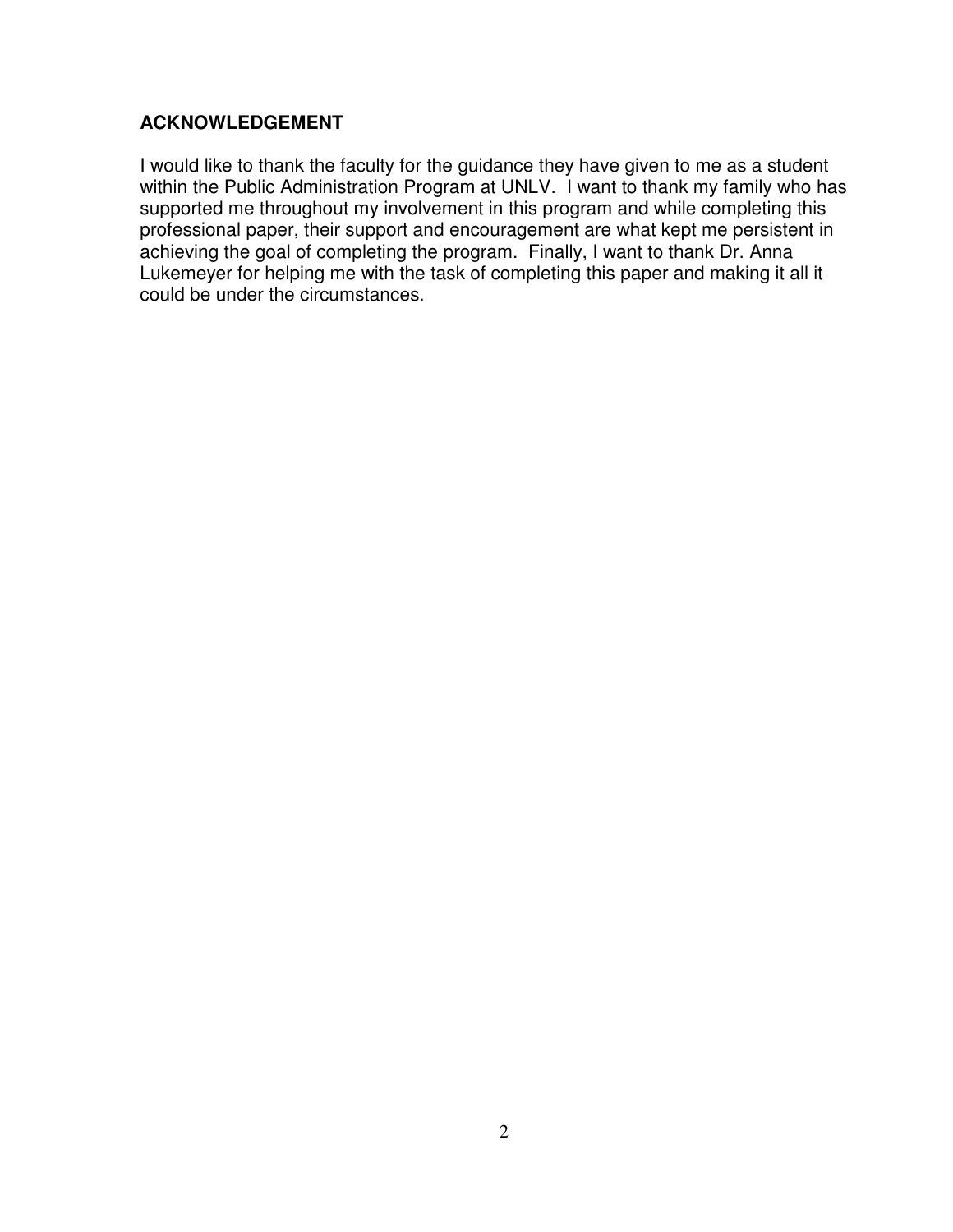# **TABLE OF CONTENTS**

| ACKNOWLEDGEMENT                                                                                                                                                                                                                                                                                                                                                                                                                                          |
|----------------------------------------------------------------------------------------------------------------------------------------------------------------------------------------------------------------------------------------------------------------------------------------------------------------------------------------------------------------------------------------------------------------------------------------------------------|
| <b>TABLE OF CONTENTS</b>                                                                                                                                                                                                                                                                                                                                                                                                                                 |
| <b>INTRODUCTION</b>                                                                                                                                                                                                                                                                                                                                                                                                                                      |
| <b>LITERATURE REVIEW</b><br><b>Theoretical Framework</b><br>Organizational Theory: Basic Principals  05<br><b>Professional Literature</b><br>Restructuring Student Services: Professional Perspectives  16                                                                                                                                                                                                                                               |
|                                                                                                                                                                                                                                                                                                                                                                                                                                                          |
|                                                                                                                                                                                                                                                                                                                                                                                                                                                          |
| <b>ANALYSIS</b><br>BACKGROUND/CONTEXT<br><b>Prior Structure</b><br>Student Financial Services <b>Constructs</b> 38<br><b>New Structure</b><br><b>Student Enrollment and Financial Services Overview41</b><br>Client Services <b>contained</b> and the client services <b>42</b><br><b>Operations</b><br>Curriculum and Instruction <b>contains the Curriculum</b> and Instruction<br>Office of Undergraduate Recruitment  45<br><b>Current Structure</b> |
|                                                                                                                                                                                                                                                                                                                                                                                                                                                          |
| <b>CONCLUSION</b>                                                                                                                                                                                                                                                                                                                                                                                                                                        |
| <b>REFERENCES</b>                                                                                                                                                                                                                                                                                                                                                                                                                                        |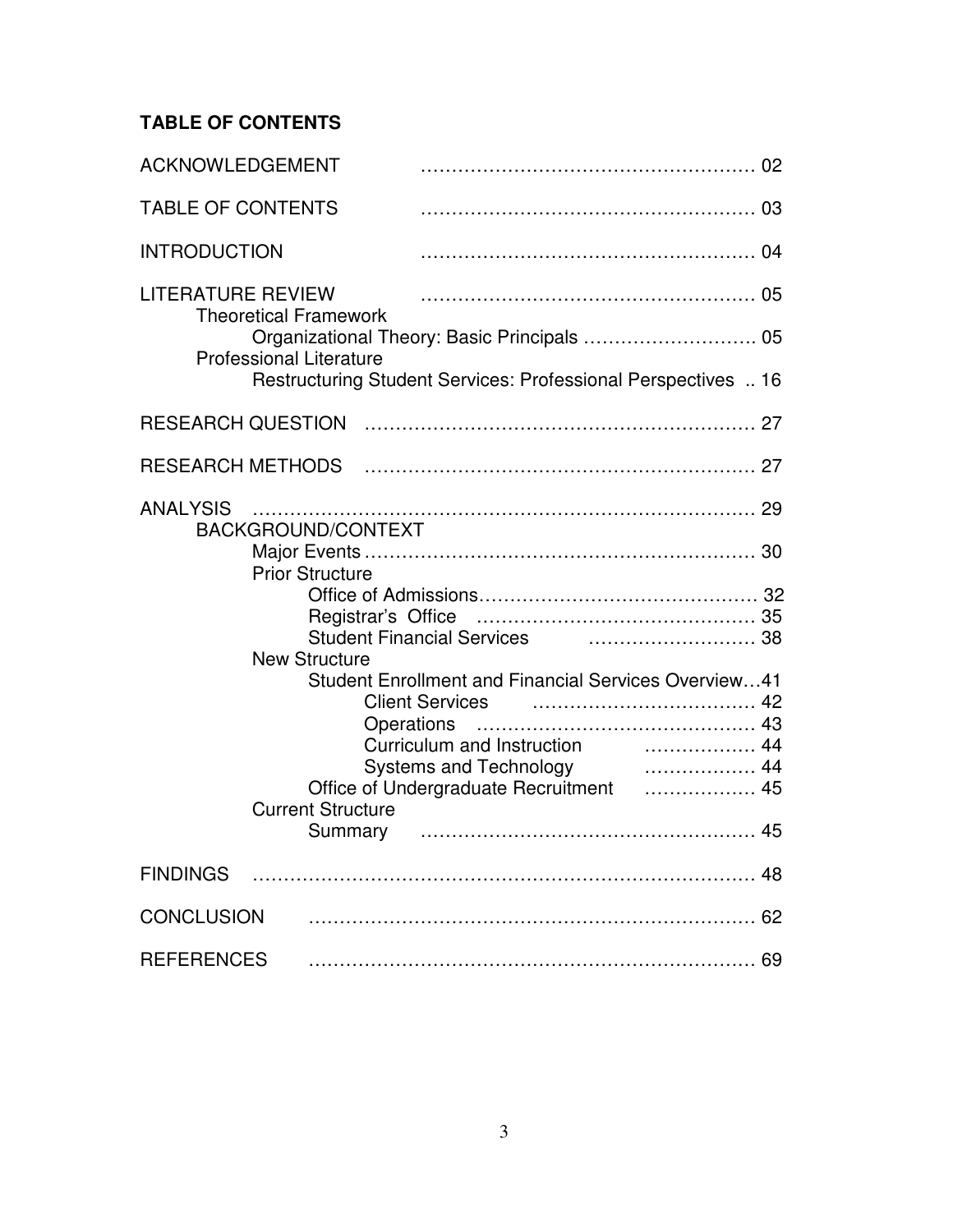#### **INTRODUCTION**

 University administrators are constantly looking for innovative approaches to assist students with their overall academic experience. For administrators and students the desire is to focus more on academics and less on the mechanics of applying for admissions, applying for financial aid, registering for courses, and other administrative processes.

 Many institutions, including UNLV, followed the traditional approach to providing enrollment support services such as Admissions, Registrar, Bursar, and Financial Aid. This approach has been characterized as a "silo structure" in which each service is a separate division, and staff are identified as specialists within their area of focus. In this structure, staff do not attempt to assist students when it comes to another divisions' area of expertise. Under this approach students often must visit multiple offices at opposite ends of the campus to speak with the specialist who can help them.

 The emerging trend nationally is to focus on creating one location for the student to get the assistance and information he or she needs. Universities across the nation are concluding that the "silo structure" promotes unneeded run-around for students. The way to reduce the amount of time a student uses for unnecessary run-around is through one-stop service, where students seek assistance from generalists, crosstrained on a variety of student service topics or through on-line services that provide information, forms, and the ability to make decisions 24/7 rather than from 8-5, Monday through Friday.

In line with this philosophy, UNLV restructured its Admissions, Registrar, and Student Financial Services offices to provide quicker, more efficient support services to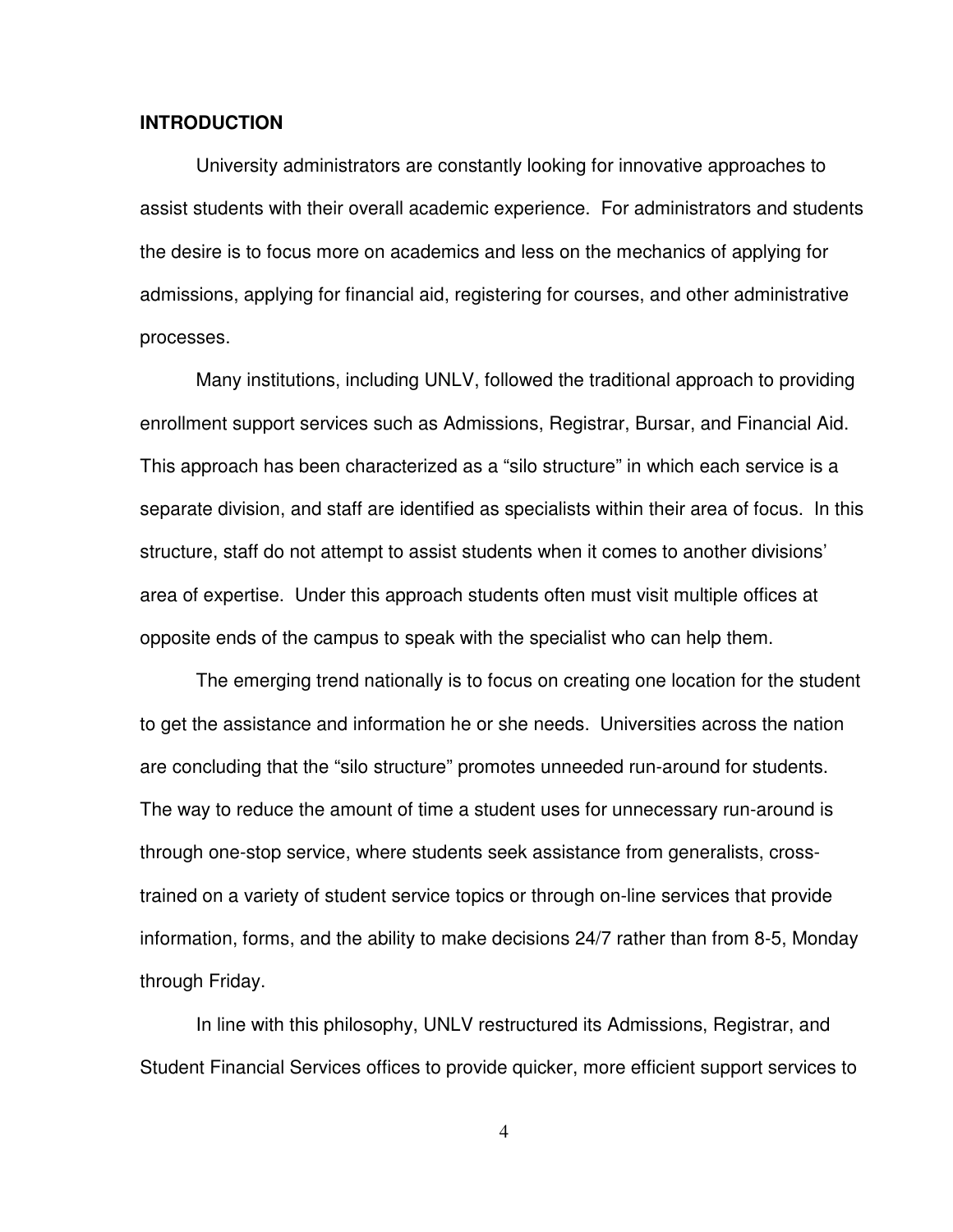students. The purpose of this case study is to look at the restructuring from an organizational theory perspective. Using organizational theoretical frameworks identified by Lee G. Bolman and Terrence E. Deal (2003), this case study will examine the restructuring that took place at the University of Nevada, Las Vegas.

#### **LITERATURE REVIEW**

 Two types of literature provide the background for this case study. The first is the literature developed in organizational theory concerning organizational structure and change. The first section of the literature review draws on Bolman and Deal's (2003) synthesis to present this work. The second section reviews professional literature specific to the provision of student support services and directed to professionals in that field.

#### Organizational Theory: Basic Principles

 Bolman and Deal (2003) identify four theoretical frameworks for studying organizations and organizational change. The theoretical frameworks identified are Structural, Political, Human Resource, and Symbolic. The structural frame, as summarized by Bolman and Deal, "emphasizes goals, specialized roles, and formal relationships." (p. 13) This frame focuses on the division of labor, assigning responsibilities that are appropriate to each area of expertise. The structural frame sees the organization as a machine or factory. Within the structural frame the importance is divided among task, technology, and the environment in which the organization is set.

 In contrast, the Human Resource frame focuses on individual needs rather than the needs of the organization. The human resource frame sees the organization as a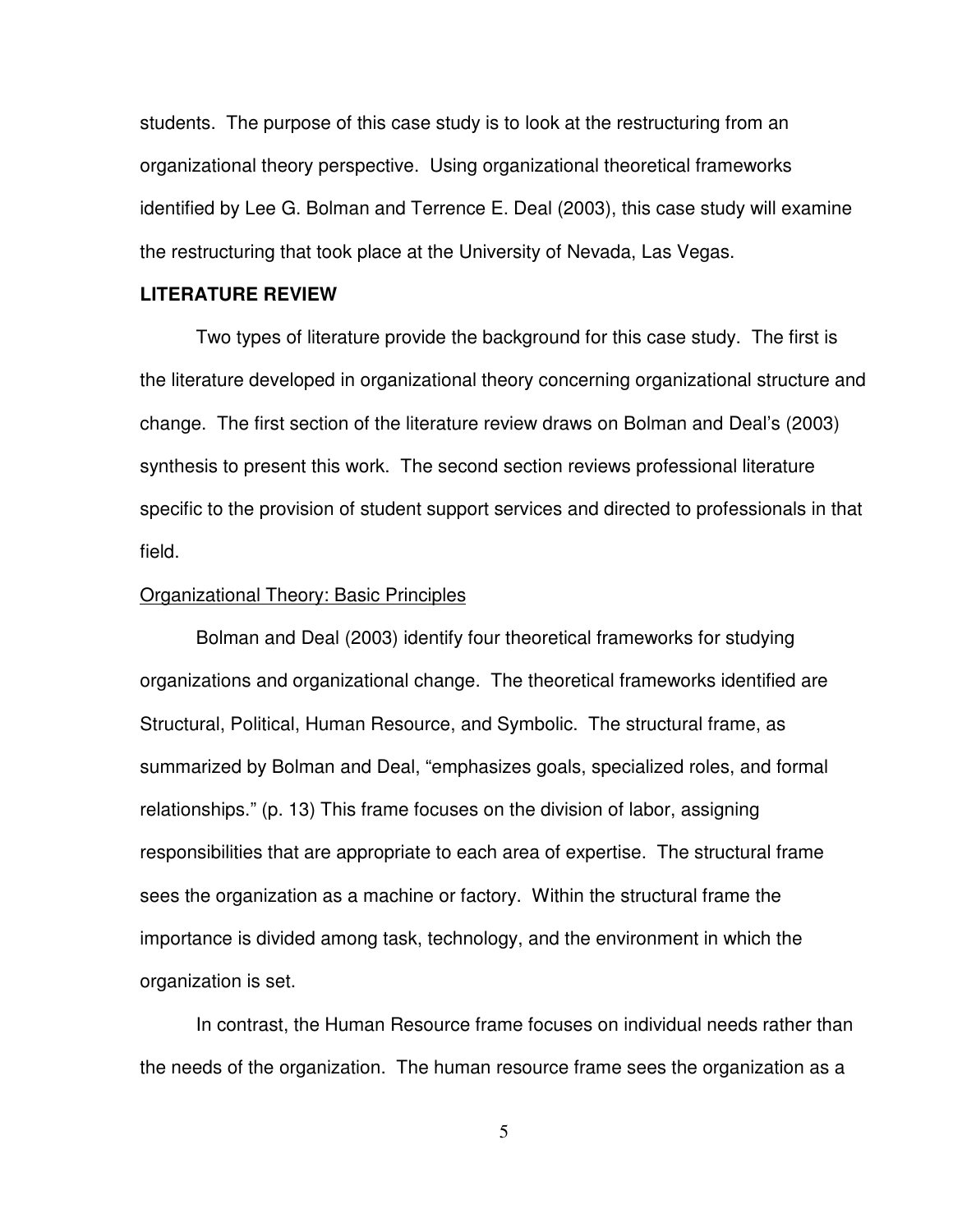family with "needs, feelings, prejudices, skills, and limitations." (p. 14) This frame emphasizes empowering individuals within the organization so that they feel good about what they are doing and will get the job done.

 The Political frame's main concept is power. With power come conflict, competition, and internal politics. If the power is properly dispersed, the organization will run smoothly. However, when the power is concentrated in the wrong place or too widely spread, nothing gets done. (Bolman and Deal, p. 14) This frame views organizations and people as competing for resources and overall power. This frame portrays the organization as a jungle: it is the survival of the fittest.

 The Symbolic frame "sees organizations as cultures, propelled more by rituals, ceremonies, stories, heroes, and myths than by rules, policies, and managerial authority." (Bolman and Deal, p. 14) Bolman and Deal compare this frame to a theatrical performance. The organization is comprised of actors acting out scenes. These scenes create a perception based on what the audience interprets the actor's actions to mean. When the actors play their parts poorly the organization's rituals and ceremonies lose their importance. (Bolman and Deal, p. 14)

For the purpose of this case study, the author will focus on the structural frame as a basis for analyzing UNLV's restructuring of student services. The structural framework draws upon two classical approaches to organizational theory, Frederick Taylor and Max Weber (Bolman and Deal, 2003). Taylor's approach to organizational theory focuses on the structural layout and intends to find the most efficient manner to accomplish the core process. He focused on identifying how 'time and motion' impact productivity, which he coined as "scientific management." Other theorists expanded the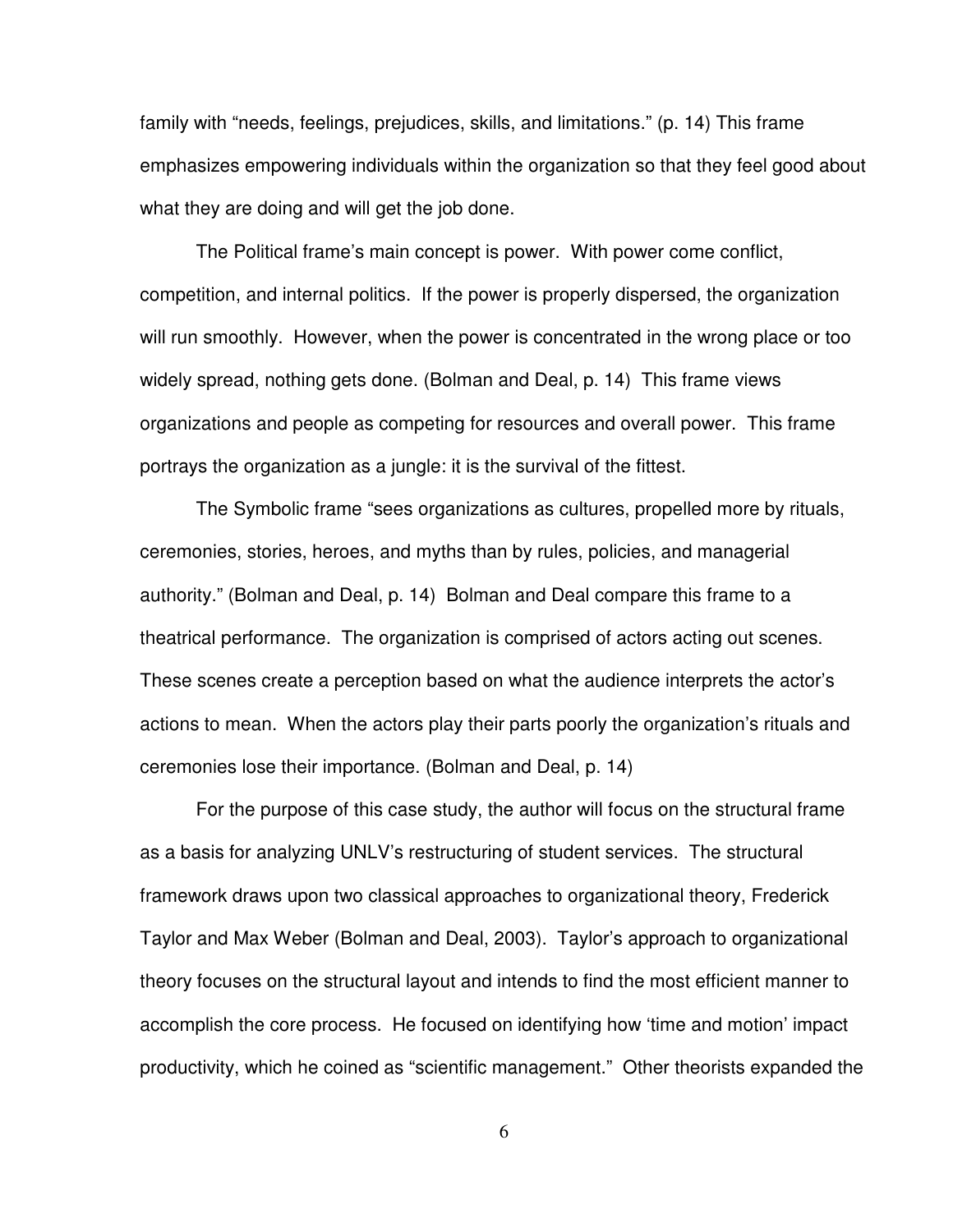scientific management model to include a focus on "specialization, span of control,

authority, and delegation of responsibility." (Bolman and Deal, p. 45)

The second classical approach used as a foundation for the structural framework

utilizes the concept of hierarchy. Max Weber focused on a patriarchal structure where

the one person at the top, a father figure, had ultimate control over those beneath him.

This person can "reward, punish, promote, or fire on personal whim." (Bolman and Deal,

p. 46) Weber's model had 6 components:

- (1) a fixed division of labor,
- (2) a hierarchy of offices,
- (3) a set of rules governing performance,
- (4) separation of personal from official property and rights,
- (5) technical qualifications (not family ties or friendship) for selecting personnel, and
- (6) employment as primary occupation and long-term career. (p. 46)

Weber's theory was expanded to include a closer look at organization structure and the

reasons organizations chose certain structural layouts. The theory was also expanded

to look at how the structural layout impacted the people within the organization; morale,

productivity, and effectiveness. (Bolman and Deal, 2003)

As stated above, the structural frame focuses on creating an efficient and

effective distribution of roles and responsibilities. It leaves the psychological factors to

the other frameworks. In line with this emphasis, Bolman and Deal identify six

assumptions that underlie the structural framework:

- 1. Organizations exist to achieve established goals and objectives.
- 2. Organizations increase efficiency and enhance performance through specialization and a clear division of labor.
- 3. Appropriate forms of coordination and control ensure that diverse efforts of individuals and units mesh.
- 4. Organizations work best when rationality prevails over personal preferences and extraneous pressures.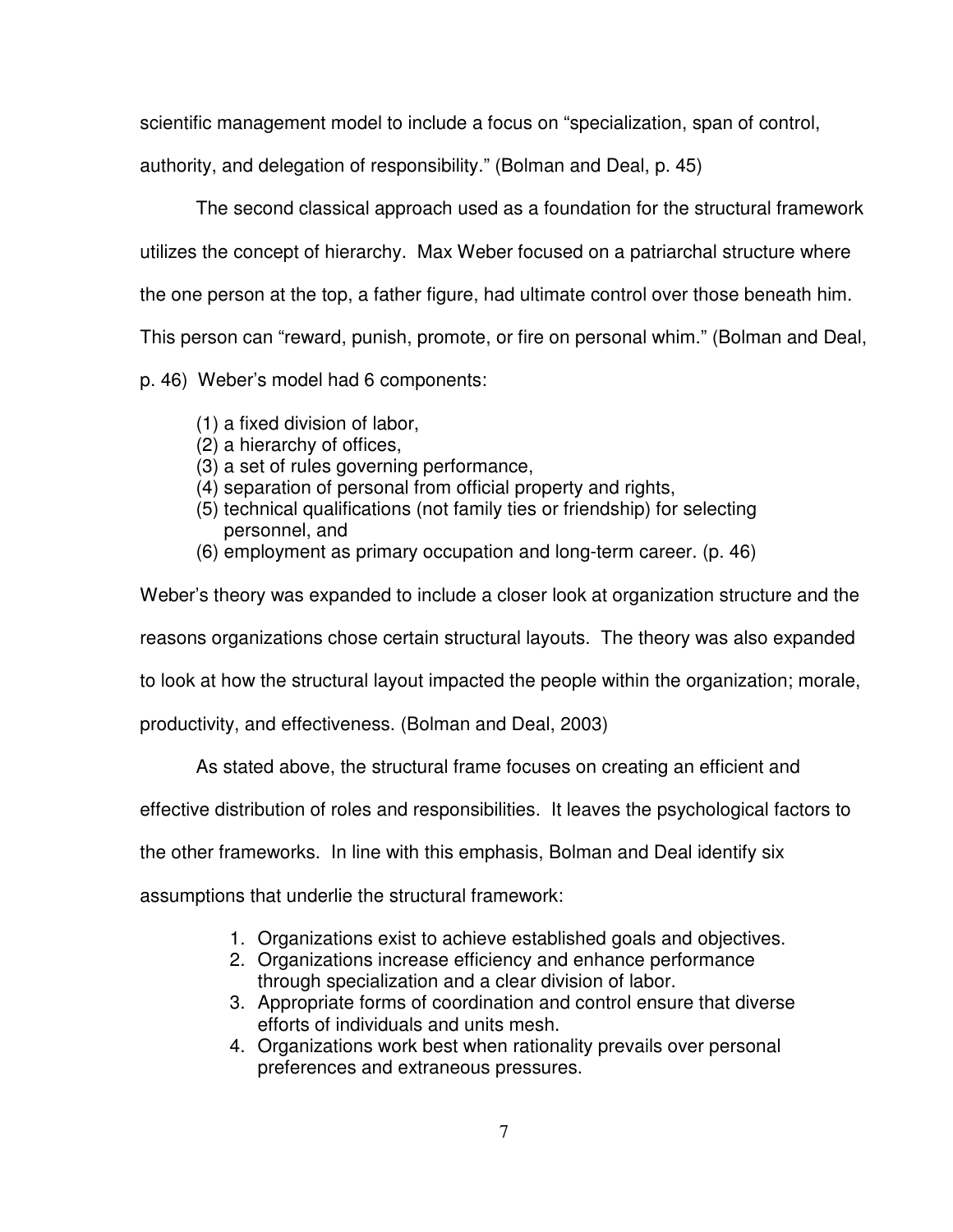- 5. Structures must be designed to fit an organization's circumstances (including its goals, technology, workforce, and environment).
- 6. Problems and performance gaps arise from structural deficiencies and can be remedied through analysis and restructuring. (p. 45)

These assumptions assume that an organization that is structured appropriately will run more efficiently. Other frameworks focus on other factors such as how people and their personalities impact organizational structure, or how vision and expectations impact organizational structure. The structural framework looks at the structural layout and the parameters it operates within.

 Bolman and Deal identify six factors or "imperatives" that influence how an organization is structured. The organization structure is influenced by these parameters, or imperatives. The final layout of the organization's structure is a result of its circumstances and experiences in terms of the six imperatives. Each of the six imperatives and how they influence an organization will be discussed.

The first imperative is *size and age*. Bolman and Deal identify that the size of an organization affects its structure. If an organization grows, the processes within the organization end up being more formal and complex. Another pressure that comes with growth is that roles within the organization must change in an appropriate manner to reflect the size of the organization. The author of this study understands this to be directly related to the number of individuals carrying out the task. If the organization does not have adequate staff to carry out the demands of the organization, whether it is to assist clients or to keep up with supply and demand, the organization will experience problems in output. On the flip side, if an organization is downsizing, the roles of the staff must be reconfigured to fit the smaller structure. (p. 58-60)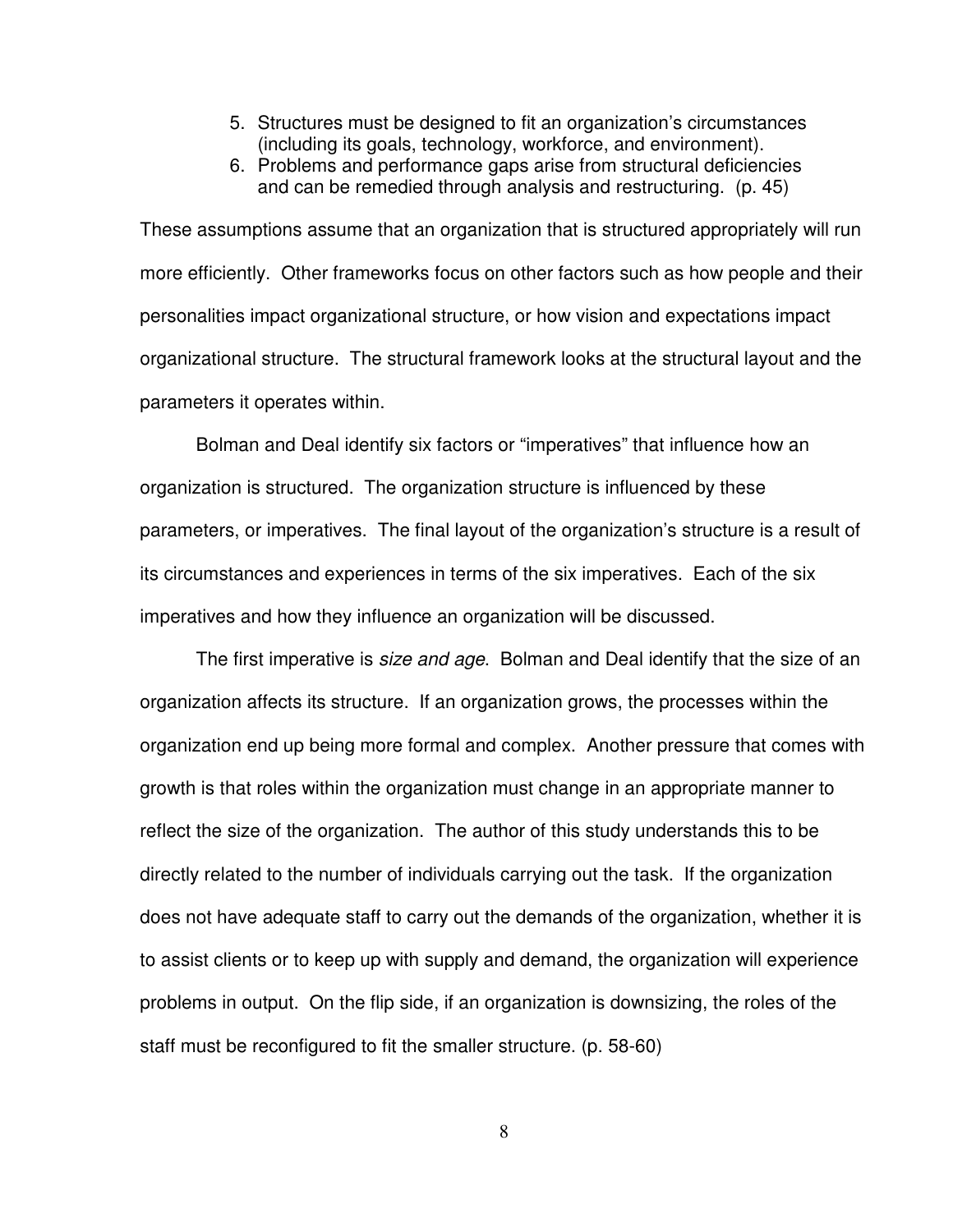Age is also a component of the first imperative and influences the organization. Bolman and Deal couple age with size because most organizations grow over time and will influence the overall size of the organization, which impacts the complexity of the processes within the organization as described above. Age also can be seen as a producer of a mindset and can impact the organization's attitude toward change. We all have heard the slang saying, "If it ain't broke, don't fix it." However, this may cause the organization to not meet its full potential, just because something is working does not mean it is the best way of accomplishing a task.

The second imperative focuses on the *core process* of the organization and how the process or the technology used for producing a product or service affects the organization's structural layout. Once again it comes down to the pressures that impact the desired output of the organization. Some organizations have a simple core process with predictable influences that can be planned for in advance, problems can be anticipated and solutions can be in place to address problems as they occur, and the product itself is predictable. Organizations that deliver a product that does not vary in nature have a simple core process layout. An organization that produces something that is constant like a box of cereal is simple in structure. However, an organization that produces a service is more complex. This is due to the unpredictable nature of the individual who is receiving the service and how the person providing the service may react to the customer. In this scenario, you are dealing with people who are unpredictable by nature. (p. 60-61)

 Another factor related to the core process of an organization focuses on technology, in some instances technology may be the core process. Technology is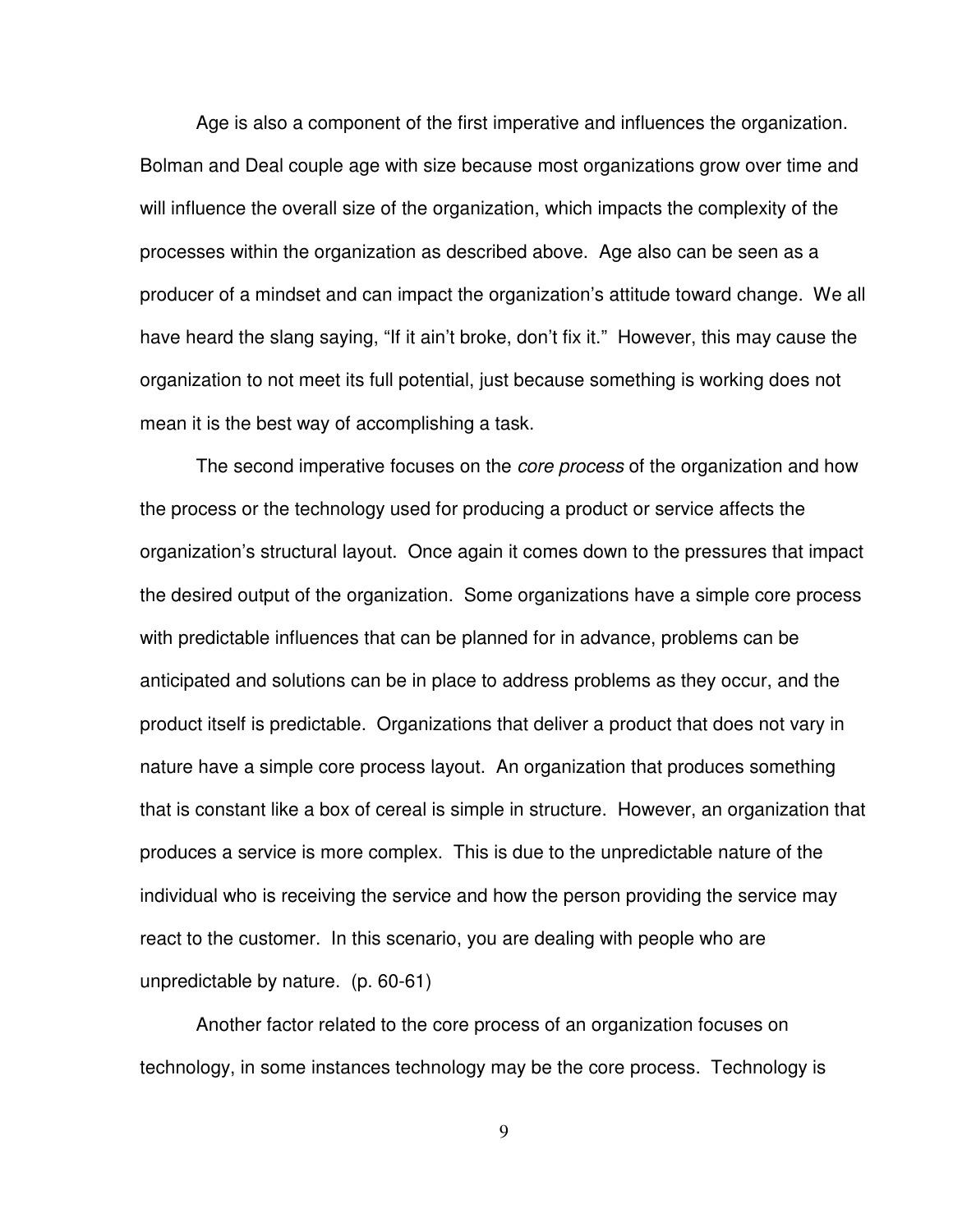utilized throughout an organization and an organization's adaptability to technology is a predictor of the organizations success and output. Older organizations may struggle with technology as they have the task of integrating their old processes with a new process that utilizes technology. (p. 60) This may create a feeling of uncertainty with the people within the organization and may require a change in the structural layout due to the elimination of jobs or the roles of staff changing as a result of the technology. A perfect example is the machinist that used to make a product by hand, using their tools of the trade. When technology enters the picture the machinist must set his tools a side and learn how to program the computer so that a machine can produce the product that he or she used to create by hand and through a learned skill.

The next imperative focuses on the *environment* of the organization and how different pressures impact an organization's ability to produce a service or product. Organizations that have minimal or predictable influences tend to have a simpler structural layout. On the flip side, organizations that have unpredictable influences due to changing dynamics of their clients, products, and expectations tend to have a more complex structural layout. Due to the complexity of the organization's structure more coordination is necessary and the structure must have processes in place that are somewhat flexible. This type of a situation requires the ability to be able to work vertically (traditional top-down pyramid management) and horizontally (newer flat approach to management). This poses a problem for the organization because the traditional top-down manager has a difficult time understanding the new, flat approach to management. (p. 61)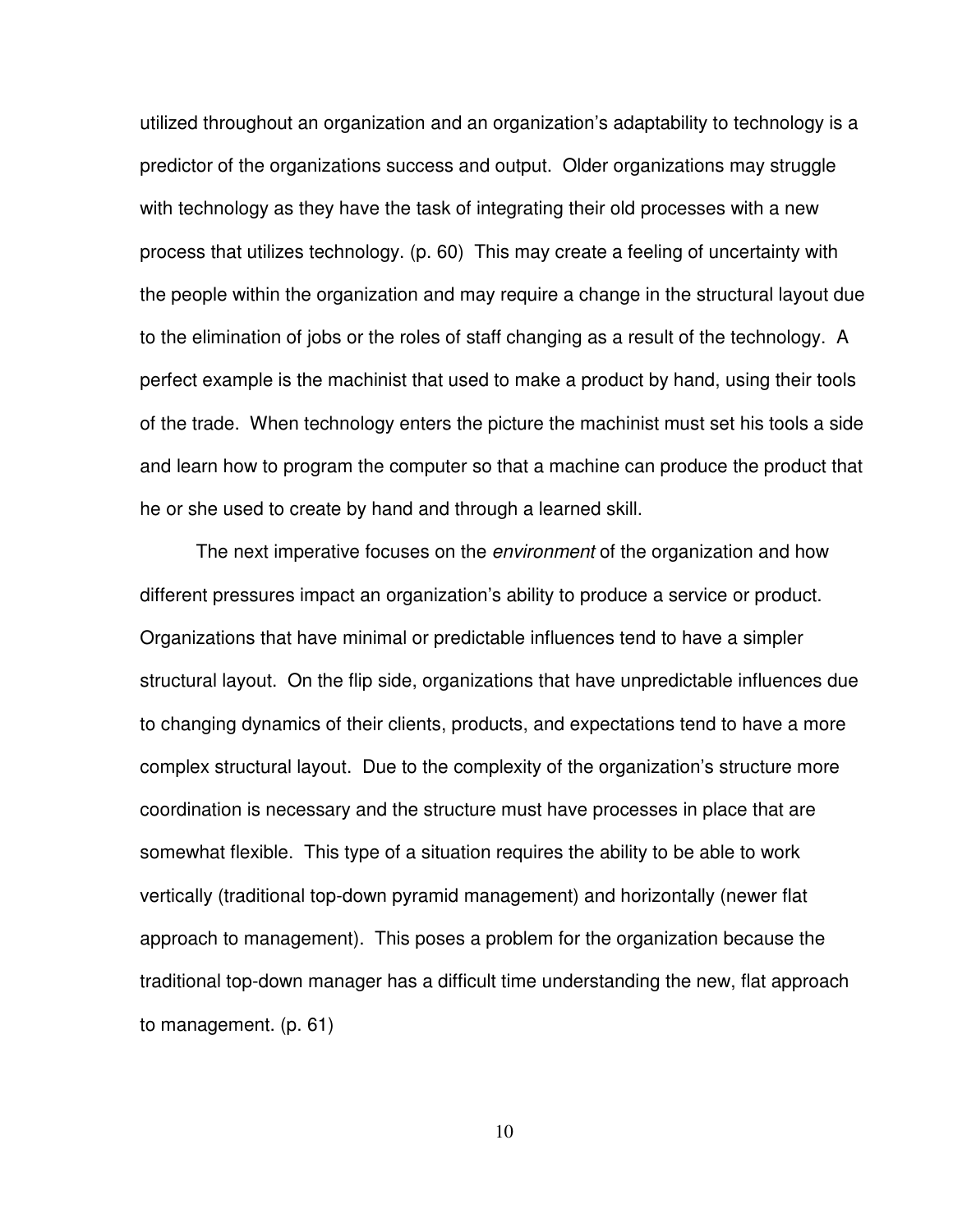Other environmental influences that impact the organization exist and may be out of the direct control of the organization. Bolman and Deal (2003) use the example of a small college. They explain, "A small college with serious financial pressures is likely to have tighter controls, higher workloads, and limited discretion in using its funds." (p. 61) The restrictions that each of the variables creates, tighter controls, higher workloads, and limited discretion, have an impact on the service or product that is provided. Bolman and Deal compared this to a private university, Harvard, who as a result of their circumstances can be more flexible. They can "afford to offer low teaching loads, generous salaries, and substantial autonomy to its faculty." (p. 61)

The fourth imperative focuses on the *strategy and goals* of an organization. The intent of this imperative is to provide clarity and consistency within the organization. Bolman and Deal (2003) identify that there are published strategy and goals and there are those that are not published or even discussed. They identify these other strategy and goals as:

- Honorific: fictitious goals crediting the organization with desirable qualities
- Taboo: goals an organization pursues but does not talk about
- Stereotypical: goals any reputable organization should have
- Existing: goals quietly pursued even though inconsistent with the organization's stated values and self-image Westerlund and Sjostrand (1979) (p. 62)

To assist with the understanding of the conflicting nature of strategy and goals, Bolman and Deal use public agencies, universities, and schools to explain the conflict. These entities tend to experience uncertainty and conflict over goals. They explain that strategies and goals in these organizations become ambiguous and can cause conflict within the organization, often within same departments. The intent of any institution is to focus on scholastic achievement and access. However; institutions have parameters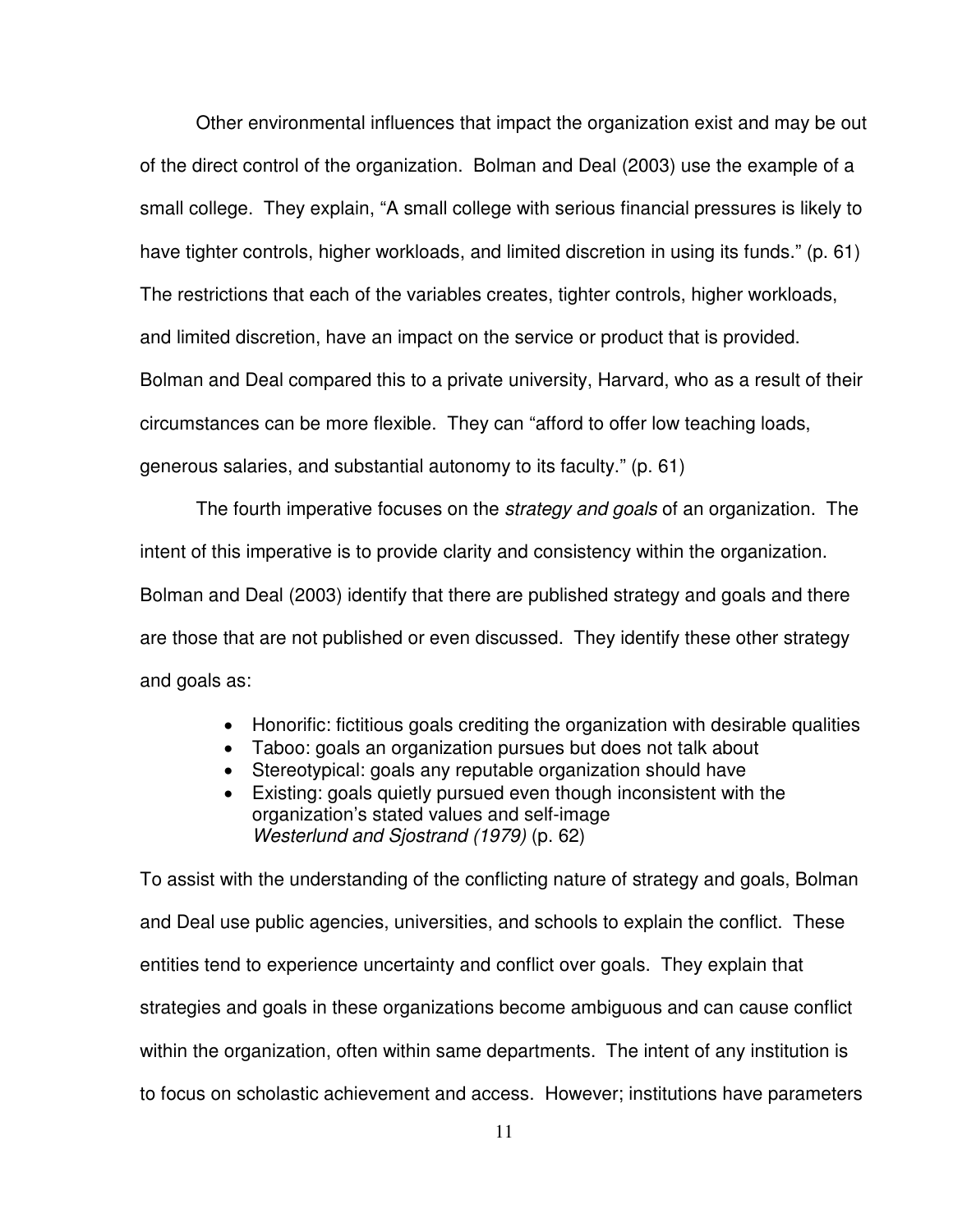to follow when selecting students for admission. In this context, the university has expectations of how many students must be admitted to meet university enrollment goals, to produce revenue to provide the services students demand, and to insure classes are filled. On the flip side, the applicants must meet academic standards that may prevent access to an education. This affects the enrollment management goals and demonstrates one conflict. (p. 62-63)

The fifth imperative is *information technology* as it relates to the organization as a whole. Information technology has the potential for changing an organization, for the best and in some instances for the worst. Bolman and Deal identify that proper coordination must be developed in order for proper communication and decision making to exist within the context of technology. In a sense, technology can create a situation where the 'right hand doesn't know what the left hand is doing' and can result in chaos. You do not want to have too much technology if no one knows how to use it. However, when used properly it can create an organization that is well connected internally and with their outside world. From a structural framework perspective, technology has the potential of creating better decisions and fewer levels of management. (p. 63-65)

The final imperative focuses on *people* and the nature of the workforce. The focus of this imperative is the expectations of the workforce. This is perhaps the only part of the structural framework that focuses on people in some manner. This framework is limited to the organizational layout and the functions of the various factors that lead to organizational change. Other frameworks, Human Resource and Symbolic, have more focus on people and the psychology of people, both internal and external to the organization. This imperative focuses on a few implications of the people within the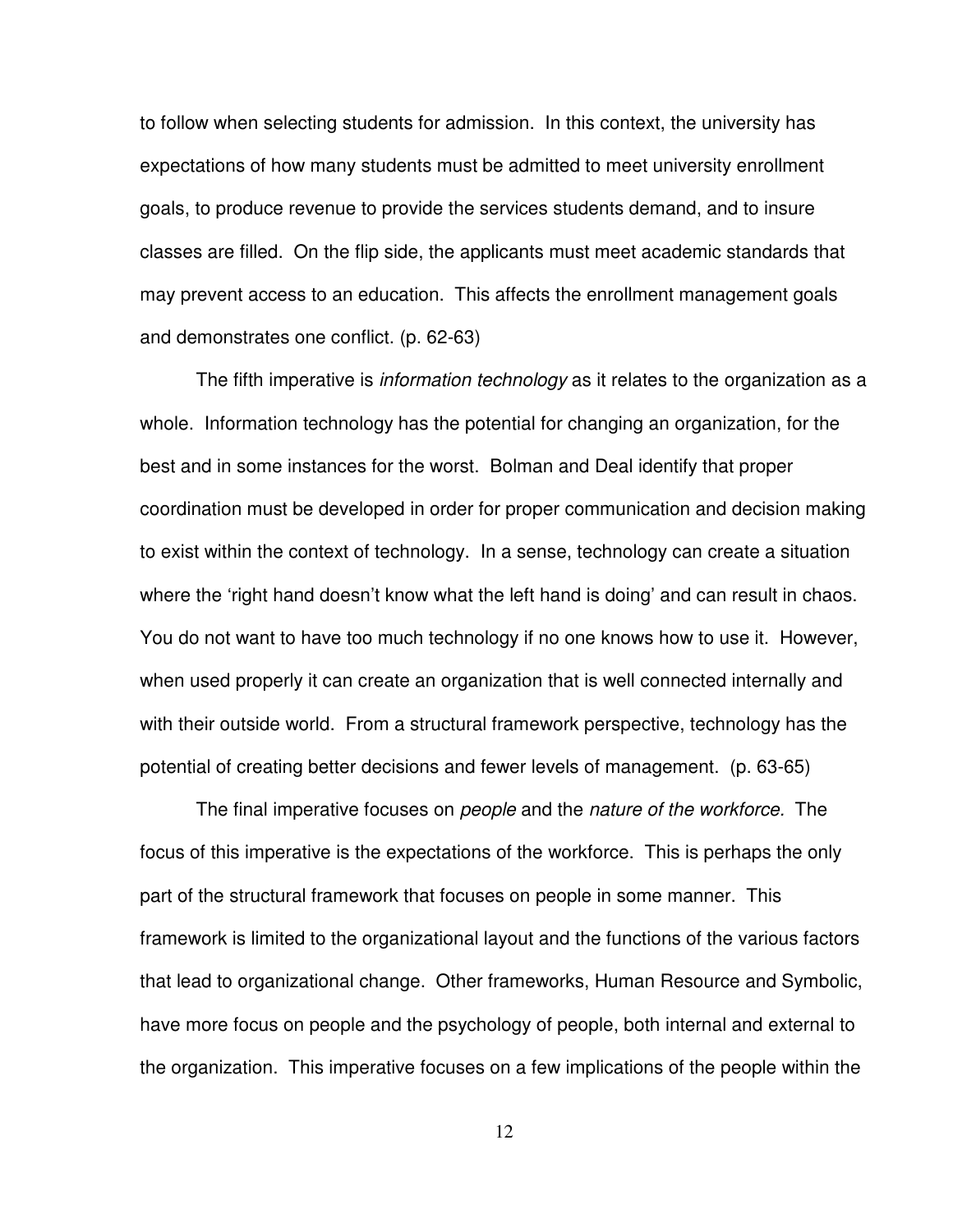organization. Staff that are highly educated demand the ability to make independent decisions. Staff that have lower-level jobs have become more specialized creating the need for individuals to have a higher level of skill to perform their responsibilities. Both scenarios create a situation where staff may know more than their supervisors about the technical processes they perform on a daily basis. These two changes in the workforce affect the role of the supervisor and their interaction with their staff. All of these situations place additional pressures on the structural layout of an organization. Bolman and Deal identify that these factors will apply pressure to the traditional layout based on hierarchal chain of command structures. (p. 65)

 When reviewing the six imperatives it becomes apparent that these parameters influence an organization and its ability to provide the product or service it offers. If the architecture of the structure is not understood, the organization will experience pressures that make it hard to properly adapt. Bolman and Deal provide the following explanation:

If structure is overlooked, an organization often misdirects energy and resources. It may, for example, waste time and money on massive training programs in a vain effort to solve problems that have much more to do with social architecture than people's skills or attitudes. It may fire managers and bring in new ones, who then fall victim to the same structural flaws that doomed their predecessors. (p. 67)

As this section explains, the organization's goal is to understand the current structure, to identify the change within an organization that influences the overall structure, and identifying when and if the organization should be re-restructured. The structural framework has limitations and is not the single answer to looking at organizations from an organizational theory perspective. Rather the author sees it as one piece of a puzzle that explains an organization and the decisions an organization makes. The other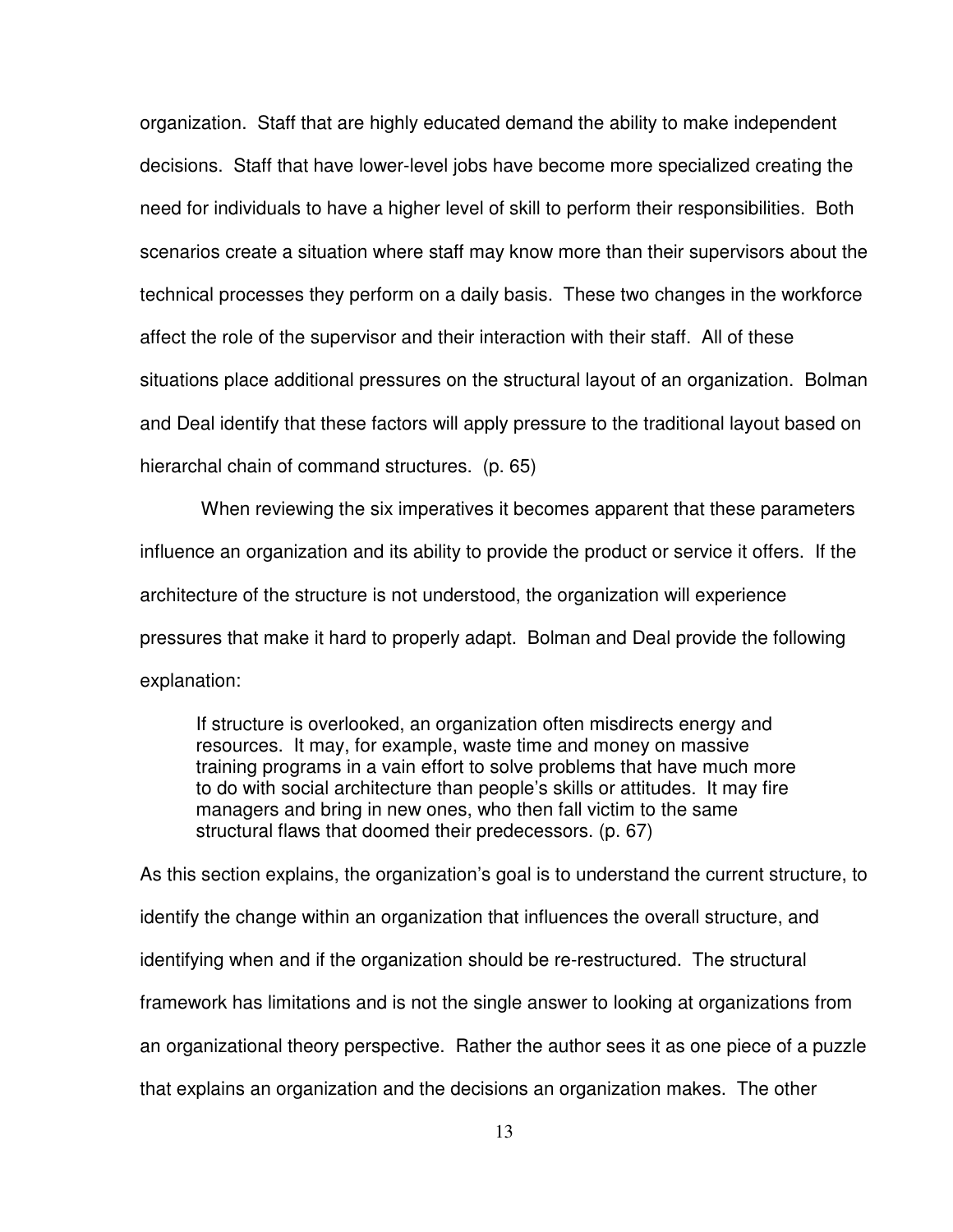pieces of the puzzle include factors from the other three organizational frameworks discussed earlier in this paper: political, human resource, and symbolic. In order to understand an organization it is best to have a holistic understanding of all of the organizational frameworks that influence the structure of the organization.

 Finally, Bolman and Deal identify four factors that, from a structural perspective, generate change. The factors identified by Bolman and Deal that cause change include: 1) environmental shifts, 2) technological shifts, 3) organizational growth, and 4) changes in leadership. (p. 84) These four factors identified will be the premises for this case study.

 Shifts in the environment place additional demands on an organization that need to be addressed with various approaches. The environment of an organization includes internal pressures such as staffing issues and external pressures from the organization's constituents, which may include clients, colleagues, and other entities that provide information and resources to the organization. Identifying the pressures that the environment can place on an organization assists with the understanding of how the organization should be structured. It can also provide insight into what areas of the structure work well and what areas need improvement.

 Information technology is another factor that leads to change within an organization. Technology enables the organization to react to various pressures caused as a result of the other three factors identified by Bolman and Deal. Information technology has the ability to drive change within an organization due to the opportunity it provides to the core process of the organization. Technology is responsible for providing data much quicker to the people within the organization as well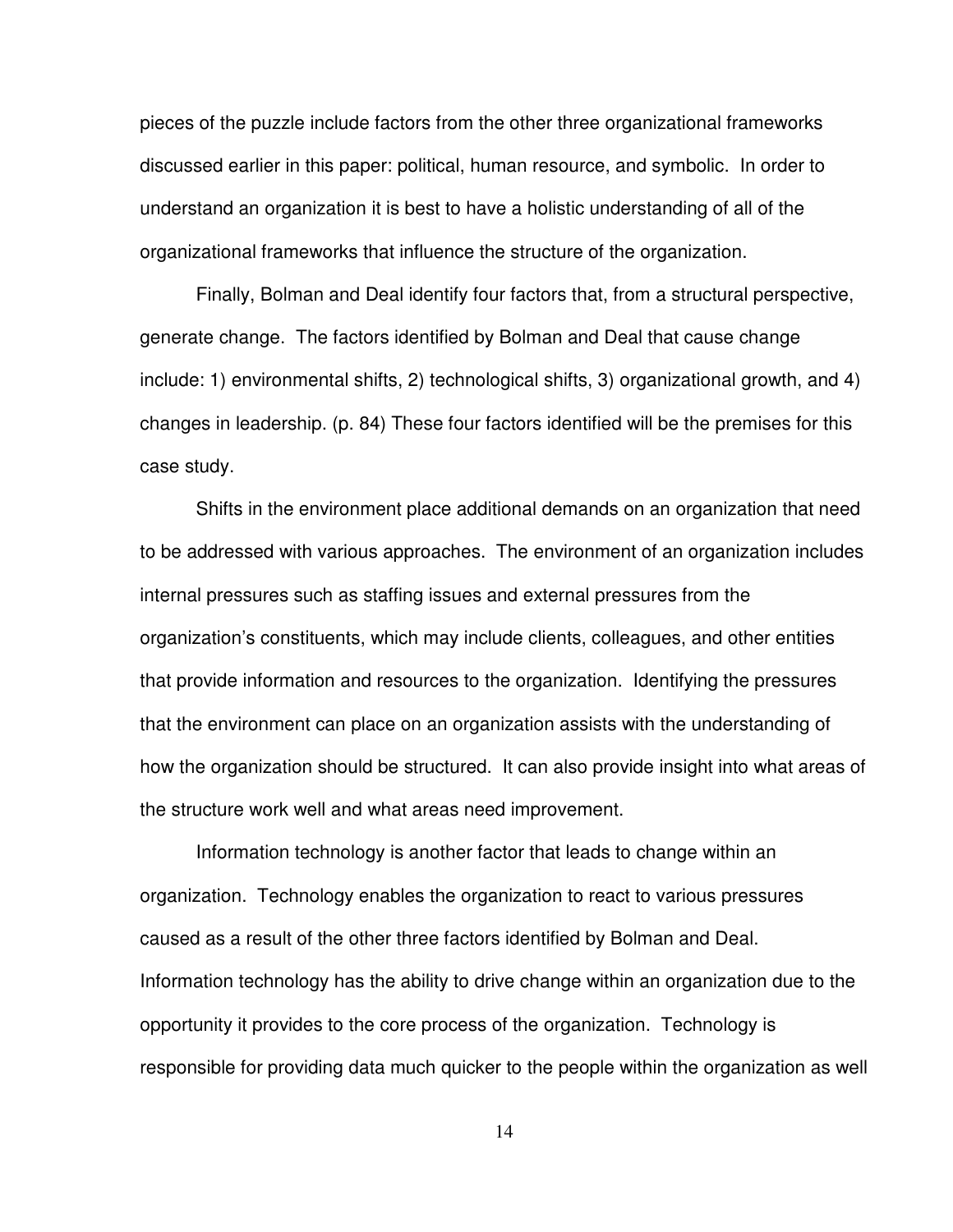as to the organization's customers. Organizations need to determine the appropriate way to tap into this resource to meet their needs. As technology opens doors it closes doors to the old way of doing things and provides the organization the flexibility to do more with less, or more in less time. Technology assists the organization to keep up with supply and demand in an efficient manner, whether the output is a product or a service.

 The next factor is organizational growth. Growth plays a large part in the organization's structure, whether the organization is growing or going through downsizing. The growth of the population the organization serves also plays a role in determining the appropriate structure. An increase in the population being served has a direct impact on the staffing needs of the organization. Unfortunately, the internal structure of the organization may not be able to adequately grow in relation to the population it serves. The supply and demand of a product may not be able to be met if the structure is not enhanced.

 The final factor related to causing change is leadership. The leadership within an organization guides the structure of the organization and changes within the leadership will have an impact on the structure. They assist with creating the blueprint of what the organization should look like and how it should operate. When changes occur the blueprint becomes a mixture of the old structure and the vision for the new structure, creating its own set of pressures.

 The four factors all have an impact on the structure of an organization. Each factor for change can be seen as operating interdependently. An increase in growth may demand more use of technology. A change in leadership has an impact on the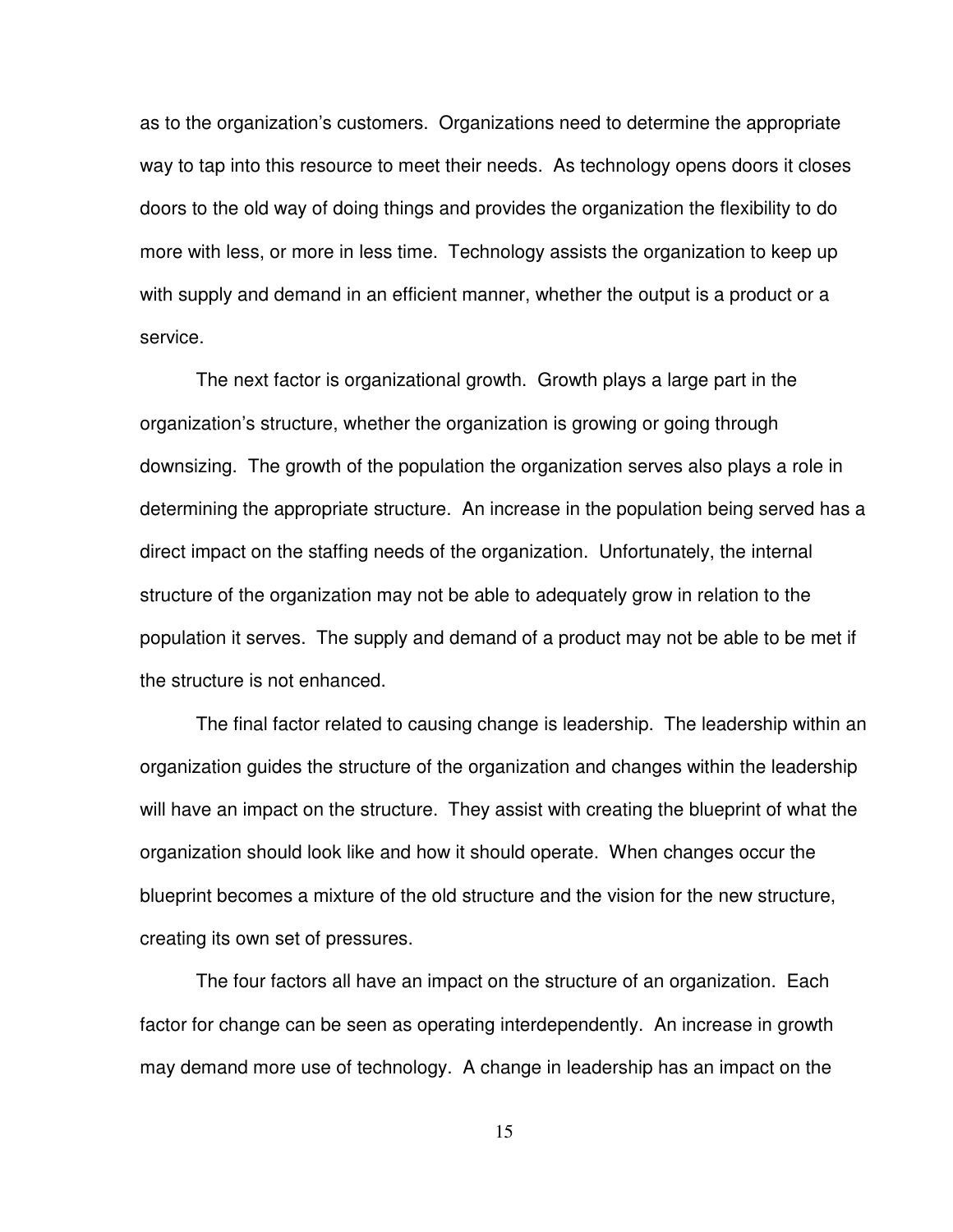environment within the organization that ultimately impacts the environment outside of the organization. The demands of the environment, internal and external, may be better served by the use of more technology. All four play upon one another and produces an impact within each of the factors.

 Bolman and Deal summarize the underlying concept of the structure frame in their statement, "Structure is a blueprint for the pattern of expectations and exchanges among internal players (executives, managers, and employees) and external constituencies (such as customers and clients)." (p. 38, 1997) Whether this statement is describing an existing organization format or one that has reorganized under the structural frame, it does lend truth to what is expected of any unit.

#### Restructuring Student Services: Professional Perspectives

The available literature on the organization of student service offices on campuses across the United States can be divided into two parts. First, a number of articles discuss the changing conditions facing colleges and universities. Second, several authors propose integrating enrollment services into a 'one-stop' office as a means of addressing the challenges resulting from changing conditions. These articles also explain how the movement toward a 'one-stop' office began and where institutions are in its evolution. Most institutions that have decided to move toward this new trend in student service are at the beginning of their journey. Therefore, the literature available is very limited. Most articles discuss how the change in service has impacted staff, institutional resources, and the types of services they now provide to better serve the student's needs.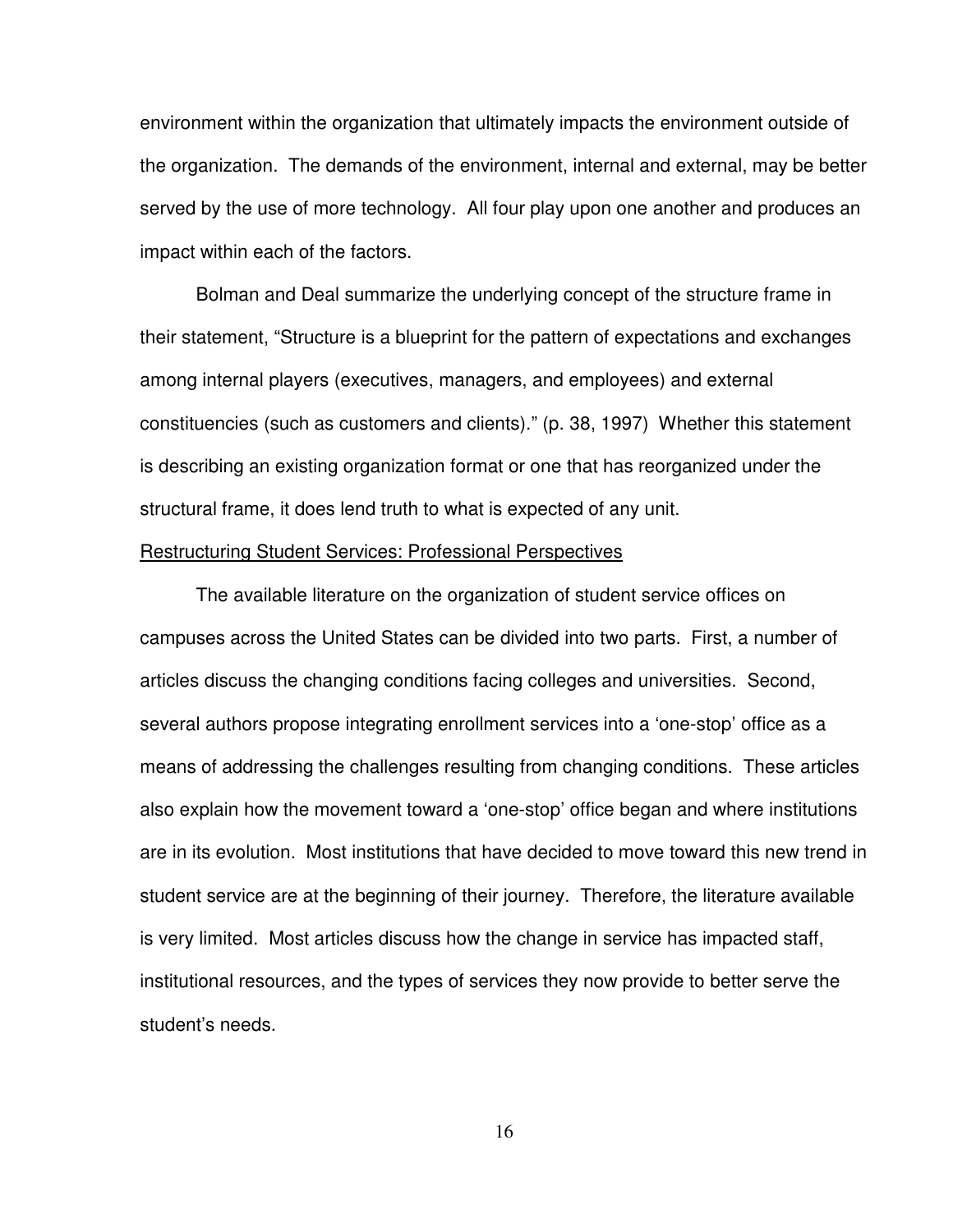Higher Education funding began to decrease in relation to the numbers of students requesting assistance during the 1980's. An article published in New Directions for Student Services titled "The Changing Landscape of Higher Education," discusses the movement toward universities' re-evaluation of their organizational needs and how this impacts students. The article discusses how enrollments continued to increase throughout the 1980's with no significant change in funding from the federal government, which in turn has an impact on state funding for higher education. (2000)

 The New Directions for Student Services article (2000) suggests that changes within federal and state policy dating back to the 1970s have impacted higher education funding. These changes, throughout the past 30 years, have created a decrease in the amount of state funding available for higher education. The data in the article indicates that over 50 percent of an institution's funding came from the state during the 1970s. Today, less than 50 percent of funding comes from the state and for some institutions it's less than 30 percent. This funding trend has made it necessary for institutions to turn to private funding alternatives to assist students with meeting their educational needs. (p. 9-10)

 The reason for a shift in funding during the 1980s was due to the increasing needs in other social areas such as health care and various social services, tax cuts, and changes in priorities that occurred with the Reagan Administration. During the 1990's, a restructuring within Higher Education could be seen as the focus shifted to quality and accountability. (p. 6) All of these shifts within Higher Education make it necessary for organizational change to occur throughout the Higher Education community. It is now time to rethink how services are provided due to the increased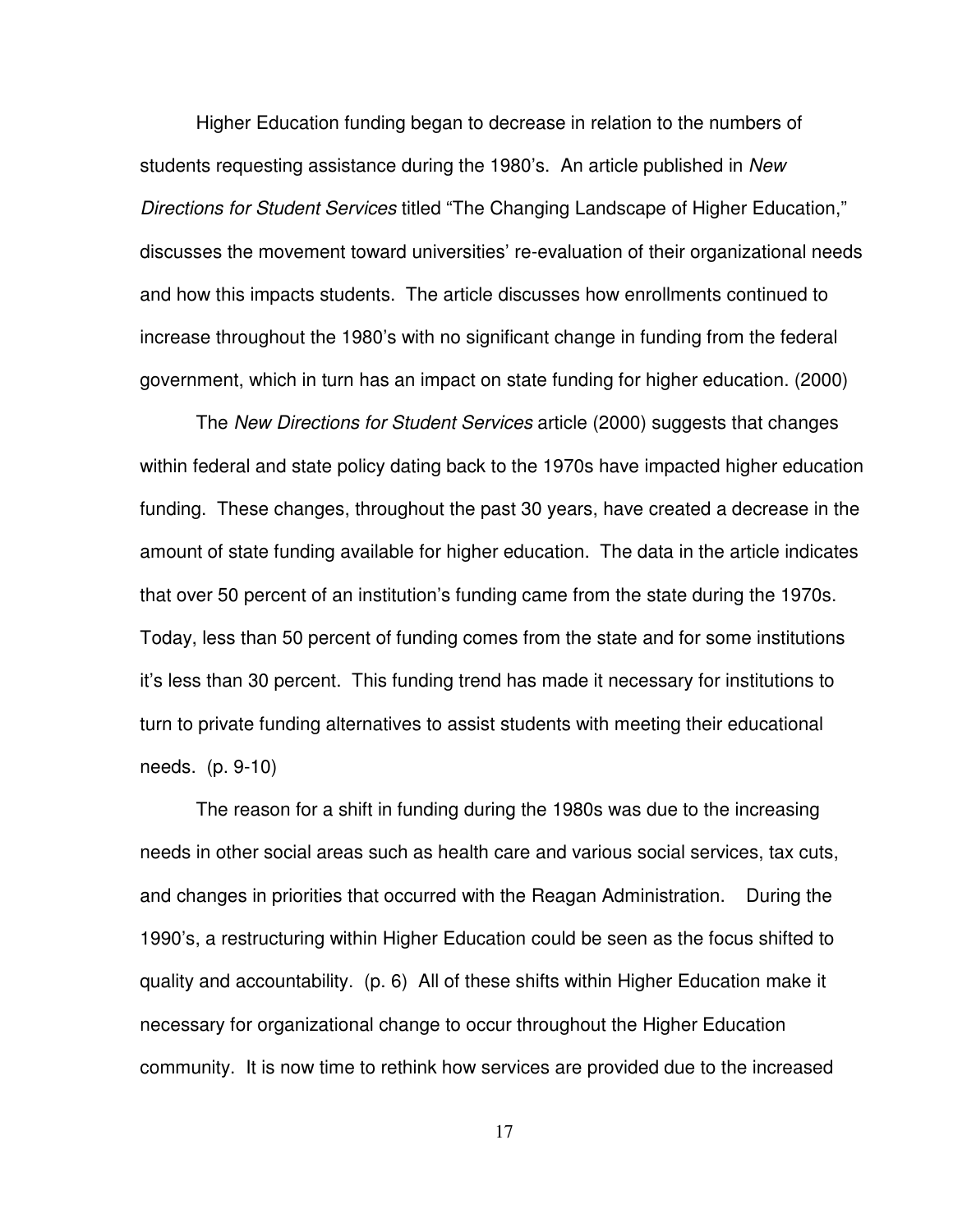demands of students and the decrease in resources. The article clearly demonstrated the need for this organizational change indicating "Higher Education leaders most likely will continue to search for an organizational paradigm that focuses on those served and that best meets their needs in the most cost-efficient manner." (p. 9) This article also states "the rise of for-profit higher education, the concept of students as consumers, and the demands from political entities have precipitated the need to consider higher education's degree of responsiveness to the marketplace." (p. 9) It appears the focus on the economics of education and the needs of students is one of the key elements in the concept of blending offices. The article focused on using technology to meet these needs. Creating the idea that the changes that are occurring with universities blending their services is multi-faceted and there is no 'one' reason why the changes are occurring but many reasons. (p. 11)

 The challenge of doing more with less has become a reality that Randi Levitz and Lee Noel address as they identify that many institutions are facing a decrease in budget allotments. They discuss the impacts of budgets in their article, Winning Strategies for Challenging Times. They have identified that these budget cuts have impacted student support budgets drastically. In order to address the various impacts on student services, including budget impacts, institutions must survey the environment (identify the needs of its students), the technology available to assist with doing more with less (more quality on-line services), the growth, and the current leadership to identify ways of getting it all done in a quality oriented manner. The fiscal realities that Levitz and Noel identify in their paper are: tuition policy and financing; productivity; cost control; planning and budgeting; capital renewal and replacement; and research funding. (p. 6) All of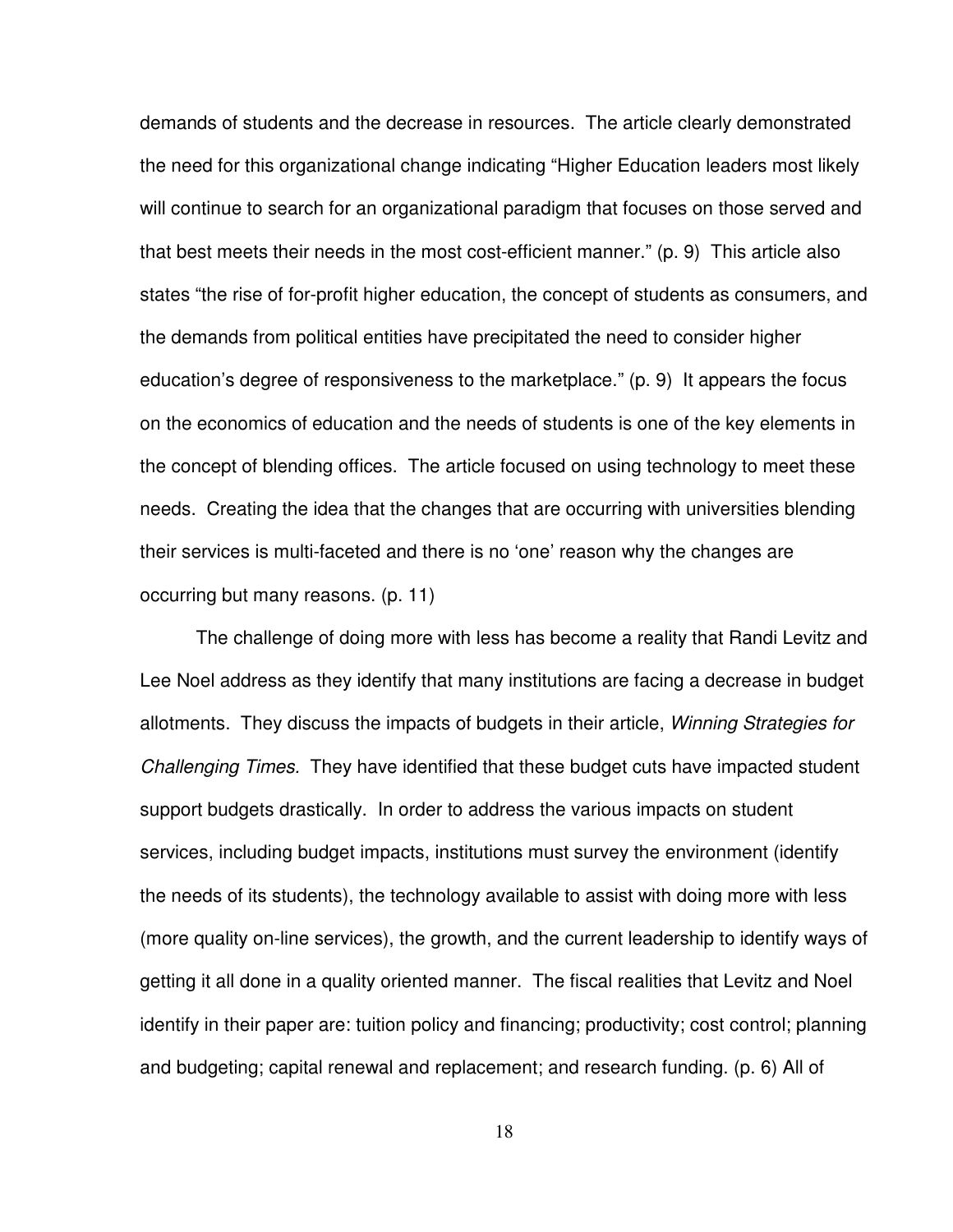these lead to many entities across campus pulling for a portion of a shrinking budget. Levitz and Noel identify that university leaders must react by implementing: across-theboard cuts; hiring freezes; early retirement; elimination of services; deferred purchases; and deferred maintenance. (p. 6)

 An article published by RESCCU (Registrar and Enrollment Services Consulting for Colleges and Universities), discusses the various factors for evaluating how key student services across campus must re-think how they serve their students. (Babey 2002) They base their approach of strategic enrollment management on all of the elements previously discussed in all of the professional literature reviewed up to this point. They indicate that the changing demographics, rising costs of higher education, new market forces (competition), increasing expectations, accountability, federal funding, and a change in the type of students applying for admission to universities moving from traditional to non-traditional, make it necessary for universities to reevaluate how they do business. (Babey 2002) The challenge is to "buy into a new campus culture." (p. 3) The concept of buying into this new culture requires "every member of the campus to consistently demonstrate the attitudes and behaviors that reflect a responsive, student-centered culture, a culture that satisfies students' expectations within campus resources." (p. 4) Babey indicates through the article that as part of the institution's movement toward a new culture of student service the institution must establish realistic enrollment goals and provide timely communication with prospective students. The plan must compliment the strategic plan of the university and promote an environment of change.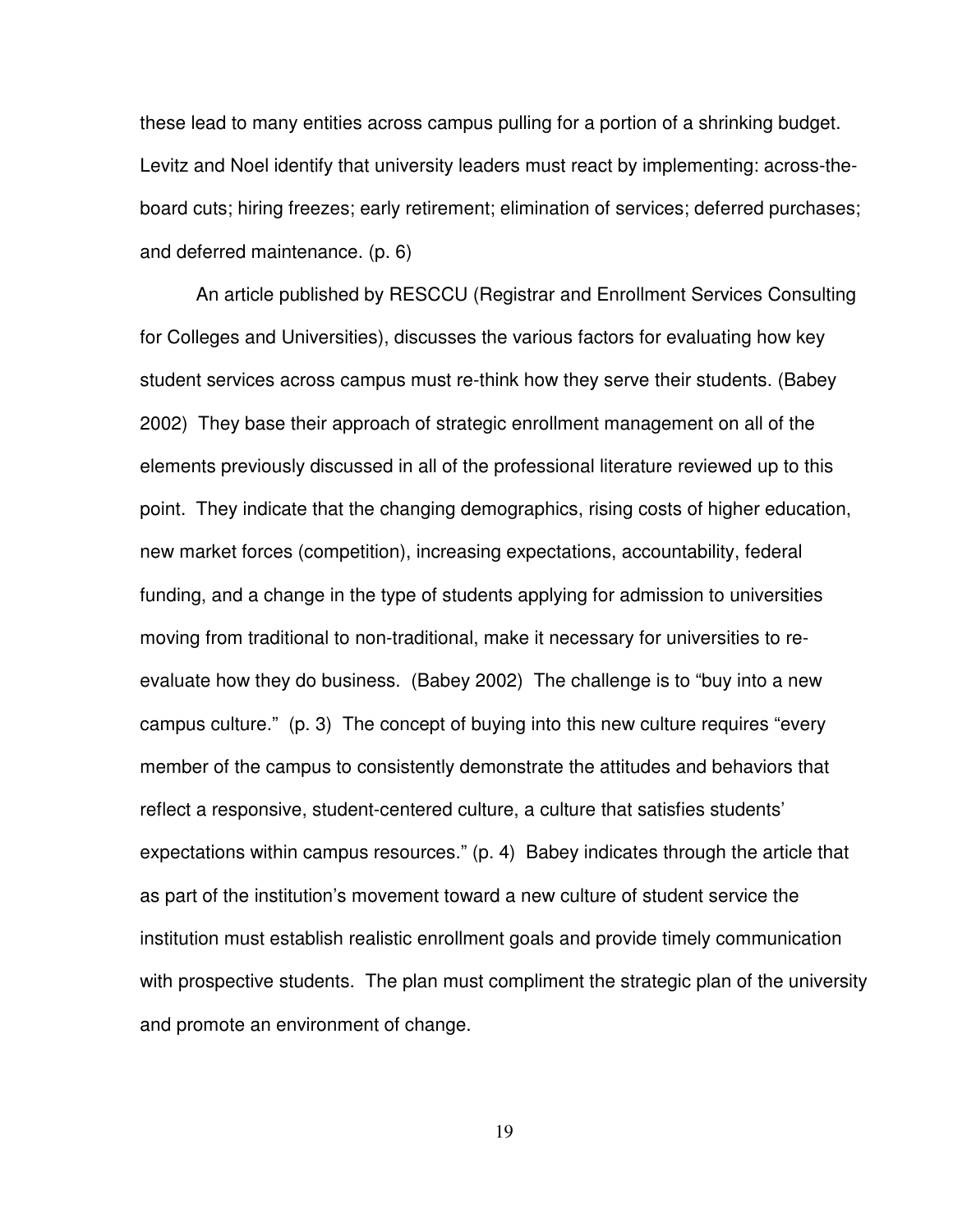One way to identify the expectations of students and the campus is through selfassessments. Many institutions are using various assessments to identify what students expect when it comes to quality service on campus. Noel-Levitz, a national group dedicated to assisting institutions with identifying areas for improvement and providing tools specific to the institution utilizing their services, have written many articles and have done many studies to examine the climate on campuses. They have implemented a survey that identifies the strengths and weaknesses of institutions by institution type: four-year public colleges and universities, four-year private colleges and universities, two-year community, junior, and technical colleges, and career/private schools. Noel-Levitz's student survey asks questions on more than 70 items and breaks these items into 12 groups that they call scales. Some of the scales have questions regarding student run-around and pertaining to Student Enrollment and Financial Services include Service Excellence, Student Centeredness, Recruitment and Financial Aid, and Registration Effectiveness. Student run-around has been identified as a common issue among universities and colleges across the nation. When pinpointing the challenge of the service run-around, Noel-Levitz identified that it is a "symptom of several problems." (p. 4). These include:

- Staff may lack knowledge of campus systems, policies, and procedures.
- Staff may be too busy to help.
- Staff may not take responsibility for customer problems.
- Staff may have poor access to information from other offices.
- The institution may have fragmented processes without concern for how students and other customers use them.
- Staff may not be empowered to seek solutions.

The symptoms identified by Noel-Levitz using the *Student Satisfaction Inventory* 

(survey) can assist institutions with developing action plans to address any deficiencies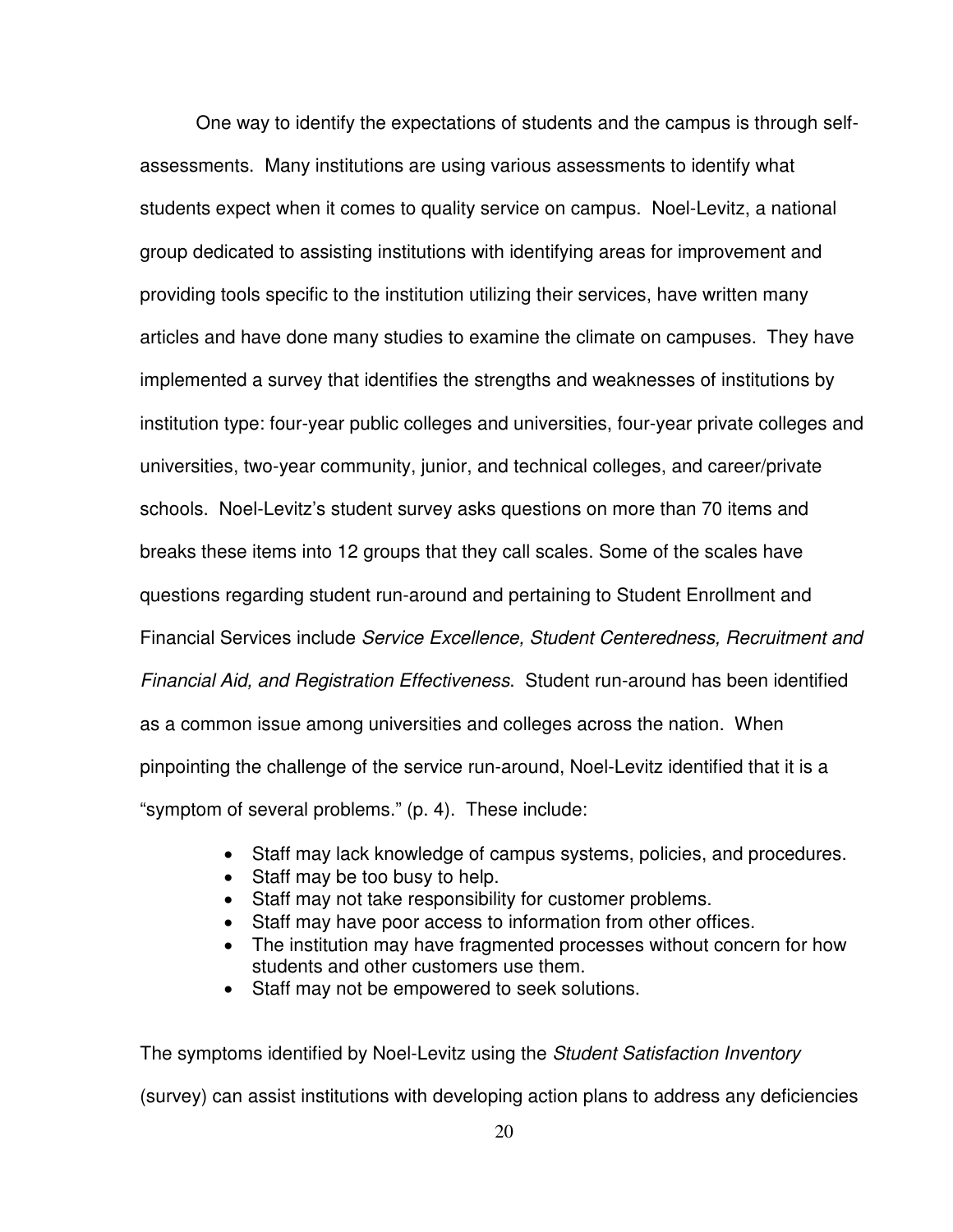they may have when it comes to service issues. The recognition of these symptoms provides an outline of areas needing improvement specific to the institution using the survey. Some areas may require training and other symptoms may demonstrate the need for more staff in order to meet the size and demand of their student population.

 In "Converging Services," Hignite (2002) identifies key institutions that have moved to blend student services and summarizes why they are moving in this direction. When she looked at why the University of Pennsylvania implemented an integrated approach, the following goals of student financial services were identified:

- 1) Eliminate the need for students to make office visits;
- 2) Give students the means to solve their own problems; and
- 3) Ensure that if students do need personalized attention, the first person they contact can resolve the issue at hand. (p. 20)

The initial reorganization at the University of Pennsylvania combined all areas relating to financial interactions under the Associate Vice President for Finance, which included financial aid, the bursar, and the cashier. The next version of the reorganization added the registrar to report under the umbrella of finance. The reason for this additional move to blending more student support services was not to change the services that were provided within the registrar but from the perspective that this move supported the "back-end service capability for the core central functions that affect every student." (p.

21)

 Yale University and Boston College moves toward integrated services were also discussed. Yale University integrated services from the customer's perspective. The Yale University approach integrates student loan, cashiering, financial aid, and bursar functions. Although not integrated, Yale University has renovated their current location to house the registrar, dining, and student ID offices along with the finance related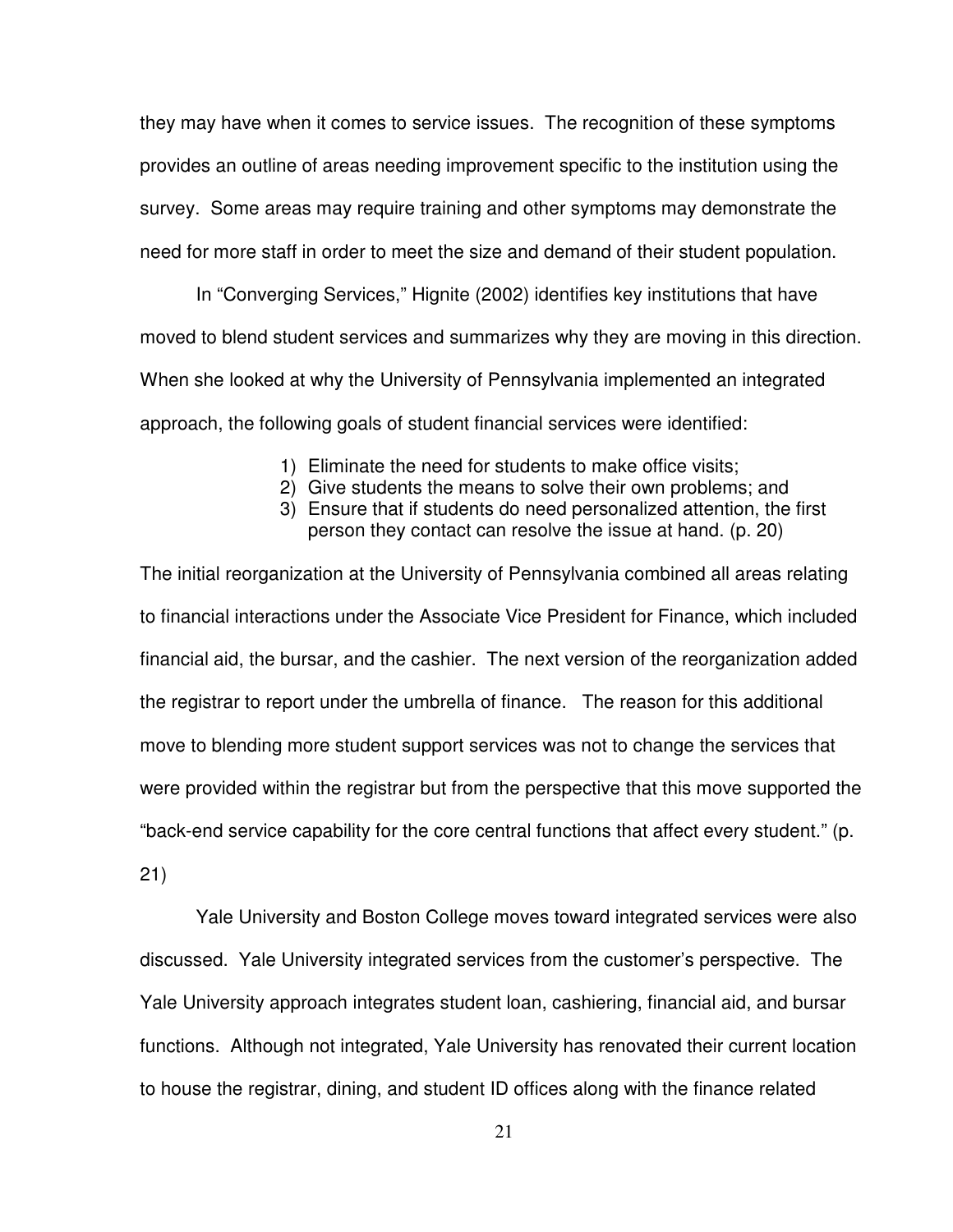offices. Boston College has implemented an integrated approach similar to the University of Pennsylvania by blending the operations (back-end) area responsible for support across all of the student services units; registration, student ID, parking, student accounts, financial aid, loans, collections, and degree audit. (2002)

 The demands of students and the complexity of higher education economics promote integrated structures on campuses to assist students more efficiently. Students have specific demands relating to their experience when working with departments across campus. The economics of higher education play a role in how well the institution is able to meet the student demands. If the budget does not allow for the institution to hire the appropriate number of employees to assist students and the campus, the institution must find ways of doing more with less. The institution has to begin to work smarter to combine operation units that support the various student service units. Whether the integration is holistic and incorporates a student service unit that can respond to any student need or several student service offices located in one central location, Hignite demonstrates through her analysis of universities who have integrated, that the effort to reduce run-around is important to campuses and their students.

 Following the same basic concept of eliminating run-around across campus and offering students with a central location for 'one-stop' service, Carnegie Mellon began its transition of the Financial Aid Office, Cashier, Registration, Student Employment, and student identification services into one department. Linda M. Anderson and John R. Papinchak discuss the Carnegie Mellon transition in their article Re-Engineering of Enrollment Services at Carnegie Mellon. (2001) They determined that "during the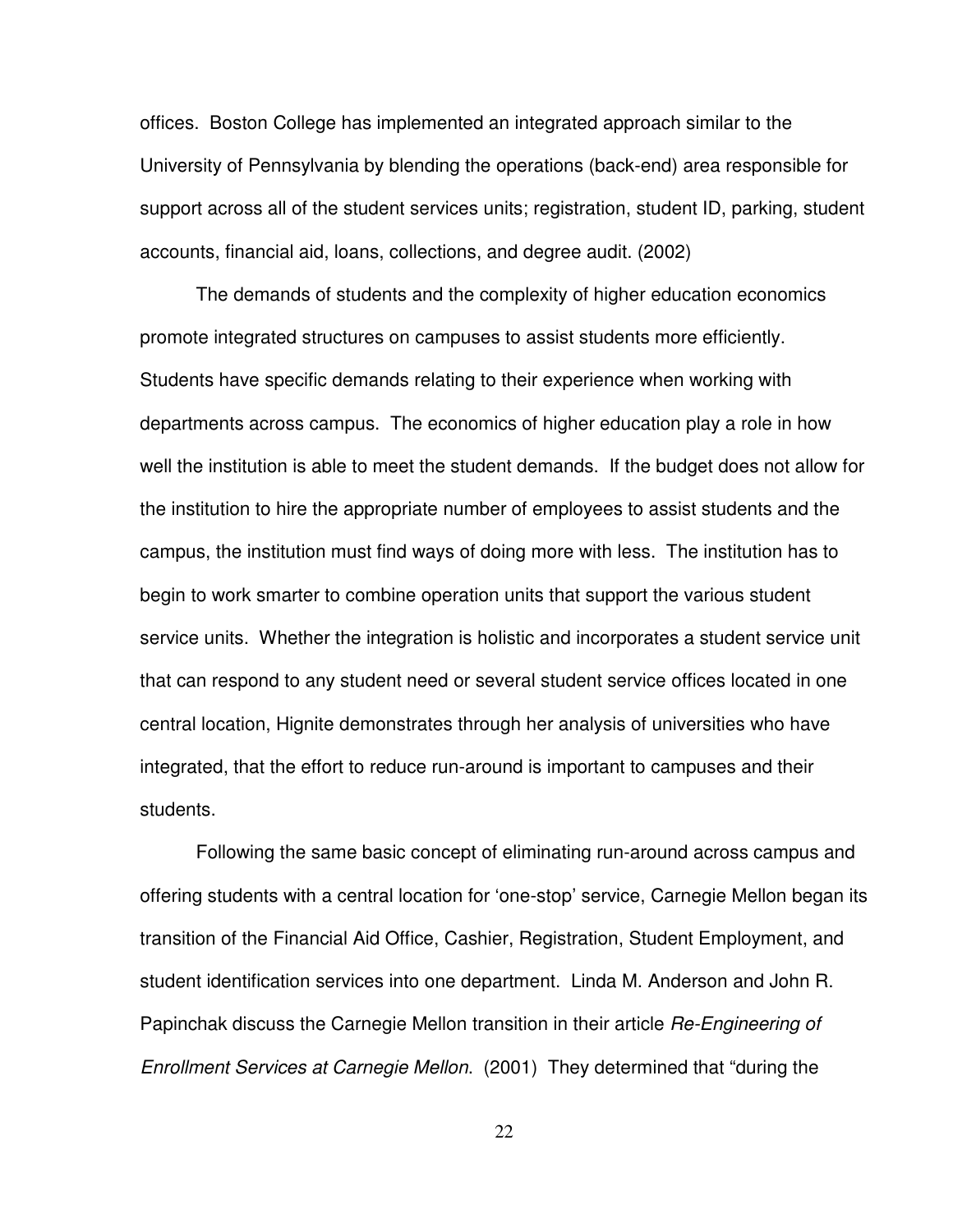enrollment process, students usually required information from the Registrar's Office, Financial Aid Office, and Cashier, or they visited the incorrect office and were referred to multiple offices." (p. 4) To eliminate this from happening, key offices were merged into one. The goal was to utilize technology during this transition so that 70% of their student contact were through electronic services, the other 30% through person-toperson interaction. (p. 4) They also had the goal that all person-to-person interactions would result in having questions answered and issues resolved during the student's first interaction with the office. (p. 5) They also discussed the utilization of their Human Resource Department to assist in the restructuring of positions. The focus was to keep current staff even if their positions were reclassified, even if they only met the minimum requirements of the re-classified position. The involvement of Human Resources during this transition was invaluable in utilizing the experience of their current staff. (p. 9) They also discussed that it was "challenging to manage the overlap between the old mindset and the new mindset, and to address the enrollment process as the combination of many interactive and interdependent processes instead of the historical singular processes [they] [had] known." (p. 9) This article was comprised of factors that cause change from both the structural and the human resource framework and demonstrates that the decision to integrate is multi-faceted and can include factors from more than one framework.

 In summary, the literature suggest common themes as to why departments blend. Students are demanding quality and more technological services. Universities are operating on budgets that require the ability to do more with less as a result of the 1980's and 1990's. This leads to the need to utilize technology and current staffing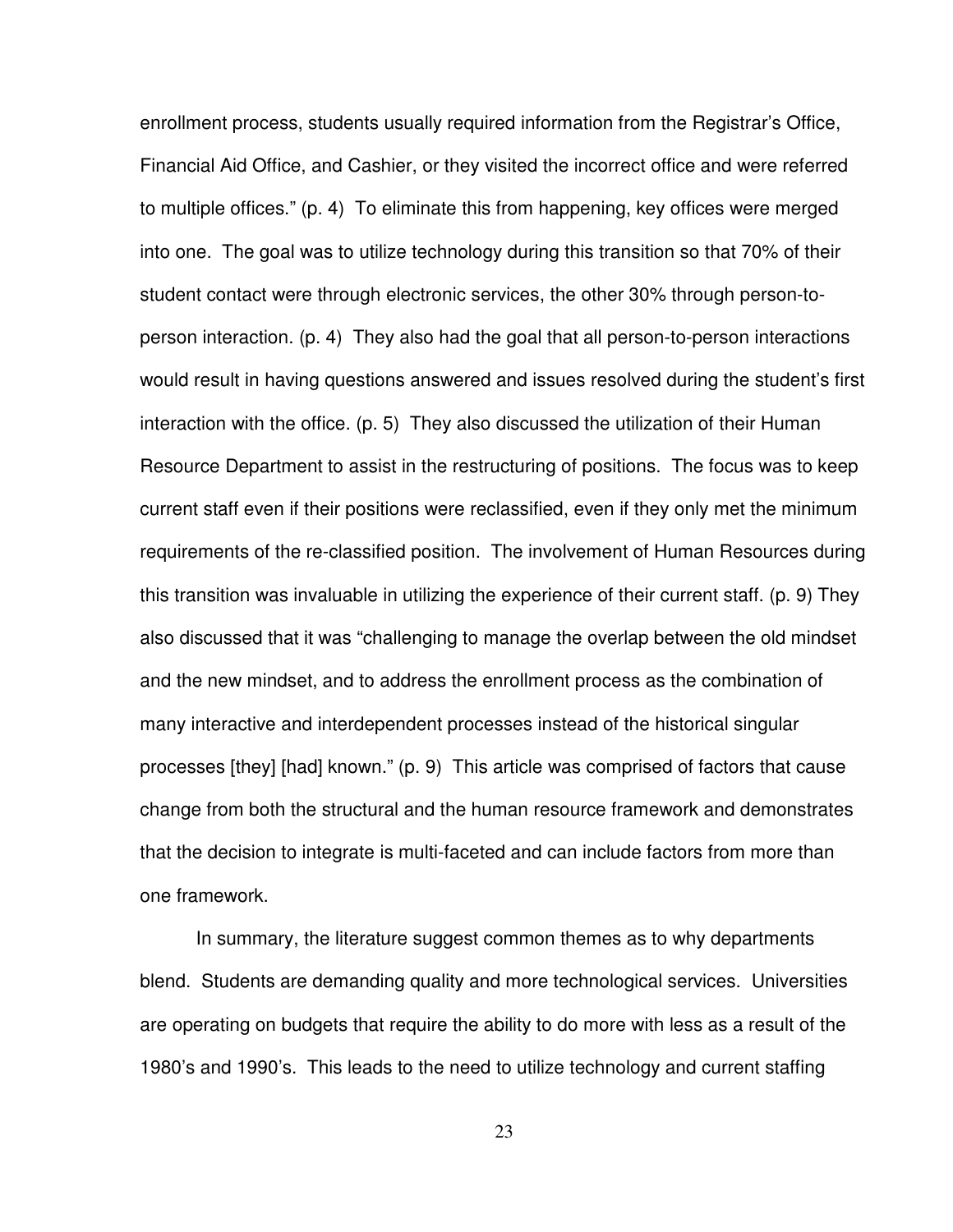resources to meet the demands of its student population. The literature also demonstrate that although the end result is 'one-stop' servicing centers to better assist students, there are many variables that impact the decision to change the university's organizational structure. These variables include, but are not limited to, making use of assessments, identifying student perceptions and needs, reviewing existing and available technology, identifying areas in which staff are limited and can be empowered, and coming up with solutions that compliment the institution's strategic plan. Overall, students are demanding better services and that the run-around they experience is minimized and ultimately eliminated. All of the professional articles stress that institutions must move toward assessing student's experiences across campus to identify challenges in an effort to meet the needs of students.

 The literature identifies many items leading to changes in the way colleges and universities serve students through their student support units. Many of the items identified as leading to change fall into one of the four change factors identified by Bolman and Deal: environmental shifts, technological changes, organizational growth, and changes in leadership. (2003) Table 1 illustrates the similarities by article, as it relates to the four factors identified by Bolman and Deal that lead to change.

 The table illustrates that many of the articles focus on environmental issues as a common factor leading institutions to consider an integrated approach to student services. The environmental factors identified include: 1) a demand for improved student/customer service, 2) a need to resolve enrollment management issues through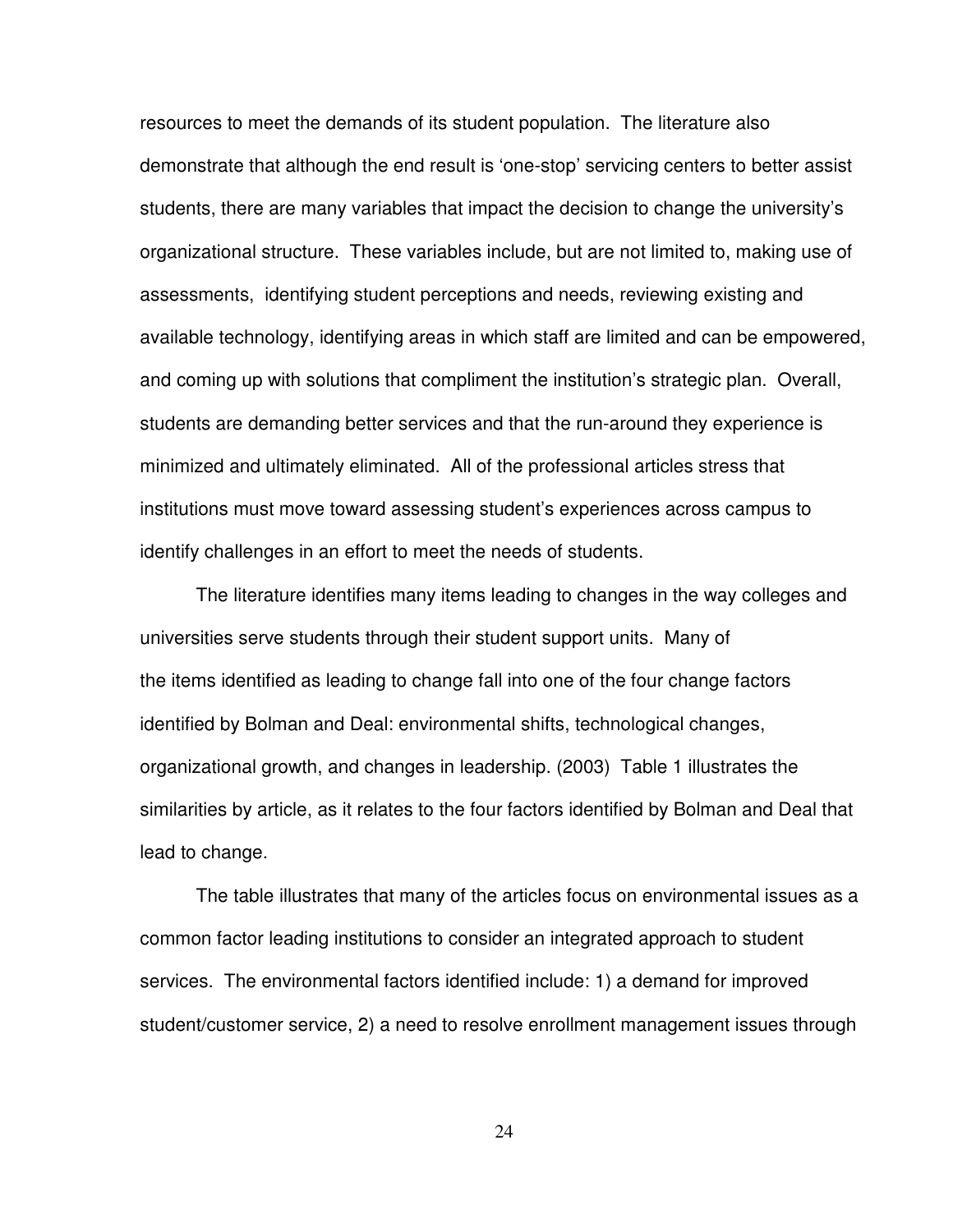the identification of better ways to serve students through access, the use of available funds, and a review of current tuition policies, 3) expectations of accountability placed on the institution by those regulating or providing funds and from students in their role as consumers 4) competition with for-profit institutions.

| <b>Author</b>                                                   | Force #1                                                                                                                                                                                                                                                             | Force #2<br>Force #3                                                 |                                                                                                                                         | Force #4                                                   |
|-----------------------------------------------------------------|----------------------------------------------------------------------------------------------------------------------------------------------------------------------------------------------------------------------------------------------------------------------|----------------------------------------------------------------------|-----------------------------------------------------------------------------------------------------------------------------------------|------------------------------------------------------------|
| <b>Bolman and Deal</b>                                          | <b>Environment</b>                                                                                                                                                                                                                                                   | <b>Technology</b>                                                    | <b>Growth</b>                                                                                                                           | Leadership                                                 |
| <b>Hignite</b>                                                  | <b>Demand for Improved</b><br>$\bullet$<br>Student/Customer<br><b>Service</b>                                                                                                                                                                                        | <b>Technology</b><br>$\bullet$<br>as enabling<br>change              | <b>Budget/Economic</b><br>$\bullet$<br>s Promote<br>Integrated<br><b>Campus Service</b>                                                 |                                                            |
| Anderson/Papinchak<br>(Carnegie Mellon)                         | <b>Improve Customer</b><br>$\bullet$<br>Service (One-stop)                                                                                                                                                                                                           | <b>Technology</b><br>$\bullet$<br>as enabling<br>change              |                                                                                                                                         |                                                            |
| <b>Hossler</b>                                                  | <b>Enrollment Management</b><br>$\bullet$                                                                                                                                                                                                                            |                                                                      |                                                                                                                                         |                                                            |
| Author unknown<br>(New Directions)                              | <b>Rising Accountability</b><br>$\bullet$<br><b>Concerns</b><br>Competition from for-<br>$\bullet$<br>profit institutions<br>View of students as<br>$\bullet$<br>consumers                                                                                           | <b>Technology</b><br>$\bullet$<br>as enabling<br>change              | Enrollment<br>$\bullet$<br>Growth<br><b>Stagnant Funding</b><br>$\bullet$                                                               |                                                            |
| <b>Babey</b><br>(RESCCU)                                        | <b>Rising cost of Higher</b><br>$\bullet$<br><b>Education</b><br>Competition<br>$\bullet$<br><b>Increased Student</b><br>$\bullet$<br><b>Expectations</b><br><b>Increased Accountability</b><br>$\bullet$<br><b>Change in Federal</b><br>$\bullet$<br><b>Funding</b> |                                                                      | <b>Changing Student</b><br>$\bullet$<br>Demographics<br><b>Increase</b><br>$\Omega$<br>in Non-<br><b>Traditional</b><br><b>Students</b> |                                                            |
| Noel/Levitz<br>(Winning Strategies<br>for Challenging<br>Times) | Needs of the students<br>$\bullet$<br><b>Examine tuition policy</b><br>$\bullet$                                                                                                                                                                                     | <b>Utilize</b><br>$\bullet$<br>technology to<br>do more with<br>less | Growth<br>$\bullet$<br><b>Budget levels</b><br>$\bullet$<br>being reduced                                                               | <b>Leaders</b><br>must ID<br>ways to<br>get things<br>done |

**TABLE 1 Literature Review – Forces for Change**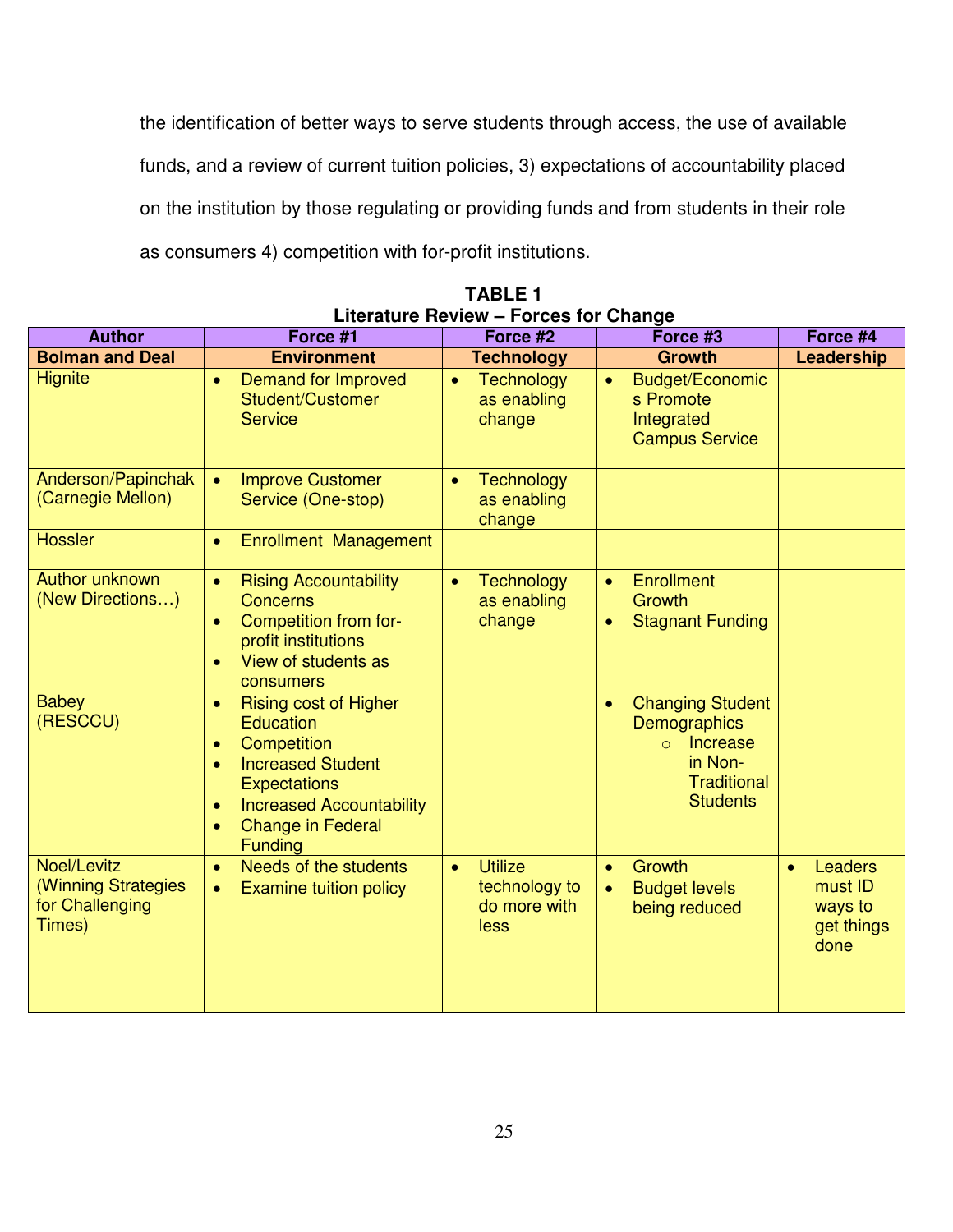The next largest force for change is identified as technology. Almost every article addressed the importance of technology being utilized to assist campuses with providing quality student service. Technology is seen as an enabler and needs to be used more and more during these times of having to do more with less. Technology is seen as the way to resolving issues and providing student service information to students at a touch of a button, any time of the day, anywhere there is access to a computer.

 The next factors identified by Bolman and Deal (2003) that were present in the literature were the idea of how leadership plays a role in identifying how to meet the needs of students. Growth was also identified by Noel and Levitz (2000) as a reason for structural change. The growth factors identified are 1) a need to integrate student services across campus as a result of stagnant funding, 2) a change in the overall demographics of students resulting from the increase in non-traditional students, and 3) a change in the amount of funding available to institutions. Growth in the student population has a direct impact on the institution's ability to assist students. Sometimes growth creates a situation where the institution has the inability to assist students because they are unable to keep up with the growth. Again, this goes back to the reality of institutions having to do more with less.

 Overall, all of the four factors identified by Bolman and Deal (2003) were present to some extent in the literature reviewed for this case study. These factors play a role in the decision of institutions to integrate services, as they truly are factors that promote a need for change. This change is necessary if institutions intend to meet the growing needs of their students and their colleagues across campus. Integration is seen from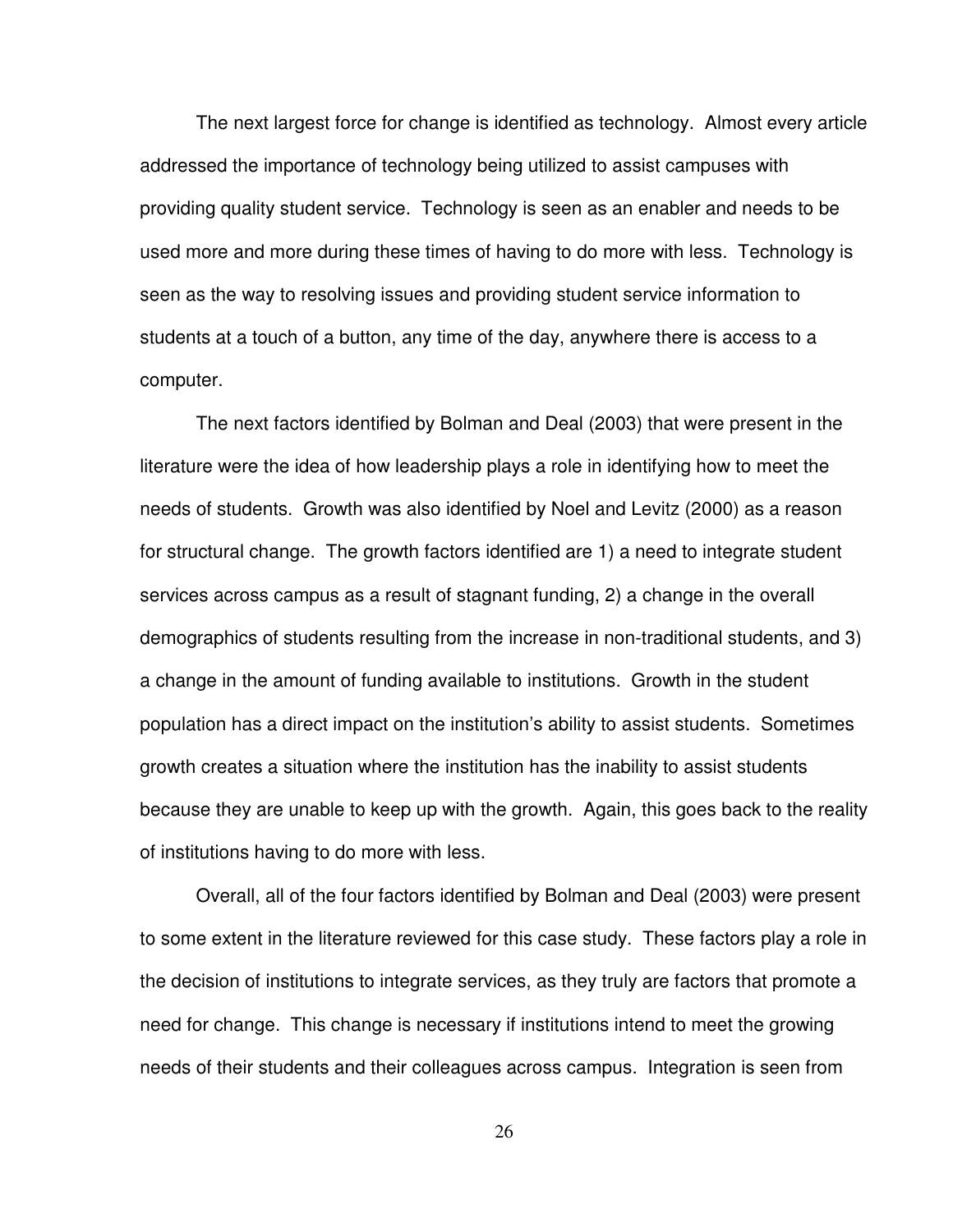an enrollment management perspective as a factor in retaining students. Student service is a necessary element to keep students on campus and moving forward toward graduation. These four factors of change play a role in any organization, including institutions of higher education.

#### **RESEARCH QUESTION**

 The goal of this case study is to use a structural theoretical framework to examine UNLV's decision to combine Admission, Registrar, and Student Financial Services into one office. According to Bolman and Deal (2003), the structural framework suggests that four factors are often responsible for decisions to restructure: environmental shifts, technological changes, organizational growth, and changes in leadership. This study assesses if these factors were present prior to the decision to blend services.

#### **RESEARCH METHODS**

 The research used a single case study methodology as described by Robert K. Yin's book, Case Study Research: Design and Methods. (2003) The definition of a case study, as described by Yin, is as follows:

The essence of a case study, the central tendency among all types of case study, is that it tries to illuminate a decision or set of decisions: why the were taken, how they were implemented, and with what result. (Schramm, 1971, emphasis added) p. 12

This study focused on the first of the three questions Yin cites: why the University of Nevada, Las Vegas (UNLV) decided to implement the innovative approach of blending key student services creating Student Enrollment and Financial Services (SEFS). The remaining two questions will be addressed to some degree but are not the focus of this case study: how the decisions to blend were implemented and with what result.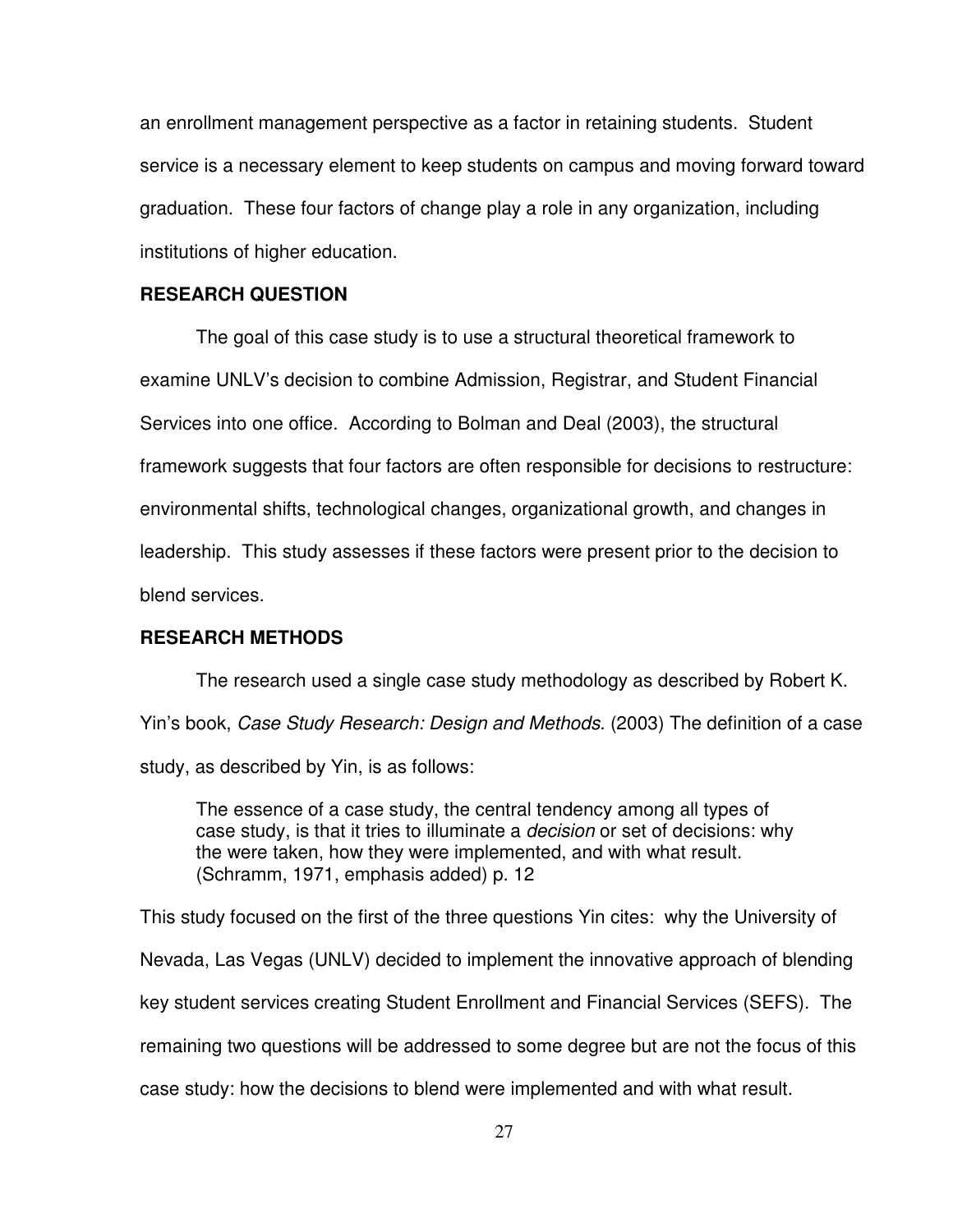The sources of evidence that was used for this case study included various types of archival data. This included an analysis of the University and Community College System of Nevada Operating Budgets for the University of Nevada, Las Vegas and statistical data available through the UNLV Office of Institutional Analysis and Planning. This data included facts and figures regarding enrollment trends, budget trends, financial assistance funding trends, staffing trends, and an examination of university assessments. The planning documents and materials used leading to the blending initiative and implementation of the restructuring of SFS were examined and included charts and survey data. These data sources provided a picture of the structure before and after the blending initiative occurred.

 In addition to the review of archival evidence, the author planned to conduct interviews with key university administrators.<sup>1</sup> However, before the interviews could be conducted, the University of Nevada, Las Vegas decided to abort the blending initiative before the blending could be fully implemented. $2$  In conjunction with the decision to abort, the university implemented a very different restructuring. As a result, one or more informants declined to be interviewed.

 In lieu of interviews, as a participant in the restructuring transition, my knowledge was drawn upon, as appropriate, to provide the context of the restructuring initiative and to provide additional information due to the inability to have interviews as originally

 $\overline{a}$ 

 $<sup>1</sup>$  The format of the questions that were to be asked were semi-structured. Most of the questions would</sup> have allowed the interviewee to explain their perspective of the thought process that went into the decisions leading to the reorganization of SEFS.

 $2$  The current structure operates as Enrollment Services; consisting of admission and registration functions and Student Financial Services; responsible for the same programs and processes prior to and after the blending began. The unit has been moved from the reporting structure of the Vice President for Administration to the Vice President for Student Life. Increased collaboration currently exists due to the nature of the three offices connection throughout various application processes. Also, the Systems and Technology group works collaboratively with all areas under the new area of Student Life.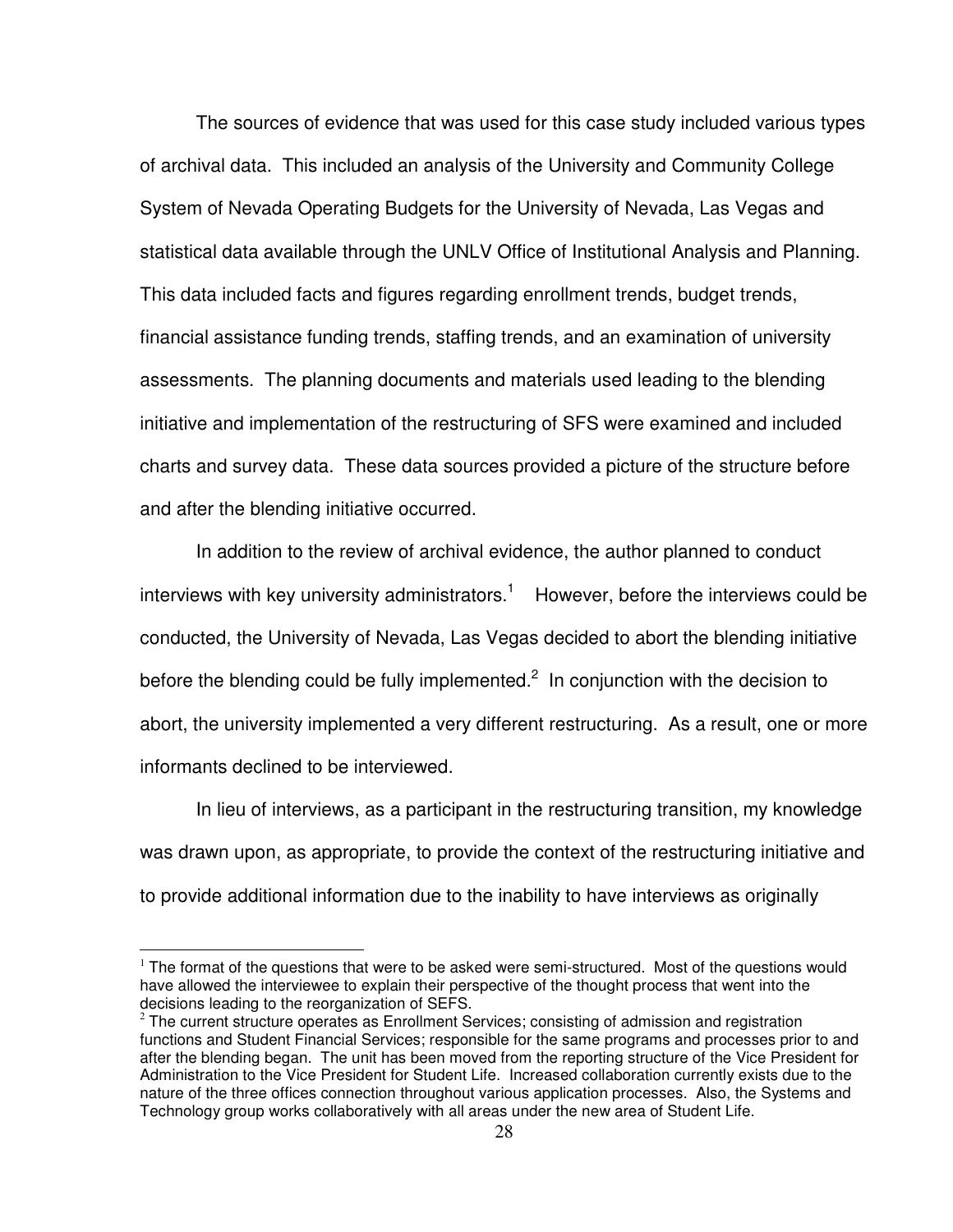planned. The study will have to rely on my perceptions and experiences during the time I was involved in the process outlined throughout this case study. Due to my participation within Student Enrollment and Financial Services (SEFS) I was conscientious of possible bias or my preconceived notions on the restructuring based on the information that was shared with the three offices prior to and after the reorganization.

 This case study has some limitations that need to be acknowledged. The first limitation is the absence of the other three frameworks identified by Bolman and Deal (2003). These frameworks were described during the literature review and are outside the scope of this case study. It is important to acknowledge that the three missing frameworks are relevant to this case study but were not included in the analysis. It is evident that characteristics and factors from all four frameworks were present in the organizational structure of the units studied for this case study. In fact, it may have been more appropriate to conduct this case study through more than one framework and that the Symbolic and Political Frameworks may have been more prevalent when reviewing this organizational re-structuring.

 The other limitation that was present throughout this case study was the limited access to information related to the topic. The inability to conduct interviews hindered the case study, adding to the overall limitations of this case study.

#### **ANALYSIS**

#### BACKGROUND/CONTEXT

The background section of this case study will be used to provide a brief overview of the events leading to the decision to restructure into Student Enrollment and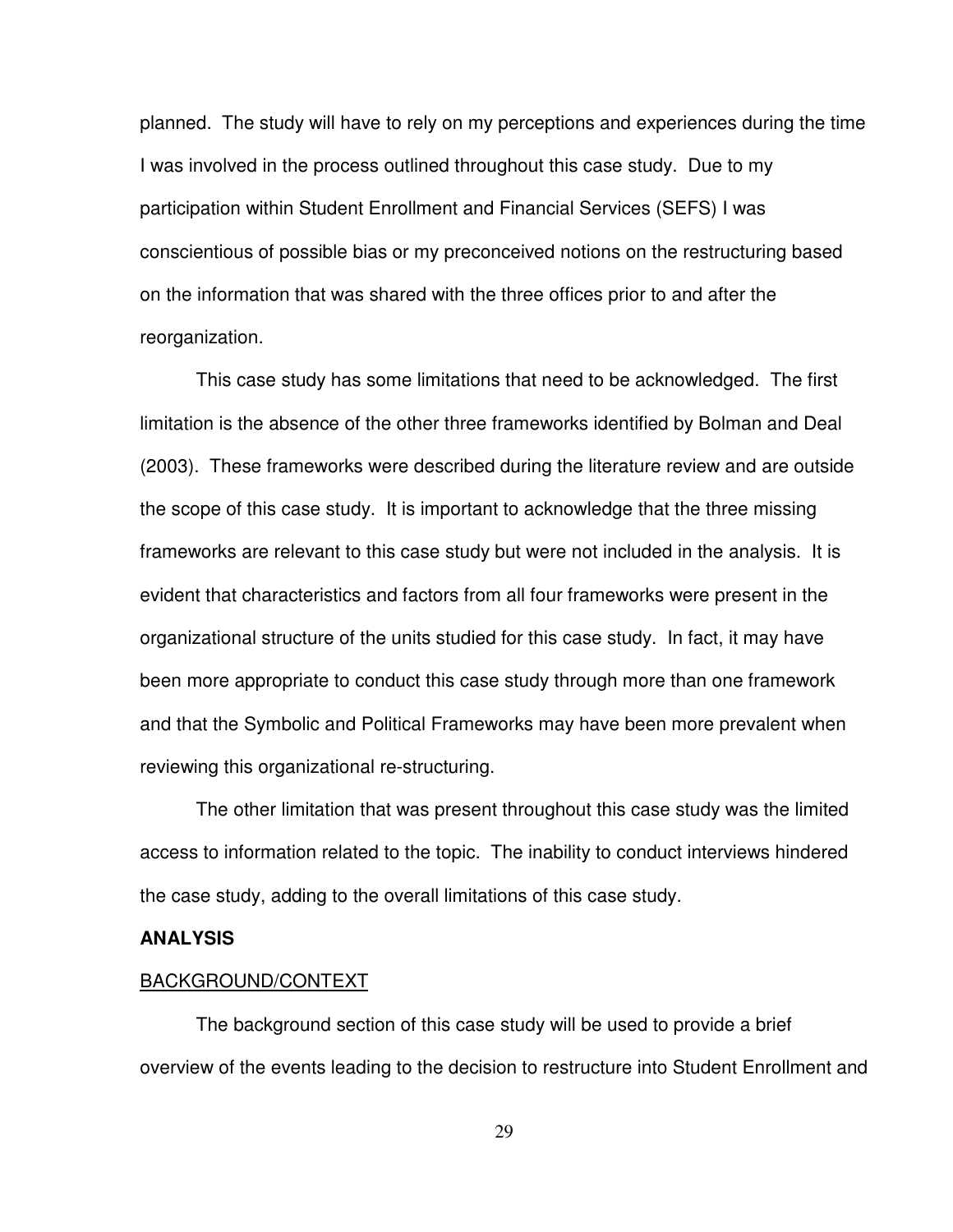Financial Services. This will be illustrated using a timeline of major events leading to the decision to restructure. The second part of the background section will provide a detailed overview of the organizational structure before the blending initiative and after the blending was initially implemented. This information will provide the opportunity to understand the main events that occurred at the university when moving toward a blended model and an understanding of the two structures, pre-blending and postblending.

# MAJOR EVENTS LEADING TO DECISION TO RESTRUCTURE

 The timeline of events is an important piece to understanding the decision to blend key student services into one unit. The interviews that were planned were to assist in piecing together an inclusive timeline of events. Table 2 illustrates the major

| <b>Timeline</b>    | <b>Action</b>                                                                                                                                                                                                                                                                                                                                                                                    |
|--------------------|--------------------------------------------------------------------------------------------------------------------------------------------------------------------------------------------------------------------------------------------------------------------------------------------------------------------------------------------------------------------------------------------------|
| <b>Fall 2001</b>   | Associate Vice President, Enrollment Management resigns                                                                                                                                                                                                                                                                                                                                          |
| <b>Fall 2001</b>   | Administrative consideration of restructuring options<br>Key people from Student Financial Services are<br>$\bigcirc$<br>asked to evaluate Admissions and Registration<br>processes and services                                                                                                                                                                                                 |
| <b>Spring 2002</b> | Key administrators begin evaluation of Registrar's and<br><b>Admissions' processes</b>                                                                                                                                                                                                                                                                                                           |
| <b>Spring 2002</b> | Discussions with additional administrators who will be<br>$\bullet$<br>instrumental during the blending initiative begin                                                                                                                                                                                                                                                                         |
| <b>Spring 2002</b> | Discussions with Noel Levitz continue and intensify                                                                                                                                                                                                                                                                                                                                              |
| <b>Summer 2002</b> | Blending begins (July 1, 2002)<br>Executive staff of the three units (Registrar,<br>$\circ$<br>Admissions, Student Financial Services) convene to<br>develop new structure (Client Services, Operations,<br><b>Curriculum Coordination, and Systems</b><br><b>Management</b> )<br>Key Executive staff move offices to Frazier, the<br>$\circ$<br>location of Admissions and Registration offices |
| <b>Fall 2002</b>   | (Early Fall) Blended initiative/model is announced to the<br><b>UNLV campus</b>                                                                                                                                                                                                                                                                                                                  |

**TABLE 2 Pre-Blending Timeline Fall 2001 through Fall 2002**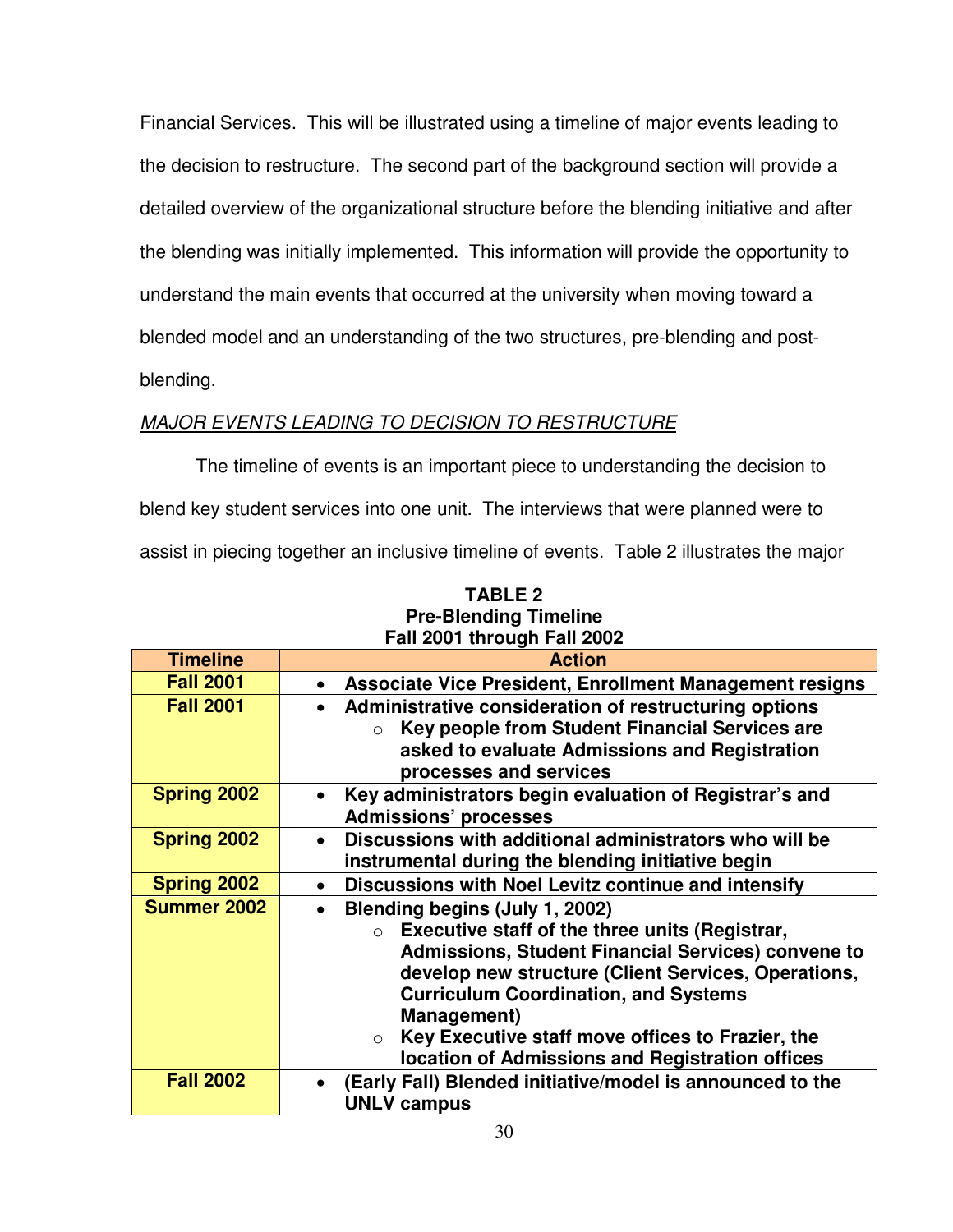actions leading to the formal announcement to the UNLV campus about the blended model early fall 2002 based on my perceptions as a participant observer.

 Administration needed an evaluation of the paper-intensive Registration and Admissions processes to be completed. This request was made during the fall 2001 semester. The table illustrates that the evaluation process was in full motion during the spring 2002 semester and eventually led to the concept of blending the three offices into one unit. The spring 2002 semester was used to determine the best option to accomplish the goal to address the paper-intensive processes. During the spring 2002 and into the summer 2002 semesters, plans were developed and finalized in regard to the final blended structure to be implemented. The beginning stages of blending started to emerge. Just before the fall 2002 semester began, additional staff from Student Financial Services were included in the move toward the blended model. This included staff from the Client Services and Processing units. Staff from Student Financial Services' computing staff were already involved behind the scenes.

 As the timeline illustrates, the process for adopting the blended concept took less than one year, fall 2001 to summer 2002 (July 1, 2002). A goal of the blending was to streamline processes through automation and increased efficiency in document flow. Another goal was to begin implementing a one-stop shop where students could receive information regarding the three areas in one location without having to walk across campus. The blending concept was to be used to increase efficiency in SEFS processes and the quality of services to students with the unit as a whole. To reach the many goals of this initiative, the process started with key administrators during the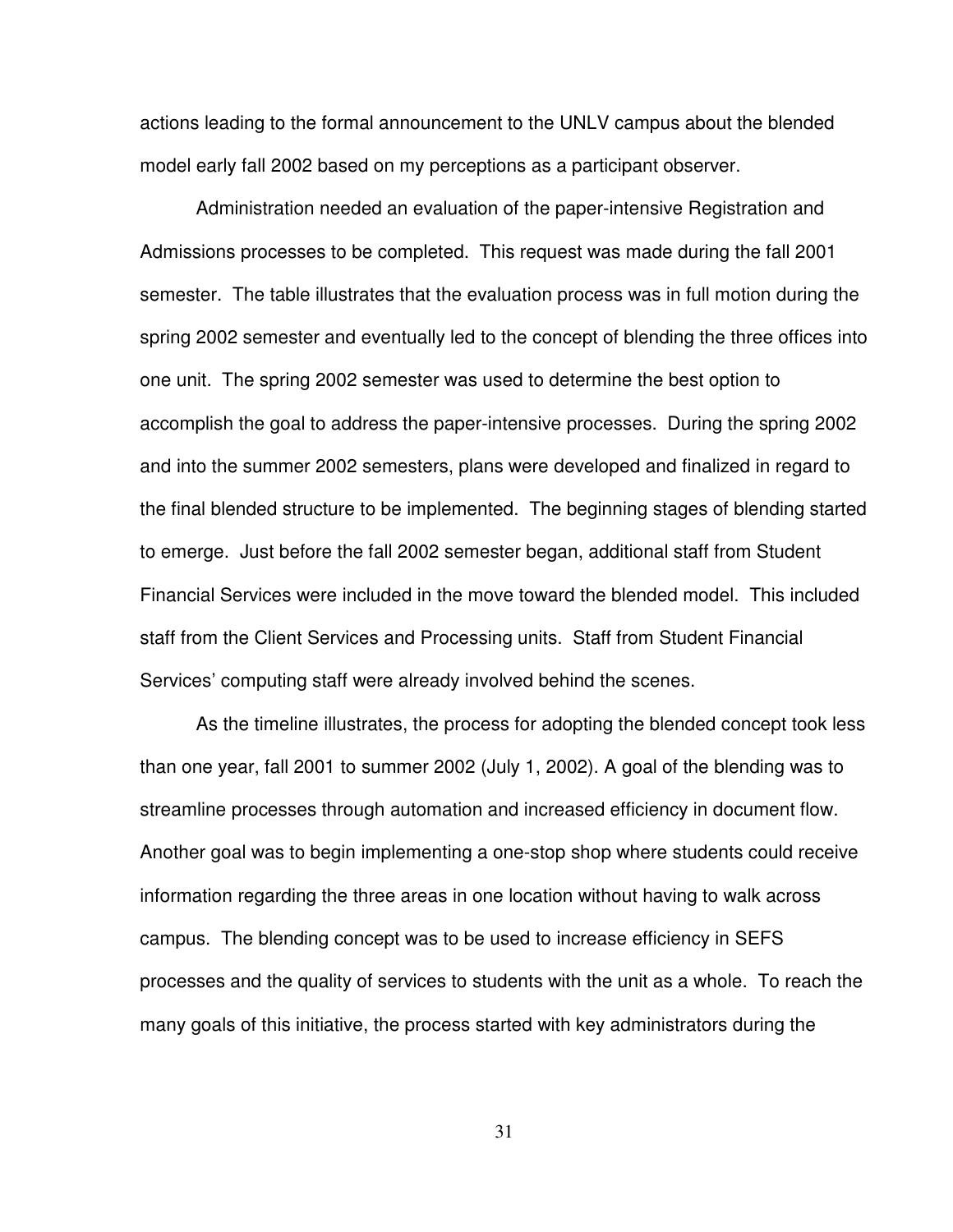planning and development stages. Most staff became involved at some level once the blending occurred during the latter part of summer 2002.

#### PRIOR STRUCTURE

 Before the blending initiative, UNLV undergraduate student enrollment services were organized according to a typical "silo" structure. Responsibilities for enrollment was divided across the separate offices: the Office of Admissions, the Registrar's Office, and Student Financial Services. This section describes the organization and responsibilities of each office before blending.

#### Office of Admissions

 The UNLV Office of Admissions was responsible for recruiting prospective students, community relations and Millennium Scholarship coordination, processing of admission applications, evaluating incoming transcripts, and providing student services to students on the phones and at the front counter. The Office of Admissions administered the overall Enrollment Management Plan for UNLV, to promote retention, persistence, and graduation of UNLV students. It was also responsible for working with high schools and the community to promote higher education. The Office of Admissions also assisted students with transfer agreements. These agreements allow students to begin their education at the local community college and transfer those credits to UNLV.

 Prior to the blending of offices and centralizing functions, the Admission's Office structure did not have anyone assigned to the task of technology and computer support. Individuals who demonstrated an interest in a particular admission product that was being used became the person to go to when problems occurred. A perfect example was the program that was used to house on-line applications and student statistical data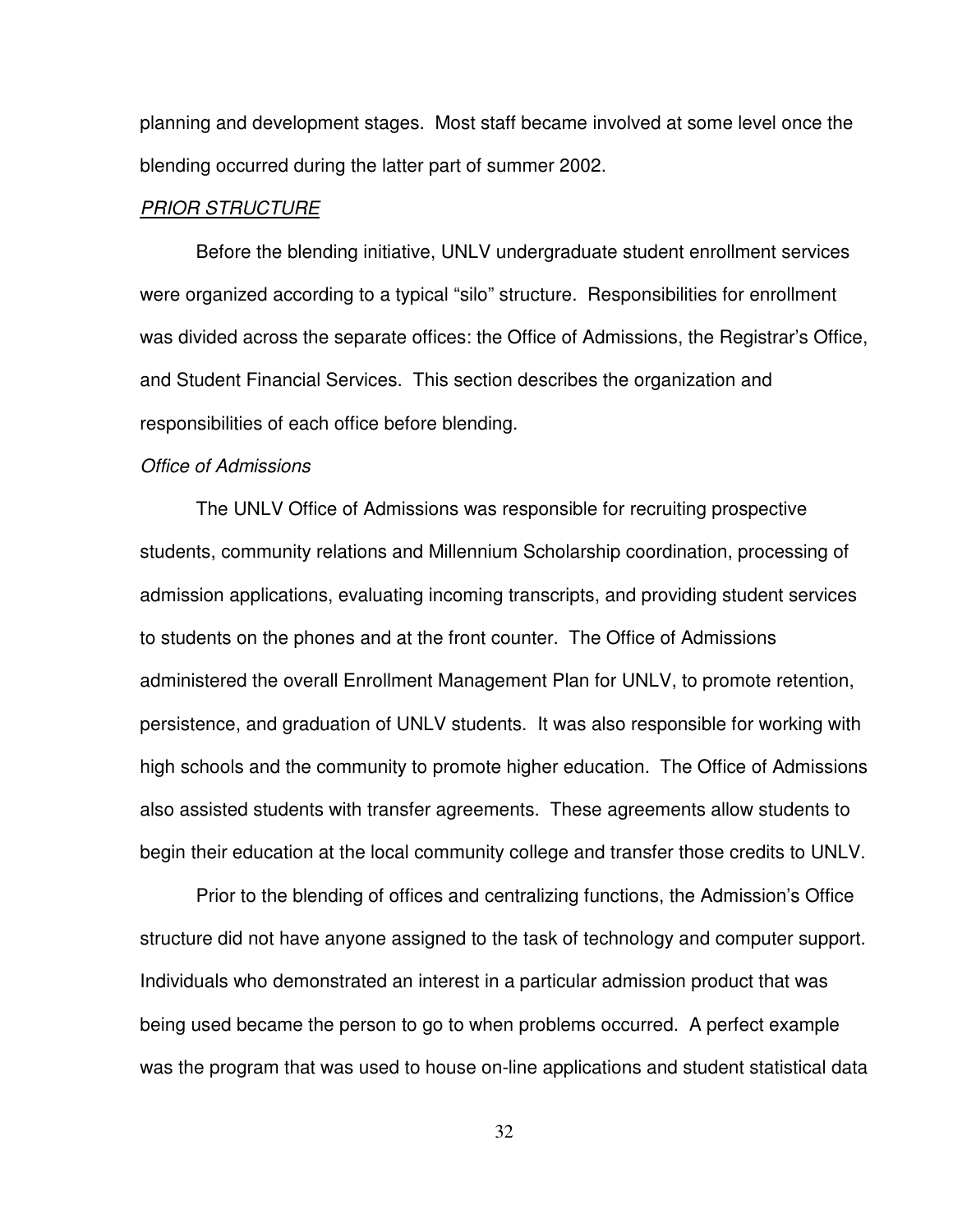for recruiting purposes known as E-Coms. When reports were needed from the main student information system, Admissions would solicit assistance from other areas such as the Registrar's Office.

 The physical location of the Office of Admissions was in Maude Frazier Hall. There was a central location for staff who assisted students at the front counter and phones. The processing area consisted of the data unit and credit evaluators. The other area of Admissions housed the Admission Counselors responsible for recruiting students. Table 3 and 4 assist with illustrating the organizational structure before the 2002 blending occurred.

| <b>Function/Duty</b>                                                                                         | <b>Position</b>                                                                                                                       |
|--------------------------------------------------------------------------------------------------------------|---------------------------------------------------------------------------------------------------------------------------------------|
| <b>Front Counter/Phones</b><br>Intake services<br>$\bullet$<br>General Information<br>$\bullet$              | Admission/Reg Specialists: Admissions<br>$\bullet$<br>Counter (3)<br>Admission/Reg Specialists: Admissions<br>$\bullet$<br>Phones (1) |
| <b>Admissions Counseling/Recruitment</b><br>Admission Information<br>$\bullet$<br><b>Recruiting Outreach</b> | Admissions Counselors (5)<br>$\bullet$                                                                                                |
| Processing<br>Data/Document Preparation<br>$\bullet$<br>Unit                                                 | Admissions/Reg Specialists: Data Unit<br>(3)                                                                                          |
| <b>Admission Decisions</b><br><b>Transcript Review</b><br>$\bullet$                                          | Admissions/Reg Specialist: Credential<br>Evaluator (5)<br>Supervisor over Admissions / Reg<br>Specialists (1)                         |
| Transfer Agreements with other<br>Nevada Institutions                                                        | Director with multiple duties between<br>$\bullet$<br>Admissions/Registrar (1)                                                        |
| <b>Community Relations/Millennium</b><br>Scholarship                                                         | Director of School & Community<br>$\bullet$<br>Relations/Millennium Scholarship<br>Program Coordinator (1)                            |

**TABLE 3 Office of Admissions Structure Functional View Prior to Fall 2002** 

NOTE: See Table 4 (Office of Admissions - 06/15/2001) for actual organizational chart, including all supervisory positions, which are not included above.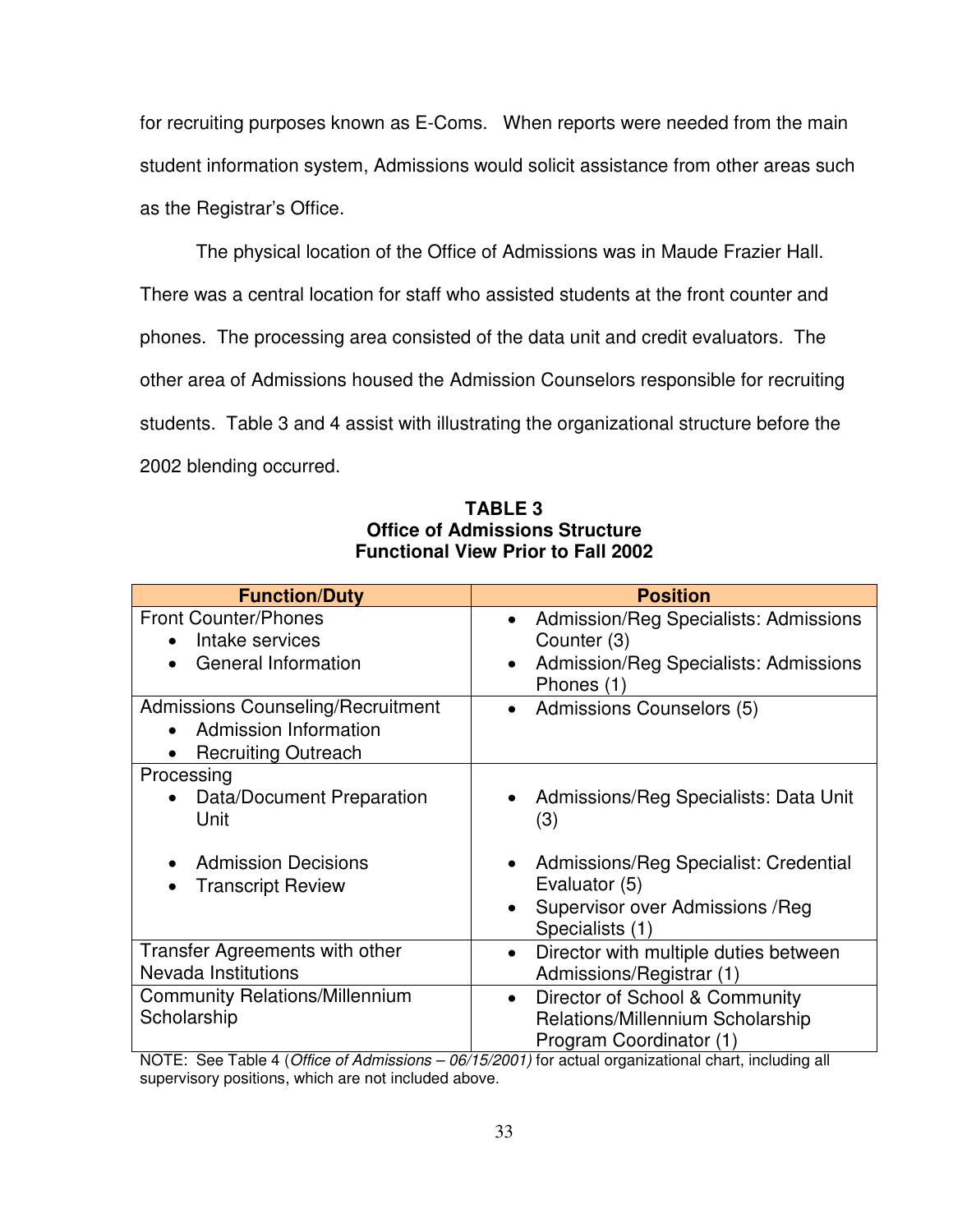#### **TABLE 4**



Source: Office of Vice President for Administration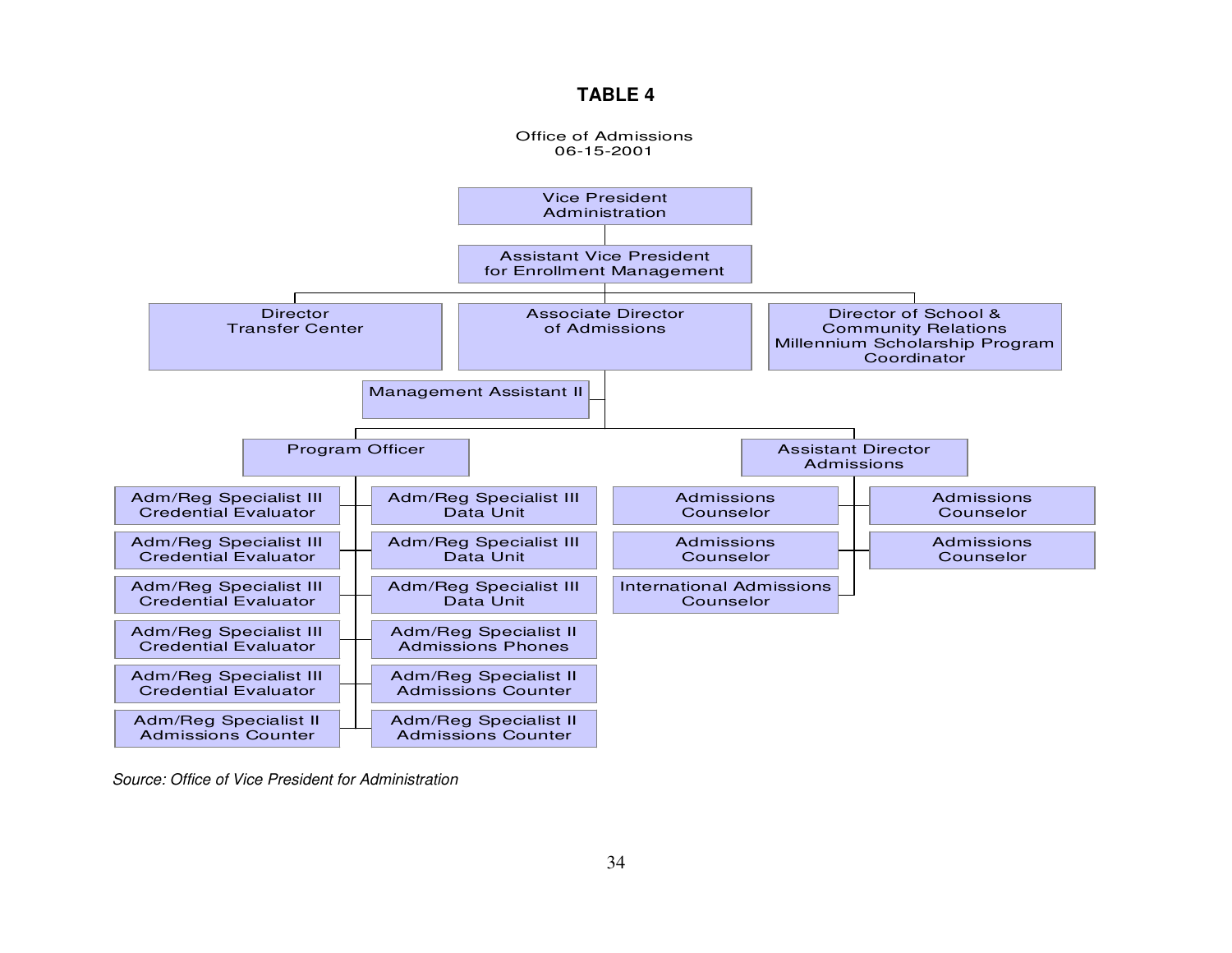#### Registrar's Office

 The Registrar's Office managed enrollment related functions and included: the course scheduling, which included finding a room for each course and insuring that the instructor's requirements were met; maintenance of the Student Information System (SIS) that contains all of the electronic data related to courses offered for each semester, enrollment history for the generation of transcripts, student demographics, grade history, and application data; Degree Audit Reporting System input and management to determine transfer work equivalencies; curriculum maintenance, to ensure that changes within the curriculum are properly updated to guarantee proper application of courses taken by students to core requirements and department requirements; graduation functions such as preparing graduation packets to insure that degree requirements were met and planning commencement; preparation of enrollment verifications for students, lending agencies, insurance companies, and other entities at the request of the student; maintenance of the UNLV Catalog and class schedules; and student services to students on the phones and at the front counter.

 In the Registrar's Office, only one individual was primarily responsible for programming functions. This individual, along with some assistance from others, worked with the UCCSN System Computing Services to enhance the capability of the main student database, *Student Information System (SIS)*. The programmer also ran data reports for various areas across campus, including Admissions and campus advising units. The individual received support from their direct supervisor, the Associate Registrar and other individuals as it related to each individual's expertise.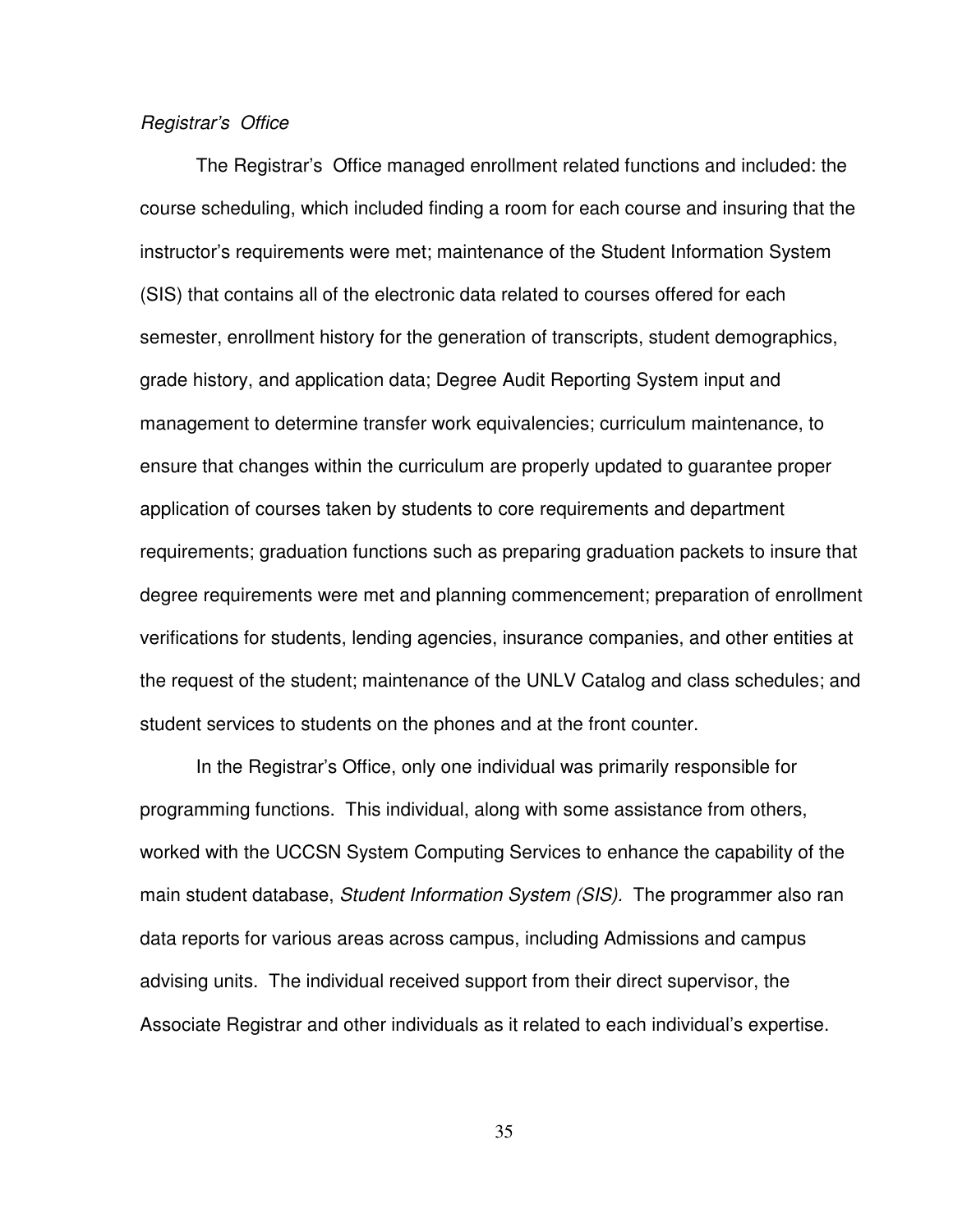The physical location of the Registrar was in Maude Frazier Hall. There was a

central location for staff who assisted students at the front counter and phones. The

processing area consisted of multiple small offices responsible for graduation (degree

clerks), records unit, enrollment verification and transcript processing, catalog

maintenance, advance standing credit evaluation, and a code clerk. Table 5 and 6

assist with illustrating the organizational structure before the 2002 blending occurred.

|                                         | FUIICHOHAI VIEW FHOI LO FAII ZUUZ                          |
|-----------------------------------------|------------------------------------------------------------|
| <b>Function/Duty</b>                    | <b>Position</b>                                            |
| <b>Front Counter/Phones</b>             | Front Office Supervisor (1)<br>$\bullet$                   |
| Intake services                         | Front Counter Clerk (3)<br>$\bullet$                       |
| General Information                     | Phone Clerk (1)<br>$\bullet$                               |
| Degree Audit Reporting System           | Assistant Registrar - DARS (1)<br>$\bullet$                |
| (DARS) Coordination                     | DARS Analyst Encoder (2)<br>$\bullet$                      |
| Data entry of all transfer<br>$\bullet$ |                                                            |
| courses from transcripts into           |                                                            |
| <b>DARS</b>                             |                                                            |
| Records                                 | Records Supervisor (1)<br>$\bullet$                        |
| <b>Grade Rosters</b><br>$\bullet$       | Records Clerk (3)                                          |
| <b>Grade Changes</b><br>$\bullet$       |                                                            |
| <b>Report Cards</b>                     |                                                            |
| <b>Enrollment Verification</b>          | <b>Enrollment Verification Clerk</b><br>$\bullet$          |
| <b>Transcript Requests</b>              | Transcript Clerk (2)<br>$\bullet$                          |
| <b>Catalog Prep</b>                     | Catalog Editor & Advance Standing<br>$\bullet$             |
| <b>Advance Standing</b>                 | Supervisor (1)                                             |
|                                         | Advance Standing Evaluator (1)<br>$\bullet$                |
| Graduation                              | Degree Clerk Supervisor (1)<br>$\bullet$                   |
|                                         | Degree Clerk (1)<br>$\bullet$                              |
| Code Oversight                          | Code Clerk (1)<br>$\bullet$                                |
| <b>Veteran Benefits</b>                 | <b>Transfer Coordinator &amp; Director of</b><br>$\bullet$ |
|                                         | Veterans - Admission cross over (1)                        |
|                                         | <b>Veterans Coordinator</b>                                |
| Programming                             | Assistant Registrar/Programmer (1)<br>$\bullet$            |

| <b>TABLE 5</b>                            |  |  |  |  |
|-------------------------------------------|--|--|--|--|
| <b>Registrar Structure</b>                |  |  |  |  |
| <b>Functional View Prior to Fall 2002</b> |  |  |  |  |

NOTE: See Table 6 (Registrar – 03/01/2001) for actual organizational chart, including all supervisory positions, which are not included above.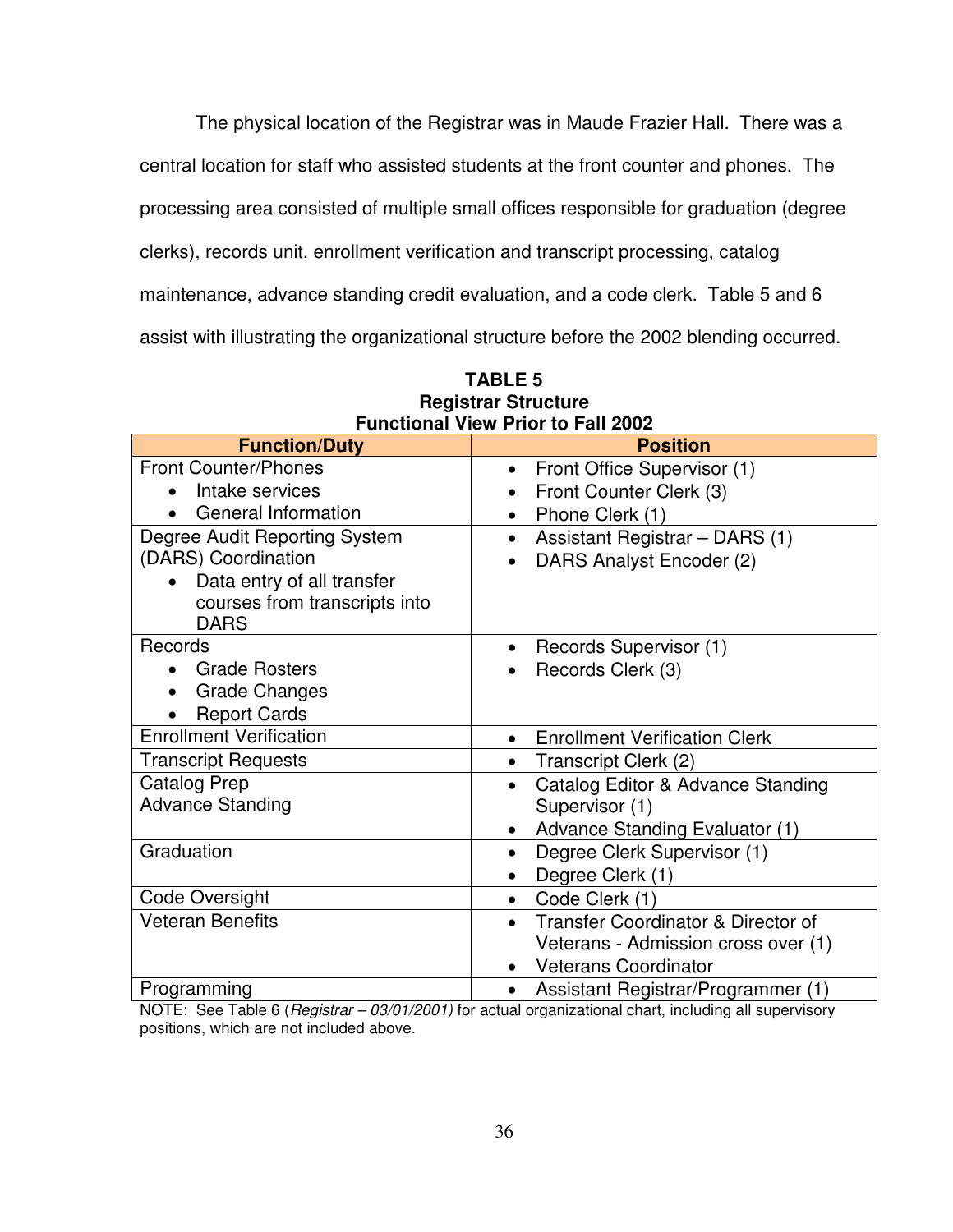# **TABLE 6**



Source: Office of Vice President for Administration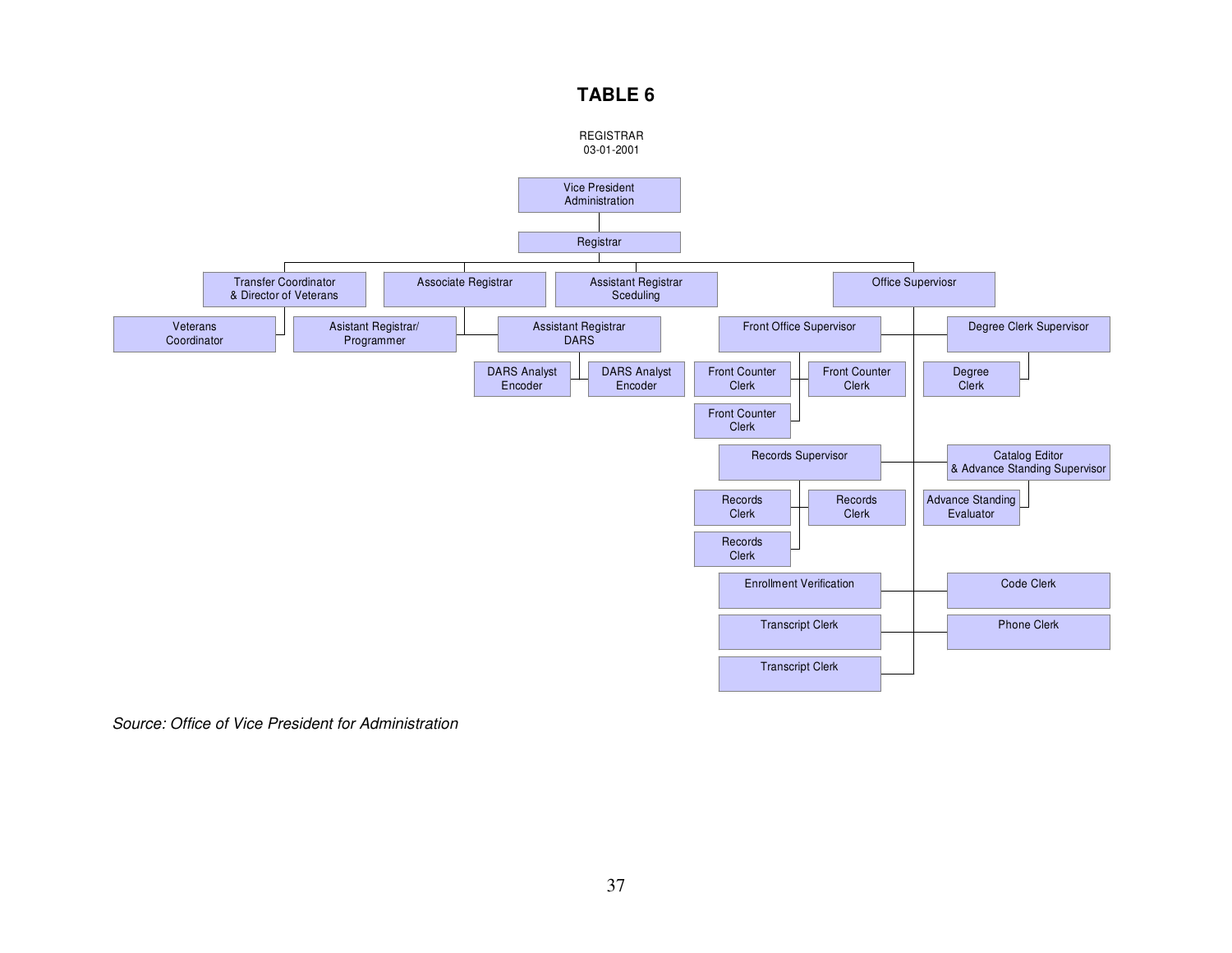#### Student Financial Services

Student Financial Services was responsible for the processing of the Federal Application for Federal Student Aid (FAFSA), used to verify and determine eligibility for federal, state, and private financial assistance, including scholarship assistance, student employment, and veteran benefits. Student Financial Services must insure proper stewardship of federal, state, and private funding. In order to perform all of the responsibilities Student Financial Services consisted of two areas: Client Services and Processing.

Client Services assisted students with understanding all of the processes that fell under any of the areas of responsibility within Student Financial Services. In addition, they oversaw the three areas of the America Reads/America Counts Program, UNLV's participation in the Federal Quality Assurance Program, and the UNLV Scholarship Program. These duties required assistance from the processing area and promoted constant communication among all areas of Student Financial Services. Client Services also assisted students with extenuating circumstances to find additional funding.

Processing had the responsibility of processing all Federal Applications for Federal Student Aid (FAFSA) received from students planning to attend UNLV, processing of the UNLV Scholarship Application and many internal and external scholarship programs, the awarding of grants, student employment, scholarships, and loans based on these two applications, the certification of enrollment for students who are entitled to Veteran Educational Benefits, and related responsibilities. The location of SEFS was in the Reynolds Student Service Complex.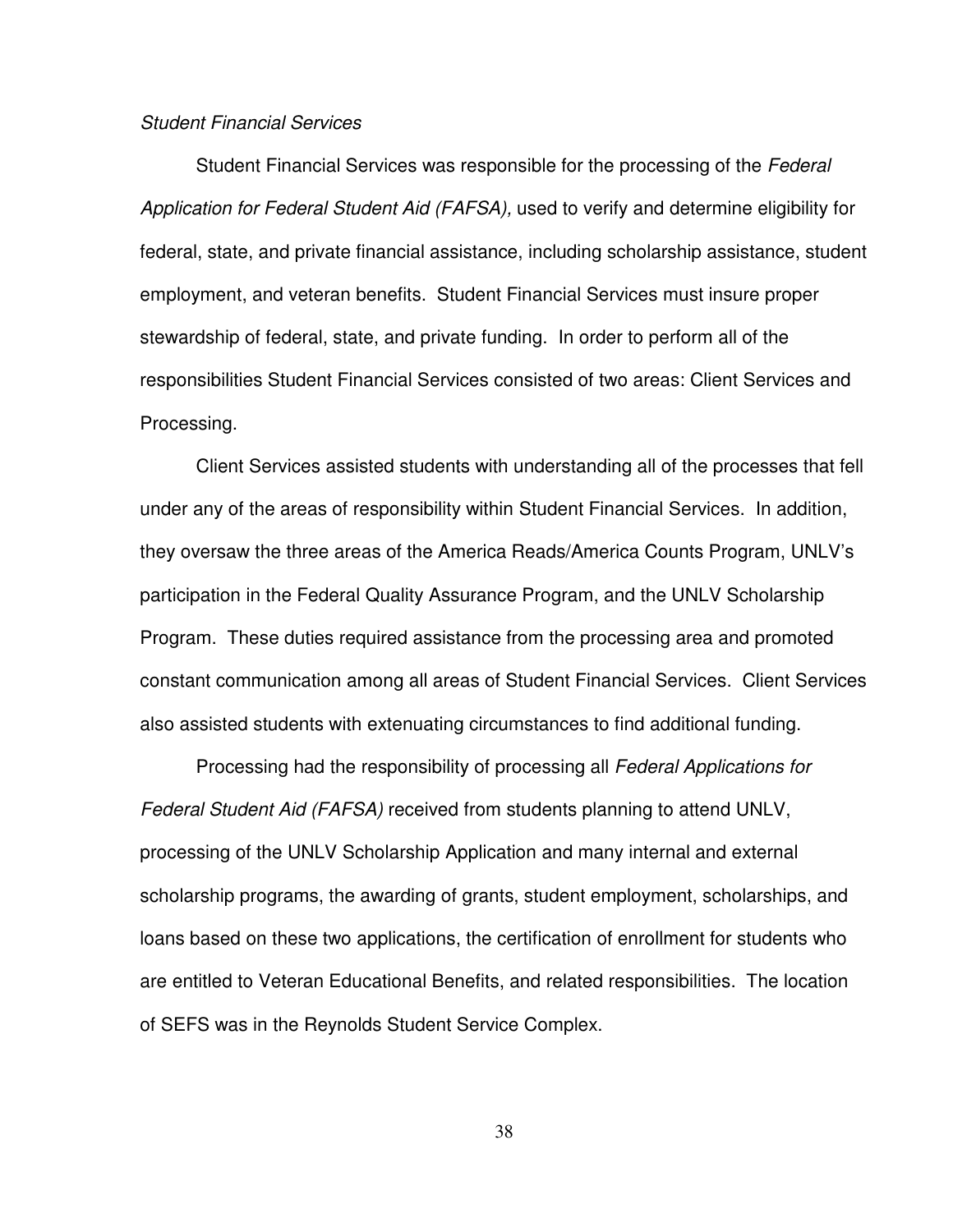Student Financial Services also consists of a Systems and Technology area that

supports all of its computing needs such as the home-grown student record system and

awarding programs, day to day computer maintenance, and the SFS website.

Programmers also have the responsibility of maintaining data and writing programs to

insure that SFS remains in compliance with federal, state, and institution policies and

processes. Table 7 and 8 assist with illustrating the organizational structure.

| I UNCHUNGI VIEW FILUI LU I AN ZUUZ                                                                                                                                                                                                                                                                             |                                                                                                                                                                                                                                                                                                                                  |  |  |  |  |
|----------------------------------------------------------------------------------------------------------------------------------------------------------------------------------------------------------------------------------------------------------------------------------------------------------------|----------------------------------------------------------------------------------------------------------------------------------------------------------------------------------------------------------------------------------------------------------------------------------------------------------------------------------|--|--|--|--|
| <b>Function/Duty</b>                                                                                                                                                                                                                                                                                           | <b>Position</b>                                                                                                                                                                                                                                                                                                                  |  |  |  |  |
| <b>Client Services</b><br>Counseling<br>$\bullet$<br>One-on-one advising. Change in<br>circumstance review advising,<br>Appeals, Outreach<br><b>Front Desk/Phones</b><br>Intake services, General<br>Information, Advising                                                                                     | Associate Director of Client Services (1)<br>$\bullet$<br>Sr. Coordinator - Professional Programs<br>(1)<br>Sr. Coordinator - Quality<br>Assessment/Client Services (1)<br>Sr. Coordinator - Debt Management (1)<br>Financial Aid Counselor (4)<br>$\bullet$                                                                     |  |  |  |  |
| Processing<br><b>Application Review/Verification</b><br>Awarding<br>$\bullet$<br>Application retrieval<br><b>Pell Grant Processing</b><br>$\bullet$<br><b>Direct Loan Processing</b><br>$\bullet$<br>Alternative Loan/Alaska Loan<br>$\bullet$<br><b>Satisfactory Academic Progress</b><br>$\bullet$<br>Review | Associate Director of Awarding &<br>Compliance (1)<br>Program Officer/Supervisor (1)<br>$\bullet$<br>Program Assistant/Processing (2)<br>$\bullet$<br>Program Officer:<br>$\bullet$<br>Pell/Loans/Scholarships (1)<br>Program Assistant: Scholarships (1)<br>$\bullet$<br>Program Assistant: Pell/Loan/Alternative<br>Loan $(1)$ |  |  |  |  |
| <b>Student Employment</b><br>Coordination<br><b>Veteran Benefits</b>                                                                                                                                                                                                                                           | Program Assistant: Student<br><b>Employment/Veteran Benefits</b><br>Supervisor (1)<br>Program Assistant: Veteran Benefits (1)                                                                                                                                                                                                    |  |  |  |  |
| <b>Computer Maintenance/Development</b>                                                                                                                                                                                                                                                                        | <b>Management System Analyst:</b><br>$\bullet$<br>Supervisor (1)<br>Sr. Programmer (1)<br>Programmer (1)<br>Web Specialist (1)                                                                                                                                                                                                   |  |  |  |  |

**TABLE 7 Student Financial Services Structure Functional View Prior to Fall 2002** 

NOTE: See Table 8 (Student Financial Services - 09/25/2001) for actual organizational chart, including all supervisory positions, which are not included above.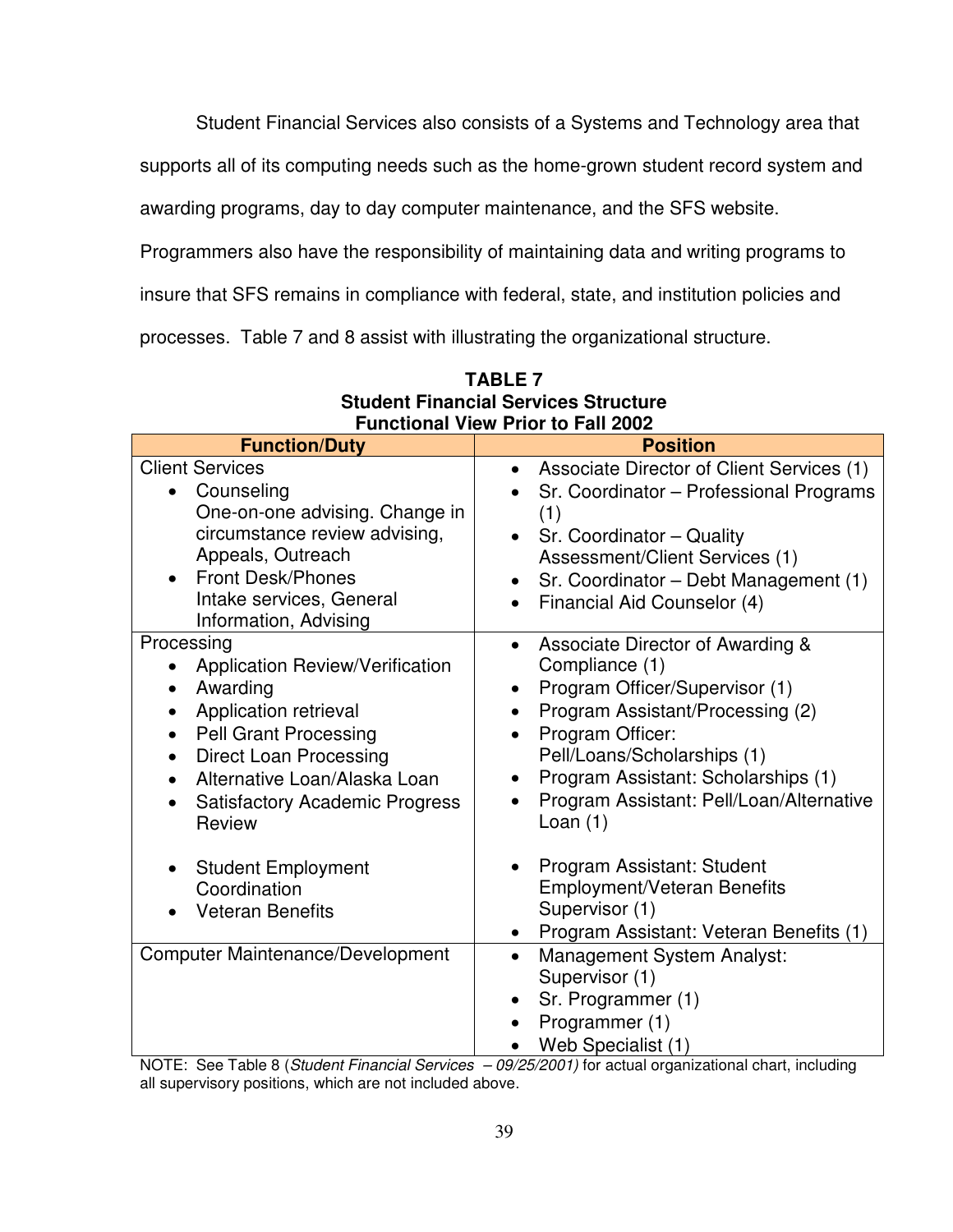# **TABLE 8**

## Student Financial Services 09-25-2001



Source: Student Enrollment and Financial Services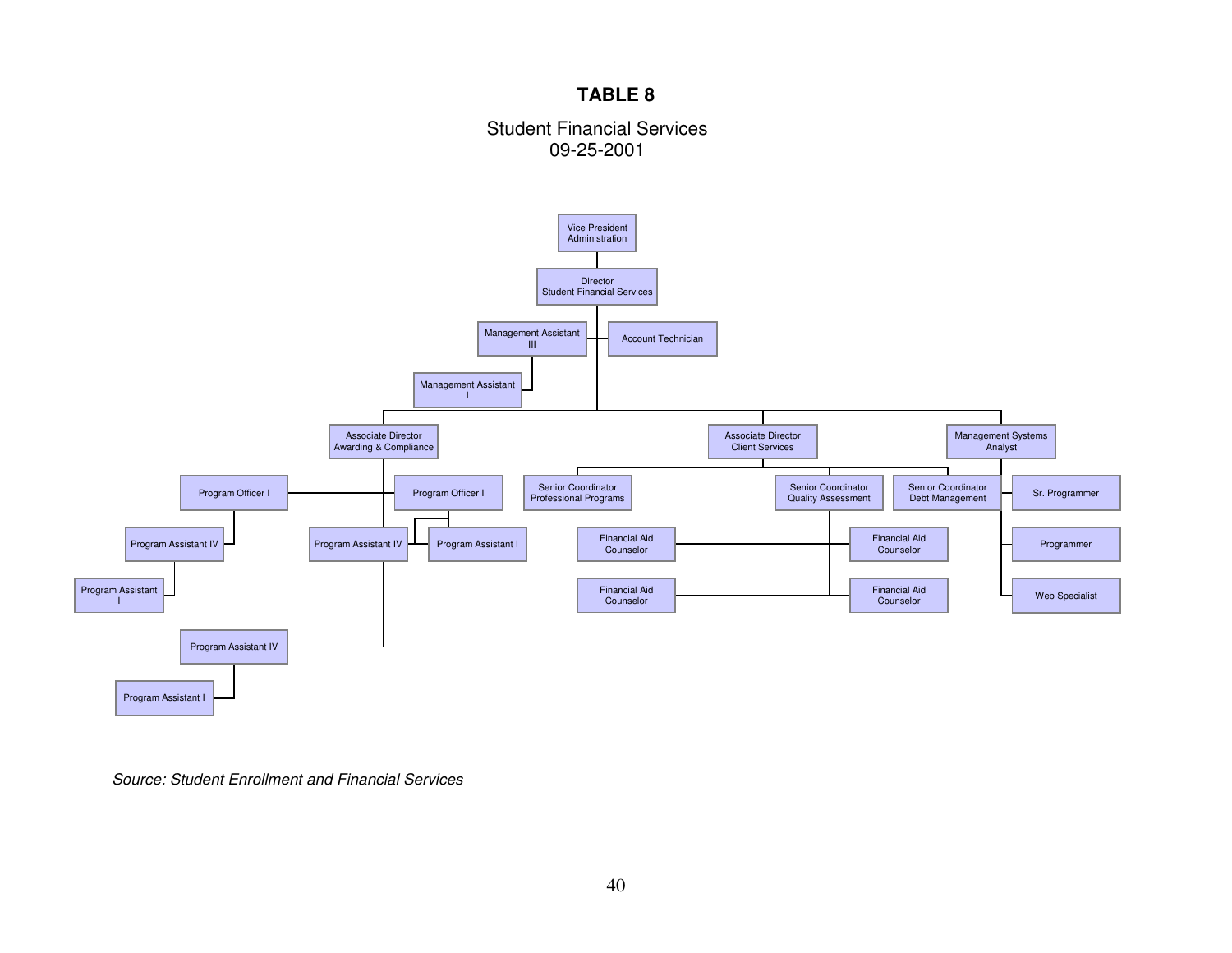#### NEW STRUCTURE

 An overview of what the new structure was to look like by function will be provided. This provides information regarding the direction SEFS was headed. First, to illustrate the blending transition, table 9 shows the move toward the new model. This creates a clear point of reference for discussions on how the blending began to take shape.

| <b>Prior and After the Re-organization</b>   |                     |           |           |                                  |                |           |  |
|----------------------------------------------|---------------------|-----------|-----------|----------------------------------|----------------|-----------|--|
|                                              | <b>PRE-BLENDING</b> |           |           | <b>BLENDING</b><br><b>BEGINS</b> | <b>BLENDED</b> |           |  |
|                                              | 1999-2000           | 2000-2001 | 2001-2002 | 2002-2003                        | 2003-2004      | 2004-2005 |  |
| <b>DARS Program</b>                          | 3.34                | 3.34      | 3.34      | 3.34                             | 3.34           | 3.34      |  |
| <b>Admissions</b>                            | 15.00               | 15.00     | 19        | 19.00                            | 14.00          | 10.00     |  |
| Registrar                                    | 22.66               | 22.66     | 21.66     | 21.66                            |                |           |  |
| <b>Financial Aid</b>                         | 15.96               | 15.96     | 18.00     | 18.00                            | 19.00          | 19.00     |  |
| <b>Student Enrollment</b><br><b>Services</b> |                     |           |           |                                  | 28.66          | 41.66     |  |
| <b>Student Financial</b><br><b>Services</b>  | 7.00                | 7.00      | 7.00      | 7.00                             | 7.0            | 7.00      |  |
| <b>TOTAL FTE</b>                             | 63.96               | 63.96     | 69.00     | 69.00                            | 72             | 81.00     |  |

**TABLE 9 Student Enrollment and Financial Services Staffing Trends** 

Source: University and Community College System of Nevada (UCCSN) Operating Budgets 1999-2004

 The table clearly illustrates the transition to the blended model between the 2002- 2003 and 2003-2004 fiscal years. This is demonstrated by the elimination of Registration staffing and the addition of Student Enrollment Services during the fiscal year, 2003-2004. This shift is reflective of the blending concept that began fall 2002, during the 2002-2003 fiscal year. The chart does not accurately illustrate the true fluctuation of staffing between 2002-2003 and 2003-2004 between Admissions and the newly created Office of Undergraduate Recruitment, which resulted in a loss of staff. The chart and available data does not illustrate the shifting of positions between Admissions and Student Enrollment Services that occurred when vacancies were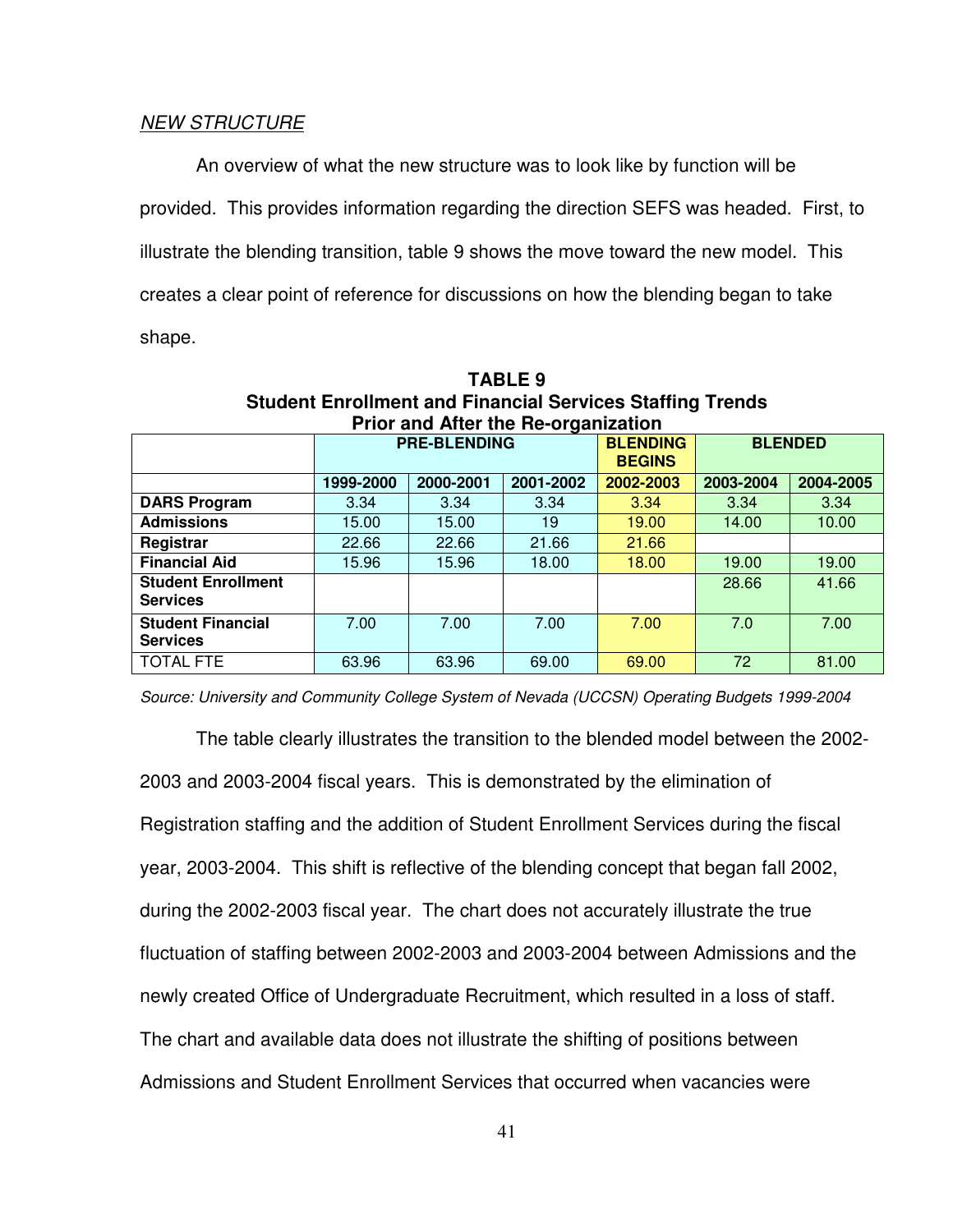created throughout the unit when people left the division. Job functions and titles were changed as a result of creating a Client Services unit for Student Enrollment Services. Student Enrollment and Financial Services

Once the University decided to restructure, there were some changes made to the structure of the various units within SEFS. Although a lot of the functions remained the same, four areas of concentration were created with a separate unit outside of SEFS for recruiting and retention purposes. The goal of the restructure consisted of having four distinct areas of concentration located in one central location on campus. The four areas of the new structure consisted of: Client Services, Operations, Curriculum and Instruction, and Systems and Technology.

#### Client Services

The first area is Client Services and is responsible for student relations, faculty/staff relations, employer relations, donor relations, and public relations. Each staff member within Client Services will be able to assist, to some degree, anyone needing assistance with any Student Enrollment and Financial Services function. Client Services are responsible for providing information will be described in more detail. Student relations include inquiries from and counseling of students throughout their academic career on matters such as admission requirements and application status, enrollment, registration, financial assistance, and graduation. Faculty/staff relations include advising on enrollment, room scheduling, graduation requirements, financial assistance, scholarship, and part –time employment. Employer relations include interactions with student employers on and off campus, coordination of the various student worker programs, and various presentations supporting this function. Donor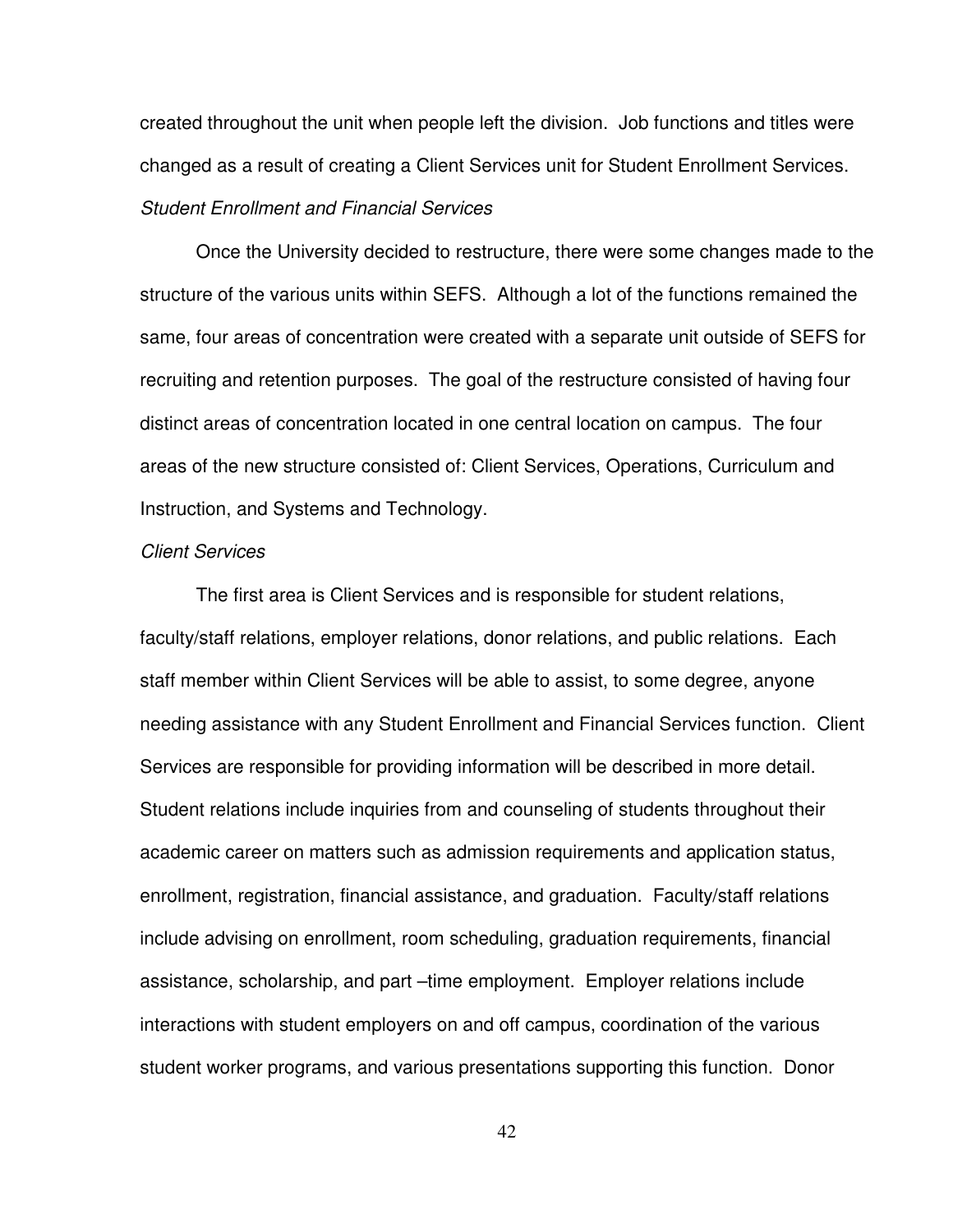relations include coordination with the UNLV Foundation for UNLV scholarship funds, donor advising to provide awarding options, scholarship criteria, and report generation. Finally, public relations include press releases and information for campus newsletters. These five areas of concentration require the Client Services team to understand all areas within the SEFS unit in order to properly assist students, parents, and colleagues across campus.

#### **Operations**

The second area is Operations which is responsible for database and application management, mailings, electronic transmission of data to various entities, compliance and audits, and reporting functions. Database and application management consists of the processing of the various applications SEFS receives. These applications include admission, residency, enrollment, financial assistance, scholarship, student employment, veteran assistance, and graduation. The operations unit is also responsible for the coordination of mailings to students, which can include anything from general correspondence to admission decision notifications. They are also responsible for electronic transmissions to agencies that support the various SEFS processes. These include the U.S. Department of Education, National Student Clearinghouse, E-Coms (a system that assists with the receipt of online admission applications), and various electronic transmissions internal to UNLV. The Operations area insures that SEFS is in compliance with federal, state, UCCSN, institutional, and donor requirements, along with preparing for the various audits required by each of these entities. Finally, Operations is also responsible for maintaining statistical data and records for processing analysis and performing trend analysis. This information is requested by various entities on campus,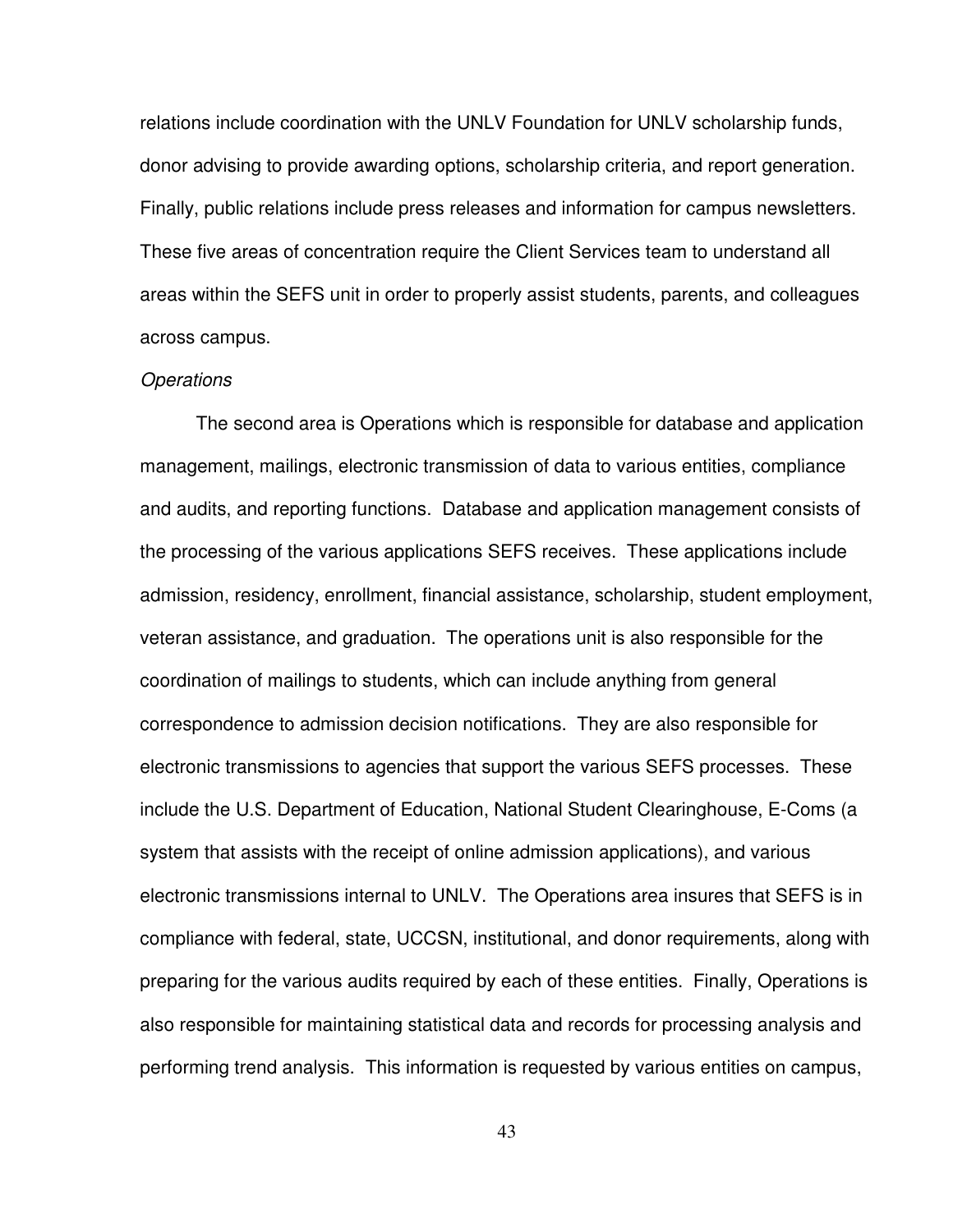within the State, and from the federal government. The Operations unit was formally known as processing under the old structure.

#### Curriculum and Instruction

 The Curriculum and Instruction (CI) unit of SEFS is responsible for the coordination of curriculum policies and procedures pertaining to university general curriculum, transfer student curriculum, external institution articulation agreements, and Degree Audit Reporting system updating. CI also participates on various University Academic Affairs Committees that oversees general core curriculum, Academic Advisors Council, Faculty Senate Admissions, Academic Standards, and curriculum. CI also has the task of assisting students on transfer agreements with other Nevada institutions. The current roles of CI were scattered throughout the old structure of Admissions and the Registrar. Finally, CI is responsible for preparing the Registration Guide for each fall and spring semester and for producing the UNLV Catalog.

#### Systems and Technology

 The Systems and Technology unit of SEFS is responsible for software development and maintenance, hardware development and maintenance, and security of the various SEFS systems. They design systems and implement home grown systems, and provide information for systems created outside of SEFS. The areas of concentration for systems are the web, financial services, employment, room scheduling, DARS, graduation, reporting functions using Focus, Access, and Excel, word processing, imaging, administrative, E-Coms, and SIS interfaces. They also develop and maintain SEFS related hardware including the mainframe, personal computers, printers, scanners, and assess the needs of the entire unit. Finally, they coordinate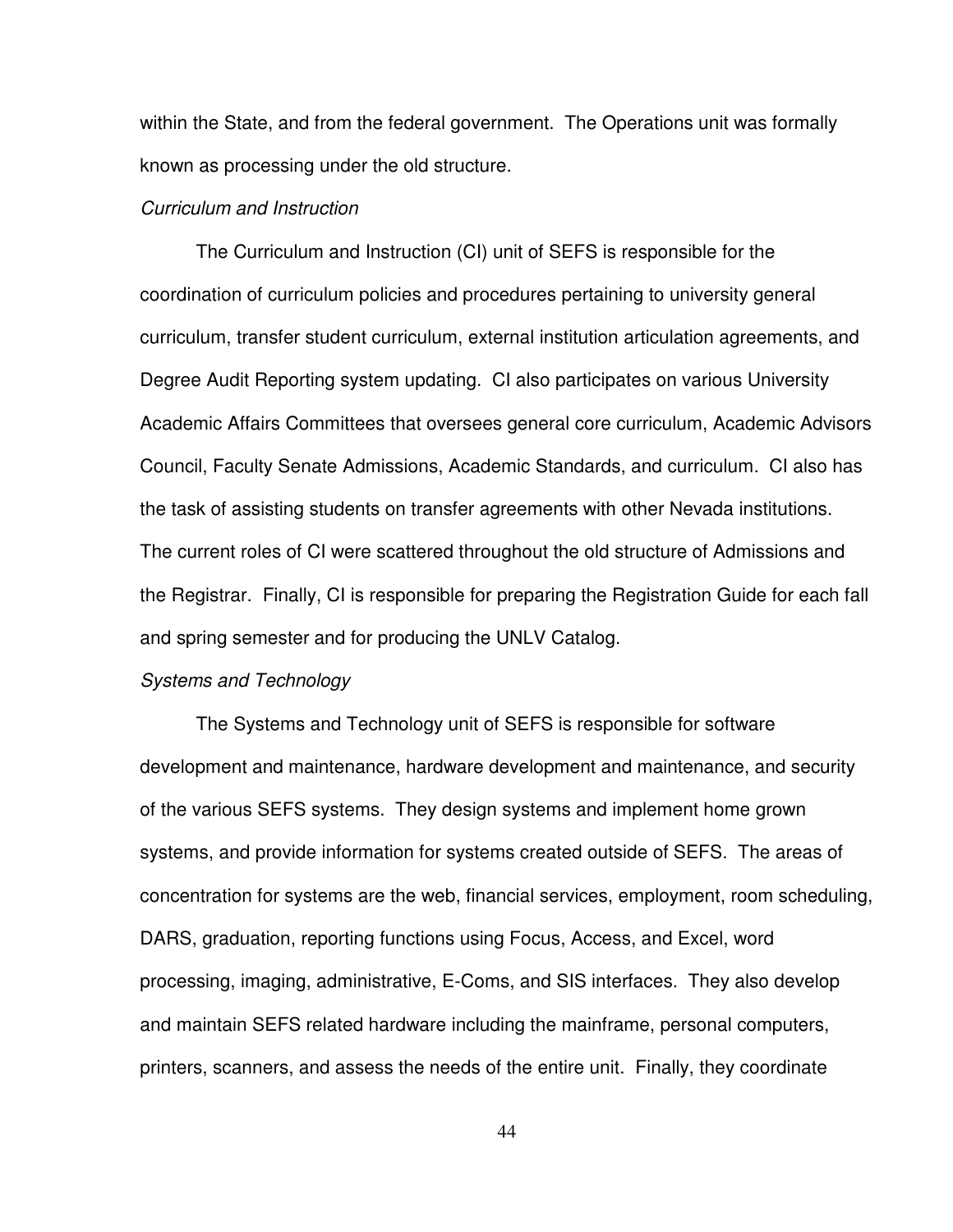security measures for system access and software, hardware, and data security agreements.

#### Office of Undergraduate Recruitment

 All areas responsible for the recruitment of prospective students and contributing to the retention efforts of these students, previously performed under the umbrella of the Office of Admissions, were not included in the restructured SEFS. A new office was created called Office of Undergraduate Recruitment (OUR). They are responsible for recruitment efforts including campus visits, assisting academic units with their recruiting efforts, recruitment communication; identification of markets for recruitment; community and school relations and outreach; and strategic planning. They also perform marketing strategies to assist with enrollment, telecounseling, data/information tracking and analysis, electronic communications, recruiting content for marketing practices, and assessment. Finally, they oversee pre-enrollment programs including campus tours, visits, special events, parent programs, and analysis of yield activity for their prospective student contacts.

#### CURRENT STRUCTURE

 The goal of the restructuring initiative was to have all of SEFS in a central location. The University received initial funds to begin the planning of a new addition to the Reynolds Student Services Complex, which would house all of the areas within SEFS. Having one location for all areas of SEFS was crucial for the success of providing the ultimate goal of a one-stop office to assist students and the campus community with their needs. However, due to budget restraints, SEFS remained in two separate buildings at different ends of the campus, and the addition to the Reynolds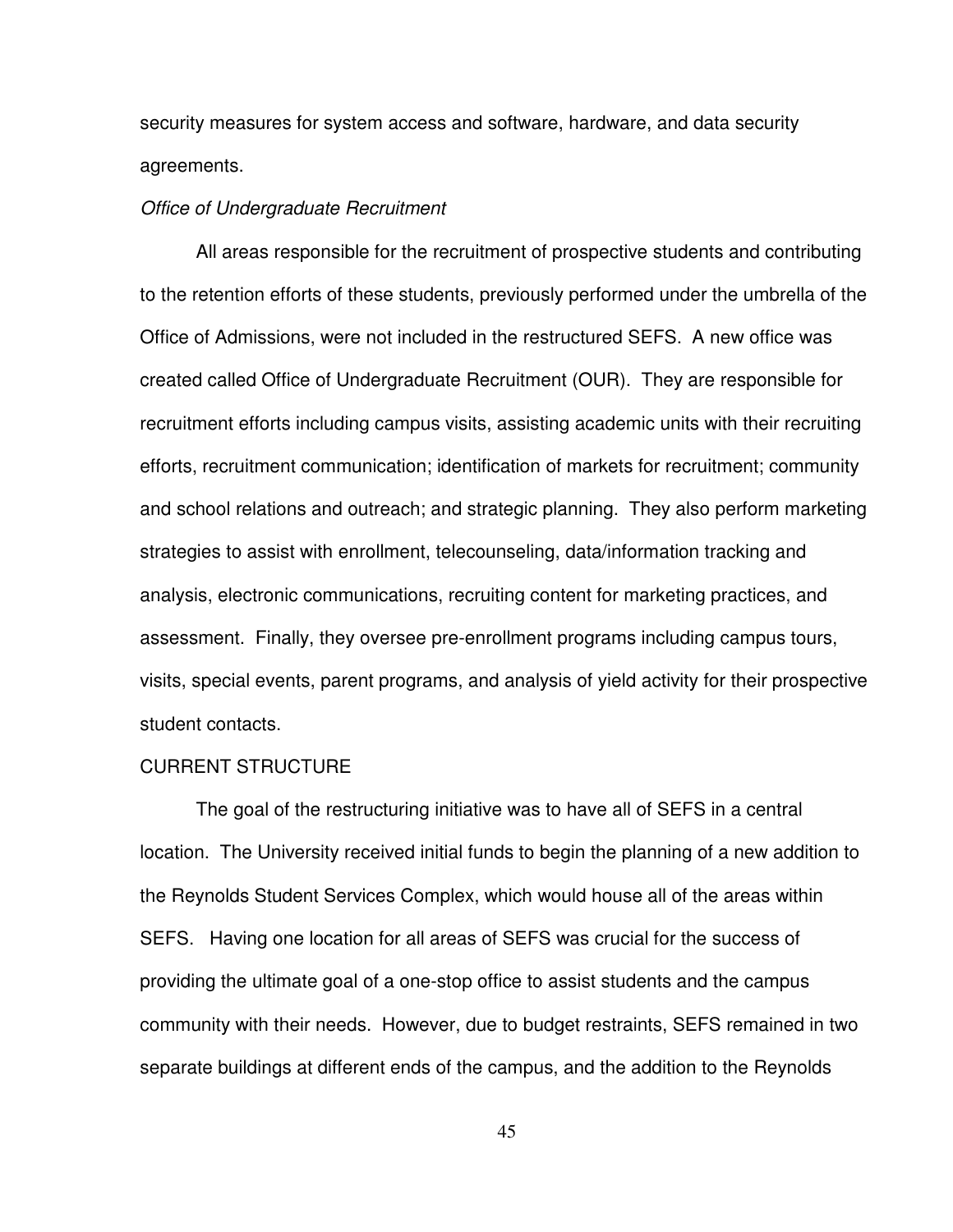Student Service Complex has been postponed. The fate of the new building hinges upon the State of Nevada and the next legislative session that will take place in 2005. According to the University of Nevada, Las Vegas Facilities Management and Planning, the Reynolds Student Service Complex addition is expected to begin construction fall 2005 and is expected to be completed fall 2006. The most recent information coming from the University and Community College System of Nevada (UCCSN) is that the new addition may or may not be funded during the 2005 legislative session. This will have an impact on the projected completion date of fall 2006. To address the issue of having two separate locations, the Vice President for Administration began working with other areas on campus to see if an interim location could be found to bring all areas of SEFS together as was the goal of the restructuring initiative. In the interim, the SEFS unit functioned as a split structure consisting of the areas of Student Enrollment Services (SES) and Student Financial Services (SFS). SES consists of the areas housed in Maude Frazier Hall including: Client Services, Operations, Curriculum and Instruction, and Systems and Technology. The SFS structure remained the same as it was prior to the blending with the exception of a few minor changes. Staff from System and Technology were divided between the two buildings and functioned to assist with enhancing electronic services internally and externally. Also, roles among Client Services and Operations expanded in an effort to promote coordination, communication, and collaboration among the units.

 In the interim, SEFS began to blend the Client Services unit by implementing a cross-training program between the two physical locations on campus. The Financial Aid Counselors were to begin to learn the responsibilities of the Client Services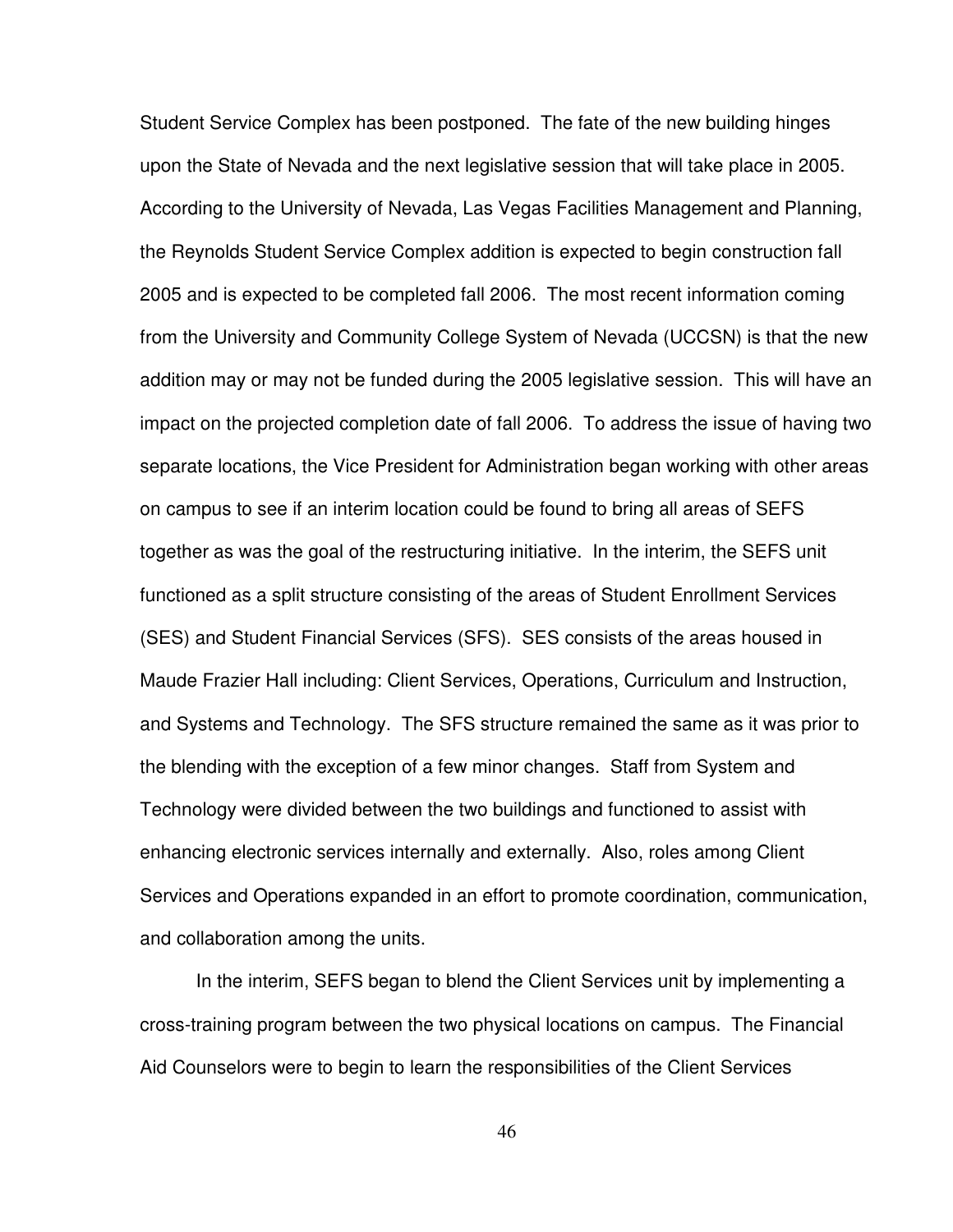Representative and vice versa. The cross-training was seen as a way to promote the move toward a more encompassing one-stop student services concept and would prepare the staff for the new location once it is built or the two units move into an interim location.

 On the back end, Operations continued to have staff grouped by specialization as their roles related to admission, registration, and student financial services. Curriculum and Instruction has been pulled from the registration operations area to create their own area of concentration. System and Technology (ST), the fourth unit, provides support across the board to the three areas: Client Services, Operations, and Curriculum and Instruction. The role of the ST group has been expanded for the most part and new staff have been hired to provide assistance in areas such as web presence and programming. The changes within the ST area were intended to increase the number of homegrown systems to assist SEFS with its various application processes. This move mimics the function of Student Financial Services prior to the restructuring of SEFS.

 As illustrated above, some of the structure has remained intact, primarily with Student Financial Services. The Operations areas of the former Admissions and the Registrar Offices have been blended. Some of the previous functions done by Admissions and the Registrar have been extracted to create a more focused curriculum unit, Curriculum and Instruction. The recruitment functions within Admissions were removed to create the Office of Undergraduate Recruitment, placing a focus on recruitment, retention, and community relations.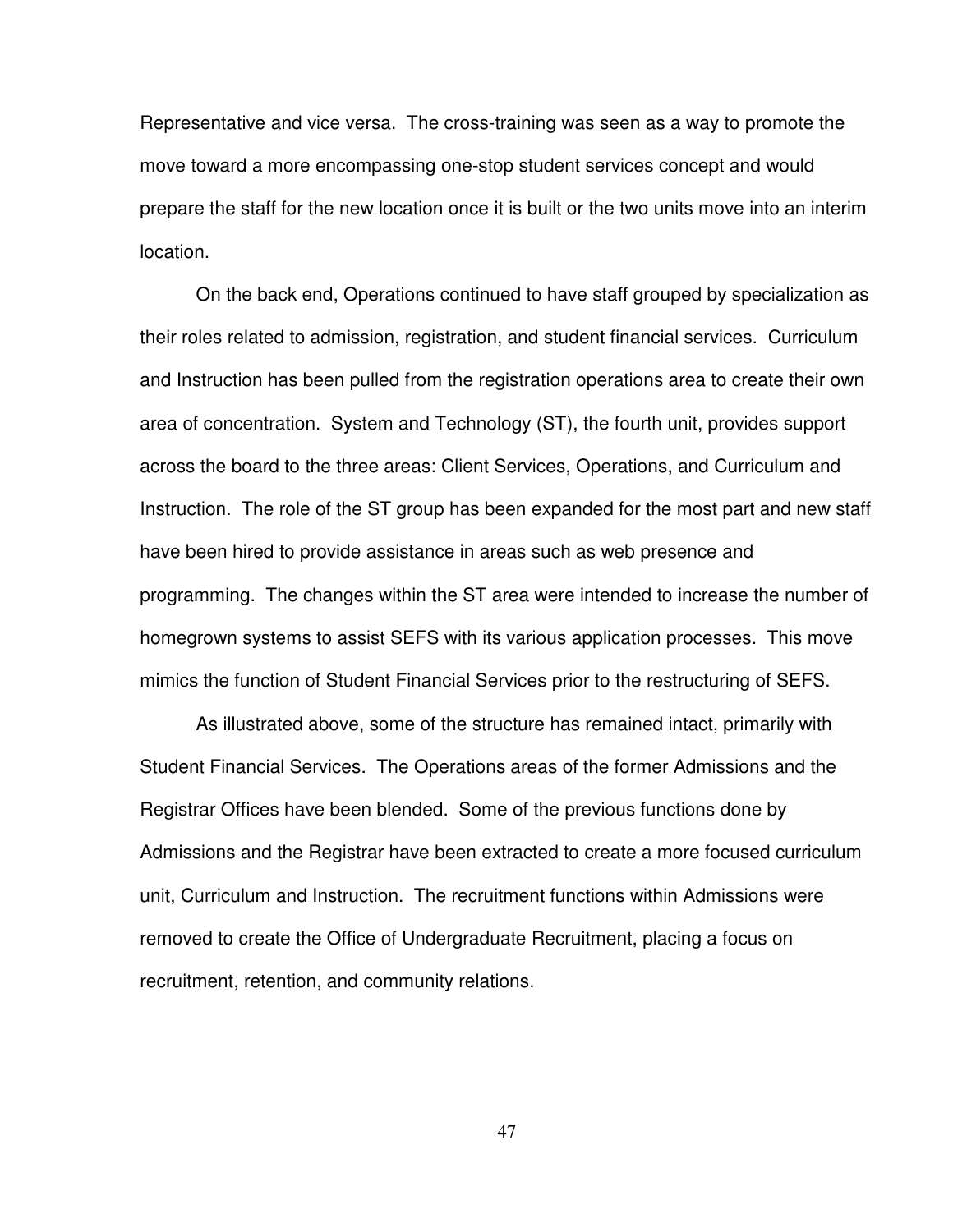#### **FINDINGS**

 The following discussion will assess how Bolman and Deal's (2003) four factors of organizational change were represented during the process of blending the Office of Admission, Registrar's Office, and Student Financial Services. The four factors identified for this paper as structural change agents are: environmental changes, changes in technology, organizational growth, and changes within leadership. My own personal observations and experiences as a member of the SEFS blended unit were also drawn upon in an effort to identify reasons for the blended model to be implemented at UNLV. The discussion will begin with the factor that represents most of the identified reasons that lead to restructuring key student services throughout the literature.

#### Environmental Changes Analysis

 The first factor identified by Bolman and Deal are environmental changes within the environment that result from internal and external pressures. The literature identified many reasons contributing to the need to change the way service is provided to students. The possible reasons for needed change from the literature can be grouped by changes in students, competition, and student demands. Another factor identified in the literature was the trend of rising accountability concerns, which will not be addressed in this case study due to limited resources to adequately address this reason for change.

 The literature identified that institutions across the nation are experiencing an increase in non-traditional students, causing a change in student demographics on campuses. The enrollment trends of students by age was completed for the fall semesters from 1999 to 2003 at UNLV to determine if this could be another reason for implementing change to the student service structure.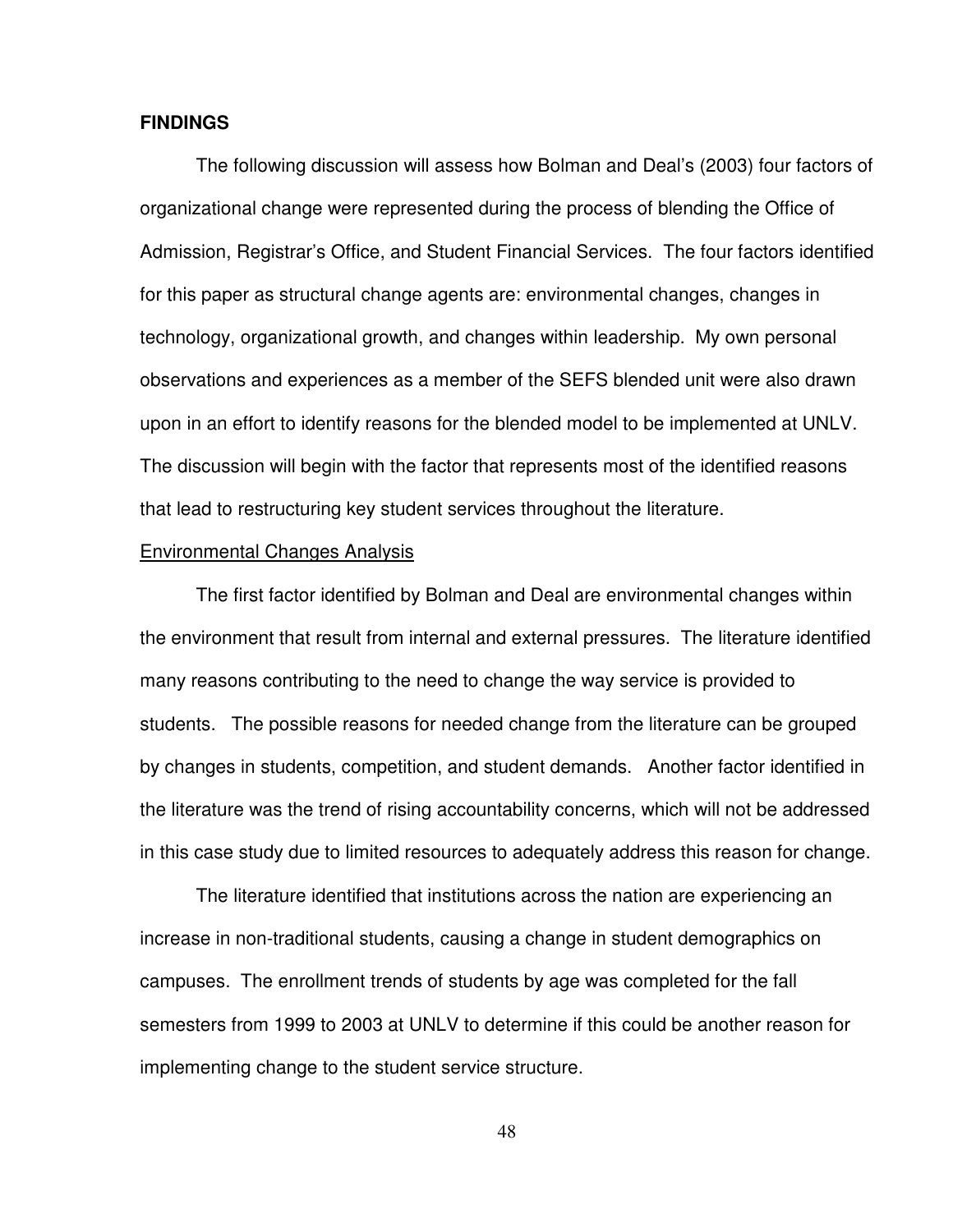Changes in Students

Table 10 illustrates the UNLV trends in student enrollment between students who

are under 25 and those who are 25 and over. The 25 and over would represent the non-





Source: Office of Institutional Analysis and Planning – University Student Profile Fall 2003

traditional population. As illustrated, the enrollment of traditional aged, under 25, student had a rate of increase of 5.80% or higher, for an average of 7.11% between 1999 and 2003. The non-traditional ages students, 25 and over, have a rate of increase of 1.96%, for an average of 2.88% between 1999 and 2003. The average enrollment increase over all age groups between 1999 and 2003 was 5.27%. Traditional students have a 1.84% higher rate of enrollment increase than all students, while non-traditional students experience a 2.39% lower rate of enrollment (decrease) than all students. Although the rate of enrolling non-traditional students increased at a steady rate, it did not seem to be significant enough to support the professional literature trends among institutions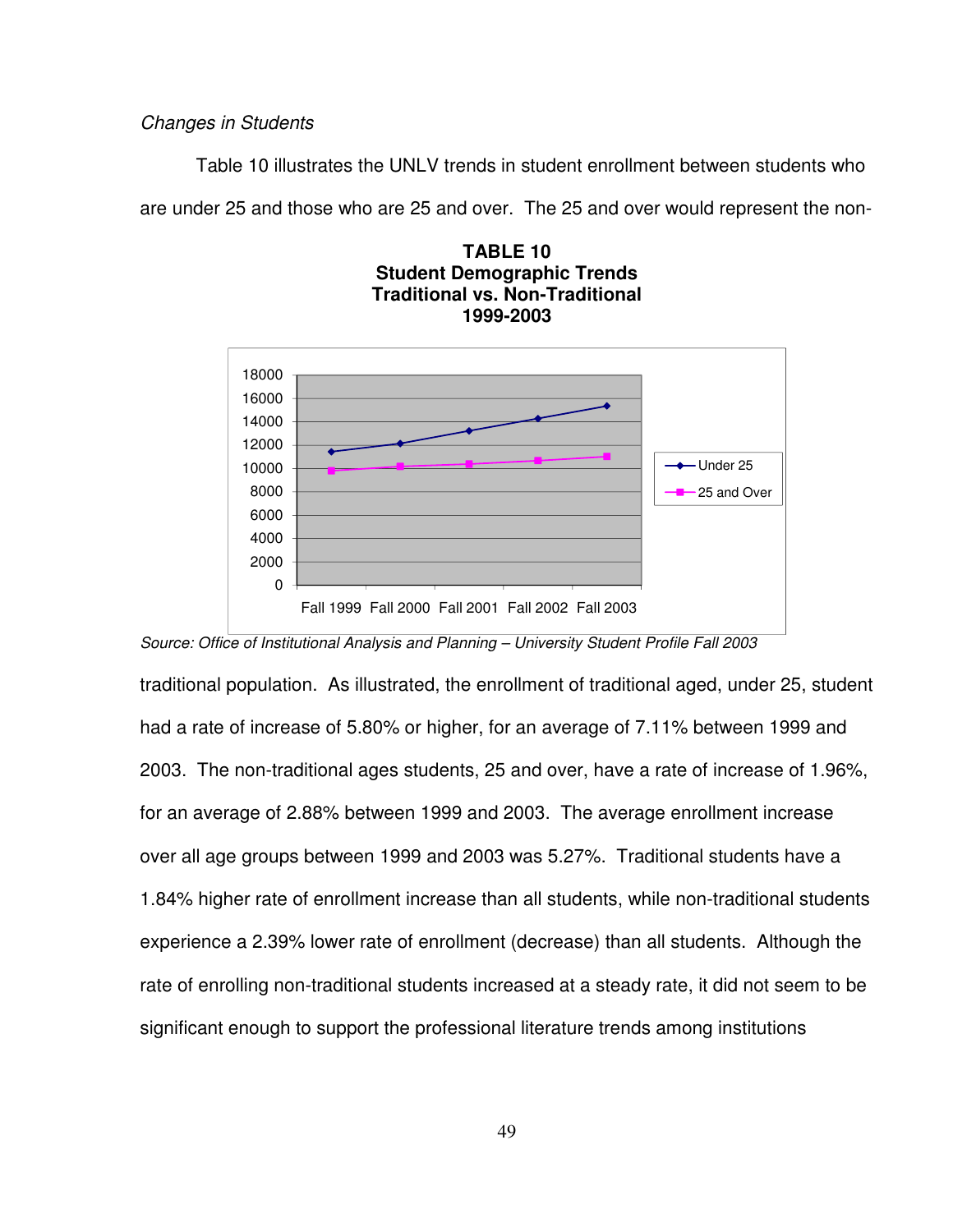nationally. The data for UNLV illustrated different patterns among enrollment that did not correlate with the trends experienced by other institutions that decided to blend services. **Competition** 

 The professional literature also identified that institutions may experience competition from for-profit institutions. During the search for information regarding this topic no solid information was found to support that this as a factor at UNLV contributing to the need to change services. UNLV's continuous increase in enrollment also supports that competition from for-profit institutions is not a factor at this time. As a participant observer, employed by UNLV since 1990, concerns regarding for-profit institutions were never discussed as a driving force for any change in policy or processes. This analysis of how competition does not play a role at UNLV is in conflict with what the literature suggested as being a reason for changing the student service structure to compete with non-profit entities.

#### Student Demands

 The final reason institutions determine the need to change is a result of having demands and expectations placed upon them by students. This was a factor that appeared throughout the literature. To literature overwhelmingly cited the use of selfassessments as the tool of choice in identifying the demands and expectations of students.

 At UNLV a self-study was done in 1998 as a result of the Division of Student Services being awarded a Planning Initiative Award for 1997-1998. The division moved forward with a comprehensive assessment of the undergraduate experience. George Kuh, Professor of Higher Education at Indian University, oversaw this process. (1998)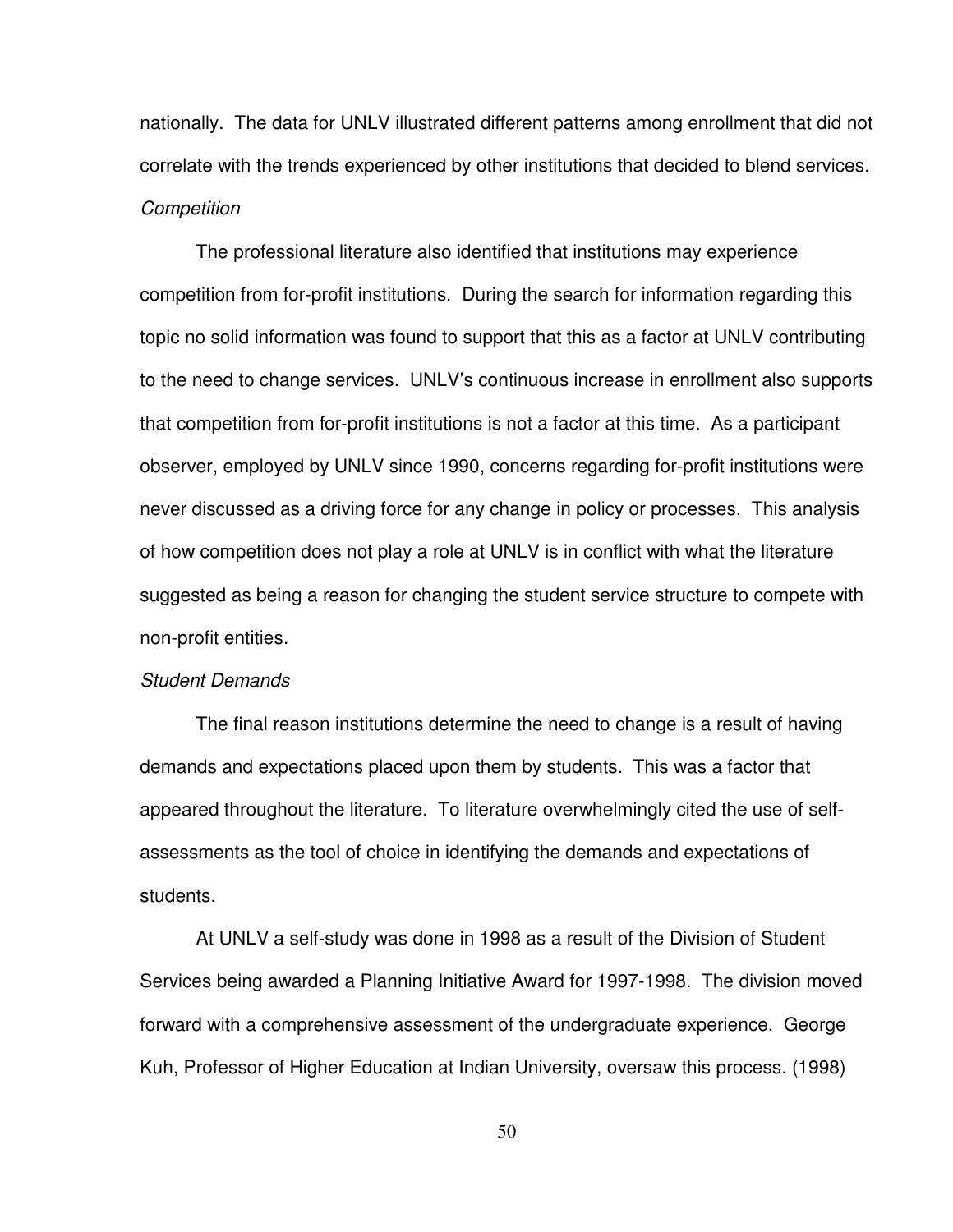The survey was the College Student Experience Questionnaire (CSEQ) and was completed by students during the spring 1998 semester.

 Some of the findings in the CSEQ Data Analysis that support the changing demographics earlier discussed was with non-traditional students relating to the question about personnel demonstrating concern for students. The statement students responded to was, "University personnel demonstrate a true concern for students." When the data was analyzed by age categories, it identified that 22.2% of students in the non-traditional age range of 30-39 indicated the 'strongly disagreed' or 'disagreed' with the 'concern' statement. The rate of discontent did lessen with the next age group, 40-55, where only 7.2% 'disagreed' or 'strongly disagreed'. The analysis recommended that this trend in responses may be of interest to those people who were responsible for non-traditional related programs. Other areas that indicated 'disagree' responses regarding concern were off-campus students, who had a higher rate of 'disagree' responses.

 The analysis of the CSEQ findings does indicate that student perceptions were impacting their UNLV student experience, which does impact retention efforts and the overall success of students. The findings of this questionnaire contributed to the movement of the Division of Student Services to become committed to becoming more student focused. They indicated during their presentation to the Academic Council that the research indicated that the relationships students have with faculty and staff influenced retention. (unknown, 1998)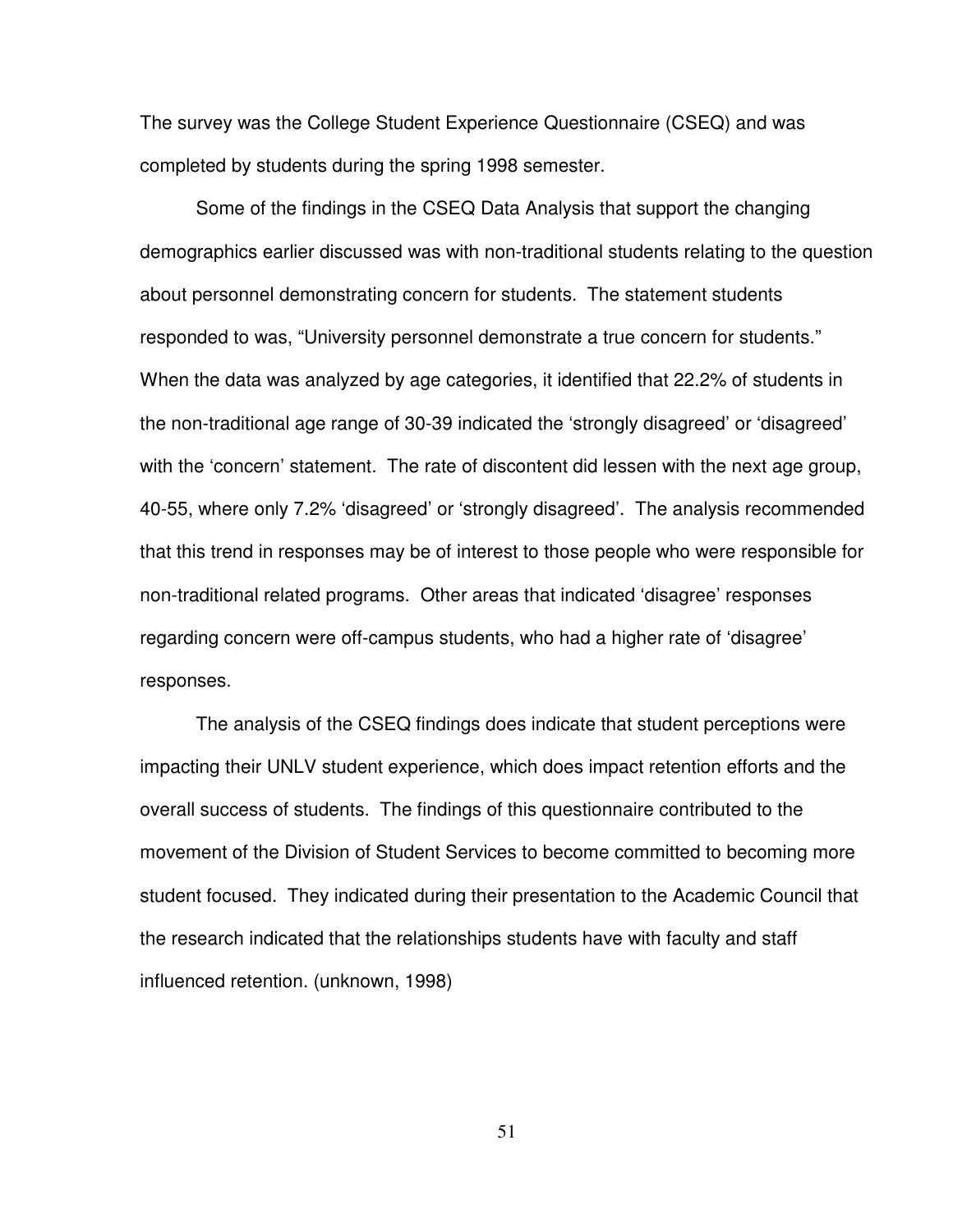The other study that was completed at UNLV was the Noel Levitz Student

Satisfaction Inventory (SSI) completed in March 2002.<sup>3</sup> As a result of the intensive SSI,

Noel Levitz and key UNLV administrators identified action items and a target completion

date. Some of the priority actions outlined in the Noel Levitz consultation included a

focus on Enrollment Management, which supported the new direction of blending key

student service offices into one. These actions support the timeline previously discussed

describing key administrators being asked to begin evaluating the processes within the

former Office of Admissions and Registrar's Office. The priority action items identified in

the Recruitment Consultation Report III from Noel Levitz (April 2002) included:

- Institute cross training with financial aid to learn packaging philosophy and procedures. Initiate communication across functional boundaries.
- Determine common data matching elements from E-coms (local admission inquiry tracking system) page collection into E-coms gooey (SIC) application screen.
- Determine if current procedure of recalculating transfer credits based on transferable credits to complete an admission decision is a university or Board of Regents policy.
- Devise pre-enrollment communication strategies to admitted students regarding advising and registration processes for each college. Begin to include this information in accepted student packet mailings, through electronic communication with admitted students, and through posting on the UNLV orientation web site.
- Develop new inquiry management, mail and electronic communication fulfillment and application processing operating procedures based on prescribed goals for number of working day turnaround for each procedure.

The five action items identified all support the one of the cited reasons outlined in

the timeline of events at the beginning of this section. The goal was to have the

 $\overline{a}$ 

 $3$  The data for this study was difficult to acquire. Unfortunately, this case study will not have full use of the findings as only pieces of the study were provided for analysis. Most of the information obtained related to retention and enrollment management. The data has been reviewed and some information has been extracted form the data that was provided.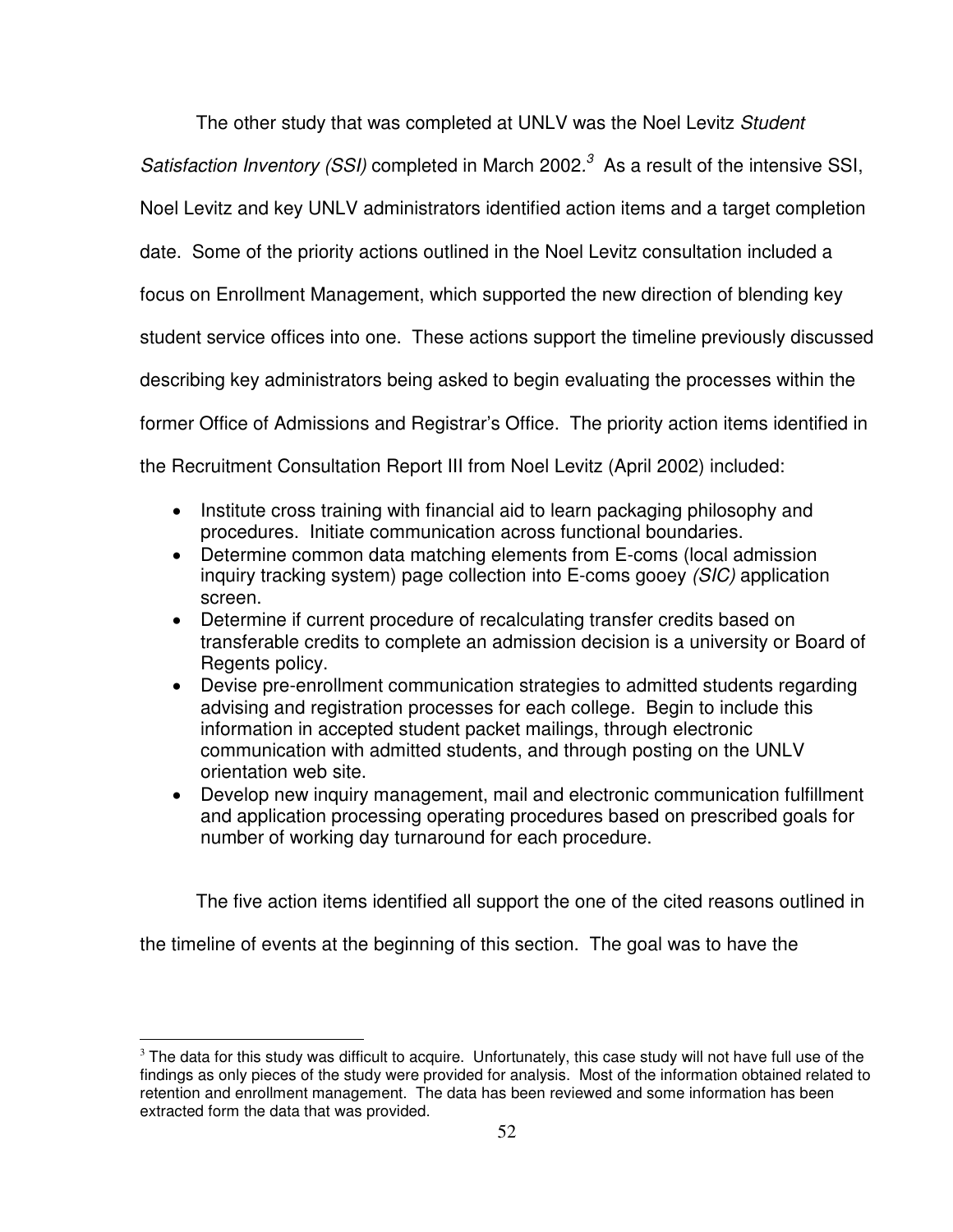processes evaluated to find a better way of doing things in regard to the intensive paper process.

Using the Noel-Levitz findings, Student Financial Services conducted three focus groups comprised of students, both undergraduate and graduate level, in July 2002 to isolate student issues further. The author of this case study was involved in this process and relied on the use of the notes from two of the 'talk-back' session notes as a source of data. The talk-back sessions provided some insight into what students perceived and experienced when dealing with various student services across campus during and prior to 2002.

The comments from the *talk-back* conveyed that there was an overall sense that some of the students present never experienced poor service or cumbersome processes. They seemed to be the large population of students who flow right through the various processes with no real problems requiring them to seek the advising from student services. Some of the students did provide feedback based on their experiences to the questions that were asked. Some of the statements relevant to this study and that supported the move to a one-stop shop will be discussed.

 There was an overall concern about the ability of the Admission's Office processing structure. Students indicated it was paper intensive and had issues with losing transcripts. They also addressed the manner in which they were helped, indicating that the Registrar's Office has good days and bad days. Another concern was the Student Financial Services phone system and its inability to adequately handle incoming calls from students. They liked on-line services and wanted to see more, while others were unaware of the existing on-line services provided to students. The most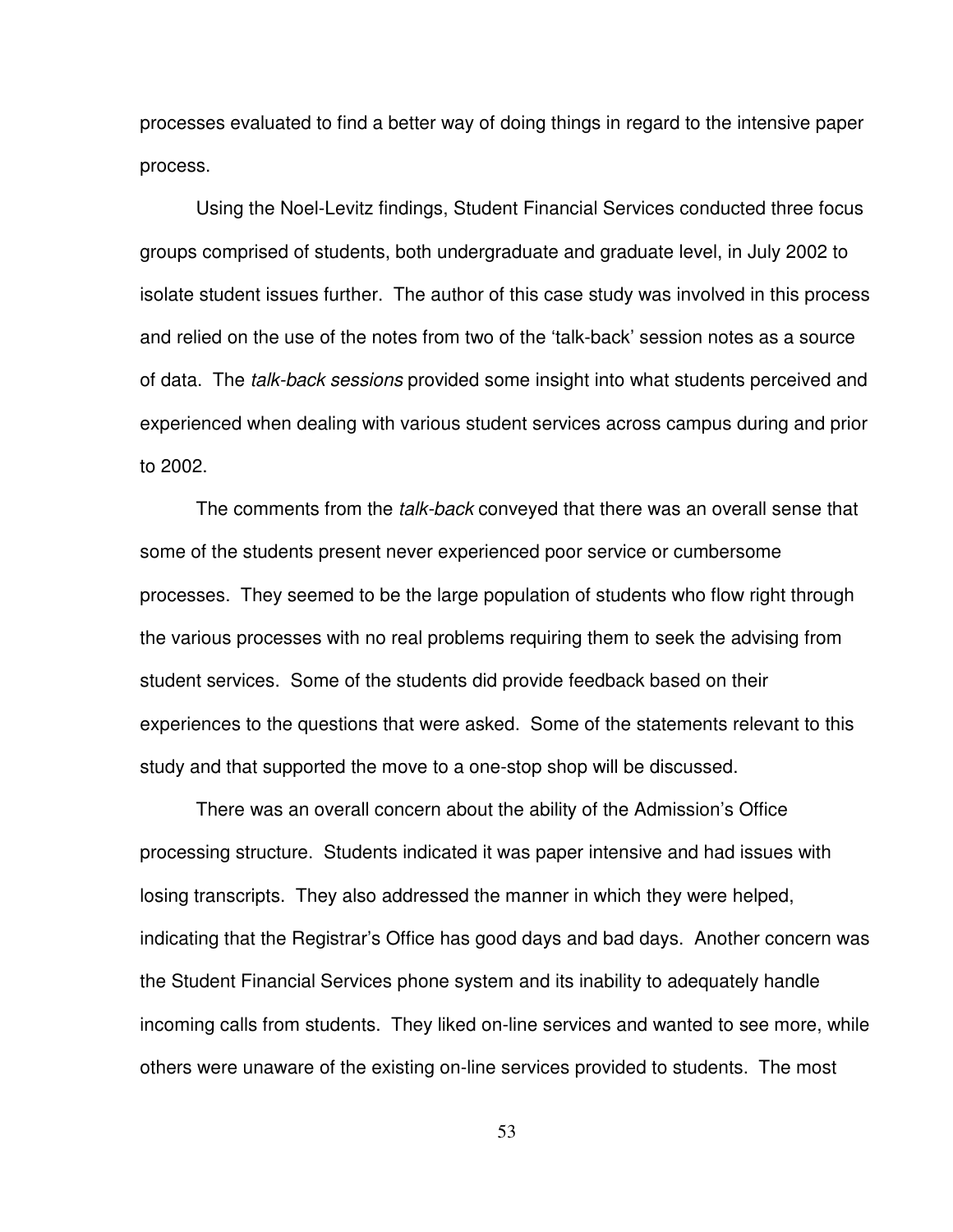alarming observation made by students was that they felt the staff did not communicate to their colleagues across campus and this caused more run-around.

The CSEQ, Noel-Levitz, and Talk-Back Session findings appear to support the need for structural change within the three key student services units. The one-stop structure was supported by the students' feeling of getting the run-around cross campus and when using the phone system. This analysis indicated that the move to a one-stop shop would benefit students. The CSEQ data also indicated that non-traditional students felt a disconnect with the university. This supports the literature in that more demands are being placed on the institution by non-traditional students. However, the numbers at UNLV for students in this category have not significantly changed over the past several years. This would illustrate that there is not a serious issue but one worth being aware of in the scheme of blending services.

#### Organizational Growth Analysis

 The next factor contributing to structural change is organizational growth. Some of the key resources Bolman and Deal (2003) used to portray this factor included other scientists and trends organizations have seen for various reasons. The two key scientists they focused on as experts within organizational growth included Frederick W. Taylor and Max Weber. As discussed previously, Taylor and Weber focused on the division of labor by specialization.

 These theories and trends support the premises that structure and proper fit of staff is key to the organizations success. However, looking at the reasons to restructure using the blended model incorporated by UNLV, the structure strays from specialization. By removing the specialization component, which signifies the traditional silo structure,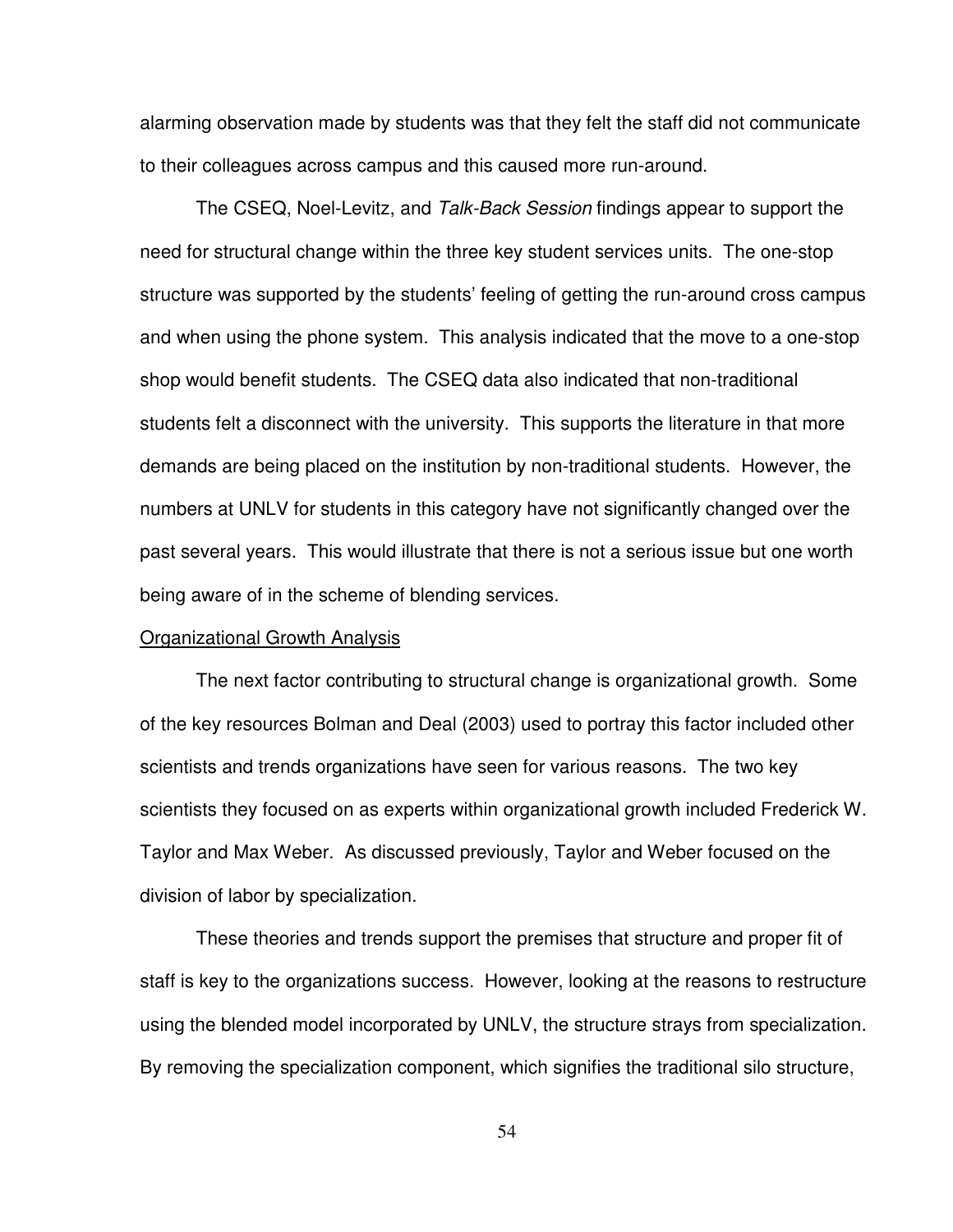the new blended model at UNLV focused on function and created the concept of generalists. For this analysis, a review of the documents provided for this study and using information that was shared with me as a participant observer throughout the blending will be used to assist with understanding the rationale for the new blended structure. The decision was made to identify commonalities within each unit. The commonalities were grouped by function; Client Services, Operations, Curriculum Coordination, and Systems and Technology. The recruitment function was removed and the Office of Undergraduate Recruitment was created. By separating out the similar functions the silo structure was flipped on its side to group the organization by function, rather than the outcome. Table 11 illustrates the new structure.

 The literature identifies that growth in enrollment, stagnant funding, and stagnant staffing levels are reasons why schools need to identify innovative ways to proved student services and why other schools have moved to a similar structure. The literature also suggests that changes within the student demographics, an increase in nontraditional students, is another reason institutions change the structure. The blended concept not only assisted the schools identified in the literature with the problem of doing more with less, it benefited students as it began to reduce the amount of run-around at the institutions who implemented this concept to student.

 Table 12 will be used to illustrate trends at UNLV in the forces identified in the literature as moving institutions to change: funding levels, staffing levels, and enrollment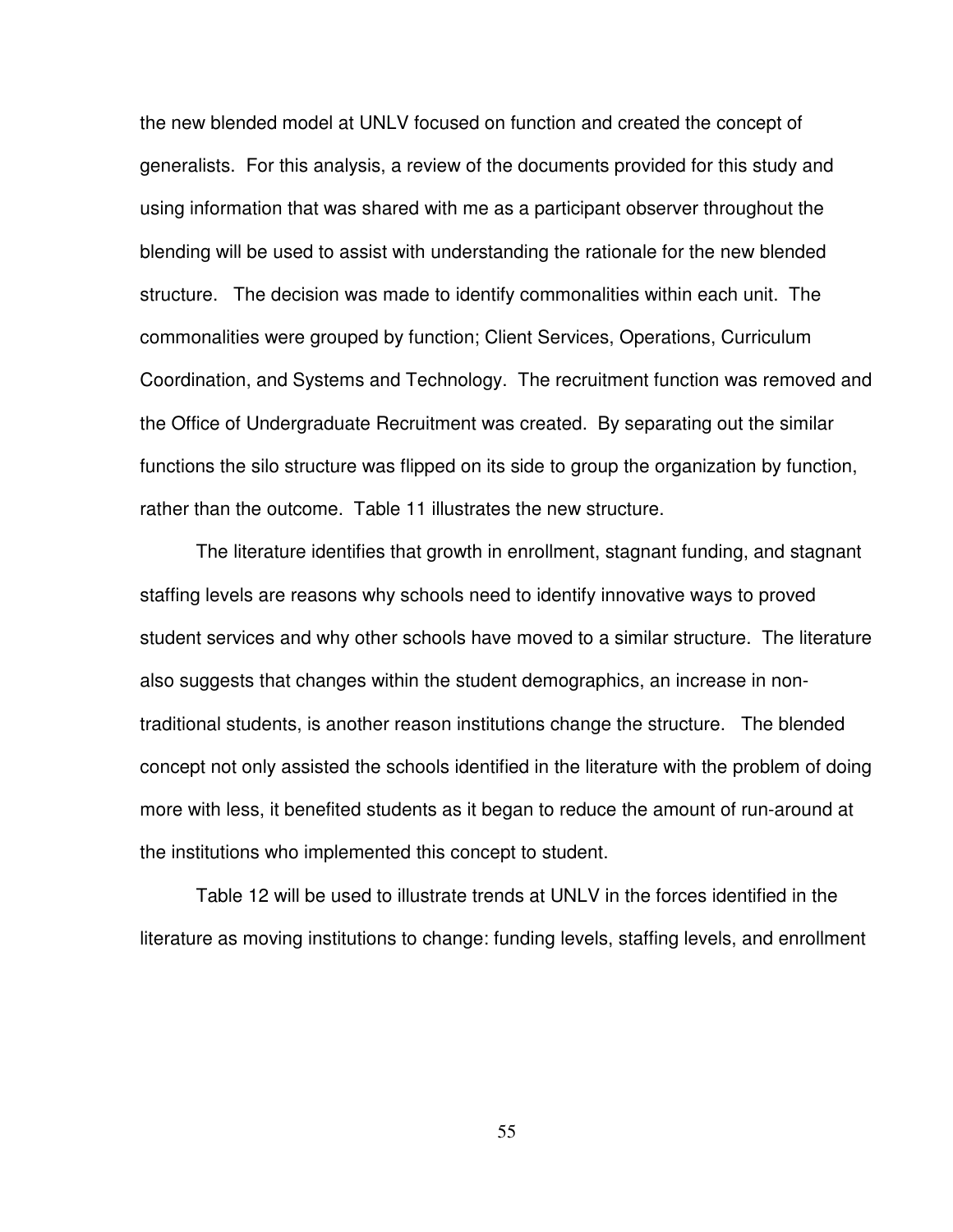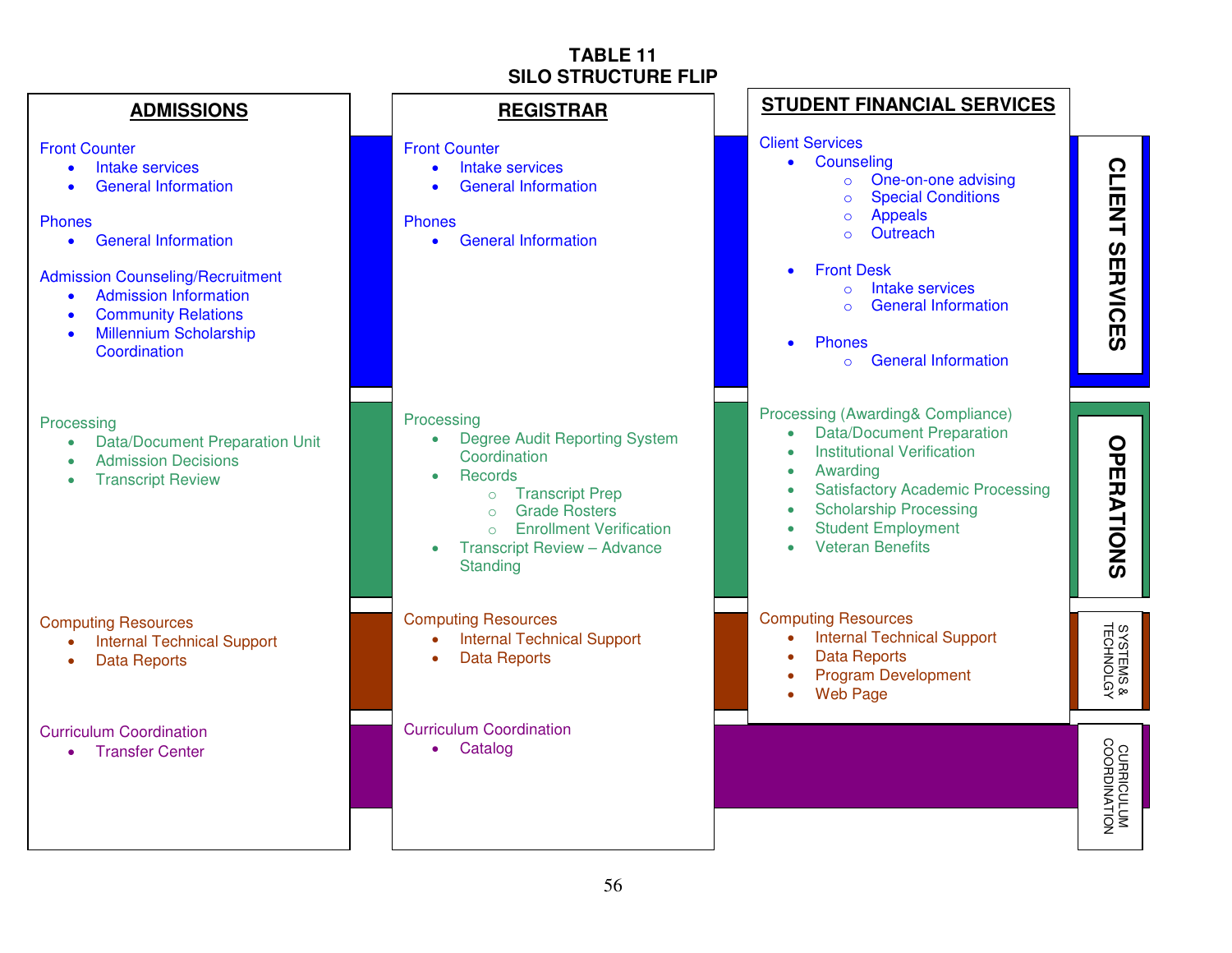#### **TABLE 12 Student Enrollment and Financial Services Operational Budget – Staff – Enrollment Trends**

|                            | AY 98/99 | AY 99/00  | AY 00/01  | AY 01/02  | AY 02/03     | AY 03/04  | AY 04/05  |
|----------------------------|----------|-----------|-----------|-----------|--------------|-----------|-----------|
|                            |          |           |           |           |              |           |           |
| <b>Total budget:</b>       |          | 3,311,335 | 3,437,717 | 3,963,623 | 4,183,301    | 4,470,704 | 5,165,421 |
| % increase (decrease)      |          |           | 3.68%     | 13.27%    | 5.25%        | 6.43%     | 13.45%    |
|                            |          |           |           |           |              |           |           |
| <b>Employees (FTE)</b>     |          | 63.96     | 63.96     | 69        | 69           | 72        | 81        |
| increase (decrease)        |          |           | $\Omega$  | 5.04      | $\mathbf{0}$ | 3         | 9         |
|                            |          |           |           |           |              |           |           |
| <b>Students</b>            | 21,124   | 21,853    | 22,342    | 23,618    | 24,965       | 26,393    | 27,344    |
| % increase (decrease)      |          | 3.34%     | 2.19%     | 5.40%     | 5.40%        | 5.41%     | 3.48%     |
|                            |          |           |           |           |              |           |           |
| <b>Dollars per student</b> |          | \$151.53  | \$153.87  | \$167.82  | \$167.57     | \$169.39  | \$188.91  |
| \$ increase (decrease)     |          |           | 1.52%     | 8.31%     | $-0.15%$     | 1.08%     | 10.33%    |
|                            |          |           |           |           |              |           |           |
| Student per employee       |          | 341.6667  | 349.3121  | 342.2899  | 361.8116     | 366.5694  | 337.5802  |
| % increase (decrease)      |          |           | 2.19%     | $-2.05%$  | 5.40%        | 1.30%     | $-8.59\%$ |

Source: University and Community College System of Nevada (UCCSN) Operating Budgets 1998-2003 and 1999-2004

growth. Table 12 shows a marked increase in both enrollment and in the budget dollars preceding the decision to blend. Enrollment was growing, but the operating budget for student services was growing along with it.

 The row labeled "dollars per student" shows that the operating budget grew more quickly than enrollment. For all but one year (AY 2002-2003), the student services operating budget per student actually increased. The dollar to student percentage just prior to the blending, 2001/2002, illustrates an increase in dollars spent per student at 8.31%. However, the transition between the blending year and the preceding year, 2002-2003 and 2003-2004, indicates a slight decrease in dollars per student spent on staff of -0.15%. This decrease was followed by a significant increase in dollars spent per student of 10.33% leading into the fiscal year 2004-2005.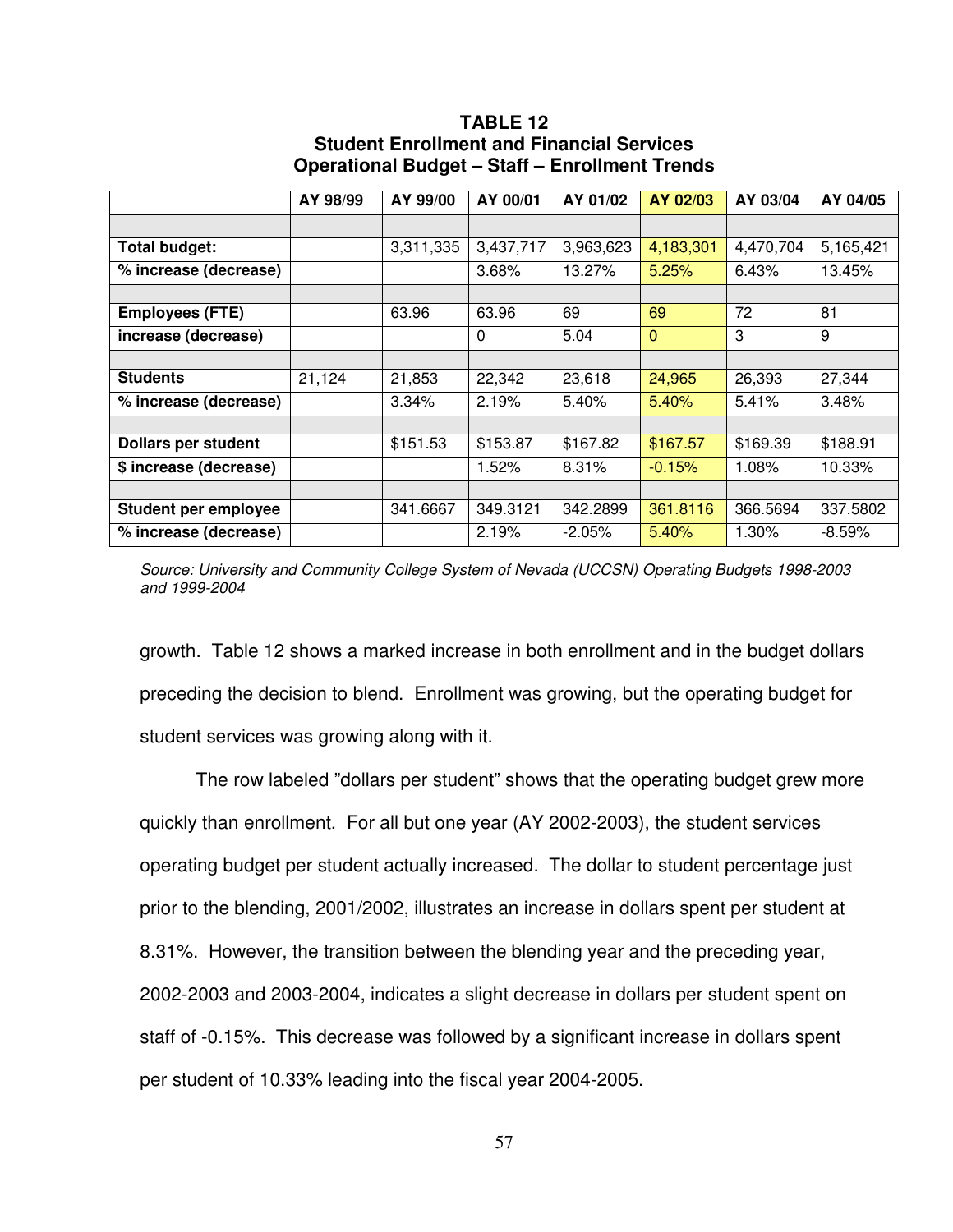Table 12 also provides data about growth in student services employees. Although the number of employees also grew, the data show a gradual increase in the number of students each employee was expected to serve from 342 in 1999-2000 to 367 in 2003-2004. In terms of workload per employee, student services was doing more with less. The pattern was reversed in 2004-2005, when the number of students per employee declined substantially from 367 to 338. Table 13 provides a clearer illustration of this data.



#### **TABLE 13 Student to Employee 1999-2004**

#### NOTE: Reflects fall enrollment data

 In conclusion, the analysis assisted with identifying whether stagnant staffing and funding existed and was a possible reason for blending. The patterns identified do not support the literature findings regarding having to do more with less, in fact the data actually suggests the opposite at UNLV. The preceding year to blending, 2001-2002 actually demonstrates a very different picture on the UNLV campus compared to institutions across the nation. The units that were blended experienced a significant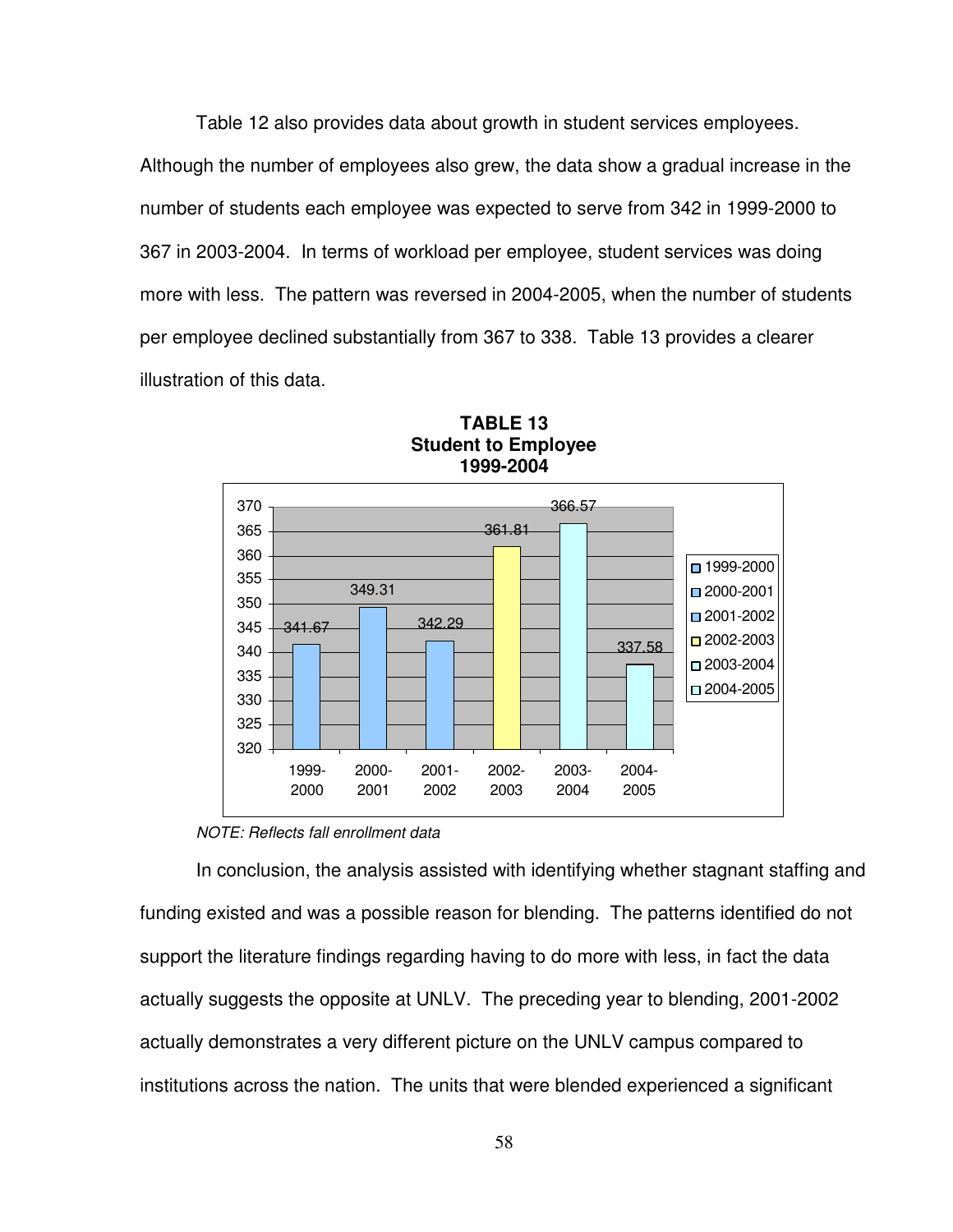increase in operating funds of 13.27%, an increase of 5 new positions, an enrollment level that increased at a consistent level of 5.40% between 2001-2002 and 2002-2003, an increase of 8.31% in dollars spent per student, and a decrease of -2.05% in student to employee numbers.

#### Technology Analysis

 Technology has been identified as one of the four factors that lead organizations to change. Bolman and Deal have identified that technology is a solution to use when reacting to pressures. They also see technology as a force that drives and enables change to occur. The professional literature also identified technology in these same terms; technology enables change and provides the opportunity to do more with less, including utilizing staff more efficiently.

 After examining the re-organization of SEFS it was determined that technology did play a role in the decision for the blending of key student service units. The Systems and Technology portion of the three student service units (Office of Admissions, Registrar's Office, and Student Financial Services) was identified as one of the main functions within all three units. Grouping responsibilities by function led to the creation of a comprehensive Systems and Technology unit within SEFS. The System and Technology implementation was driven by the ability to develop and maintain system designs and the implemented in-house and out-sourced systems pertaining to: web, financial aid, student employment, room scheduling, reporting capabilities, and the use of imaging to reduce paper. An overview of the System and Technology unit responsibilities is included in the conclusion section on the SEFS – Functional View table (table 14).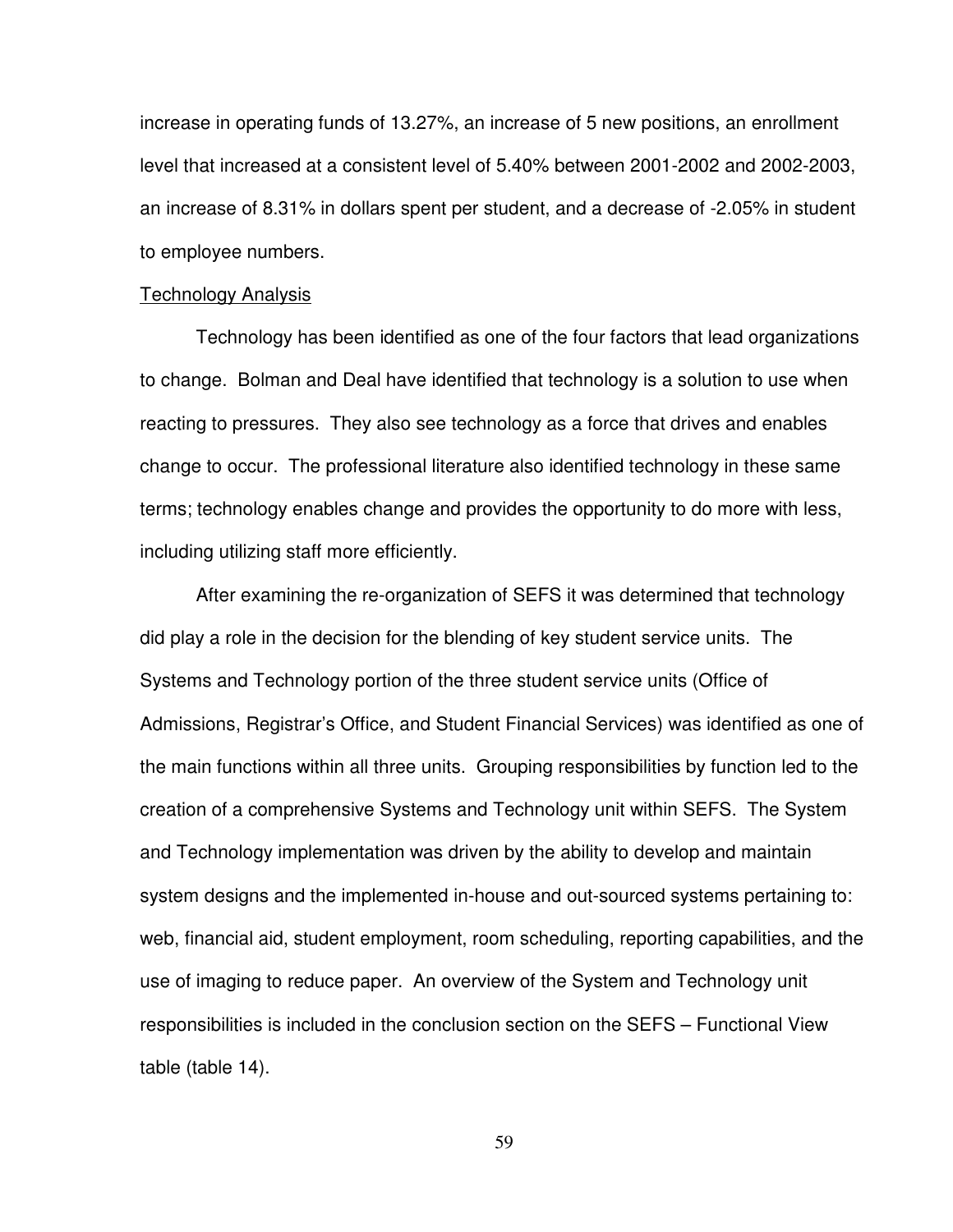The directive made to key administrators to evaluate the Registrar's and Admissions' processes prior to the blending, led to the project to create an integrated application. The integrated application was an attempt to streamline the paper intensive application process. The new application would create the opportunity for students to complete one application for multiple purposes that would benefit them as newly admitted students to UNLV. The application would include questions needed to make decisions on admission, residency, financial aid, and scholarships. The original mindset of the taskforce was to create additional modules to create an all inclusive, interactive application with the Honor's College, public safety (parking), and campus housing. The benefit of the integrated application was seen as an effort to provide efficient student services while assisting with the reduction of student run-around and supporting the one-stop shop concept for student services.

 Other areas where technology benefited the blended SEFS unit was the implementation of more on-line services. There was a push to utilize the on-line admission application, the ability for students to obtain enrollment verifications on-line was implemented utilizing the National Clearinghouse, and a number of forms were added to the website to provide easy access to students and staff. As a member of the task force for finding better ways of meeting student needs through automated services, Client Services utilization of the National Clearinghouse was instrumental in creating a shift in the limited staff resources previously discussed during the analysis of organizational growth. An example of the benefit of on-line services was that a large number of enrollment verifications that were done manually by Client Services staff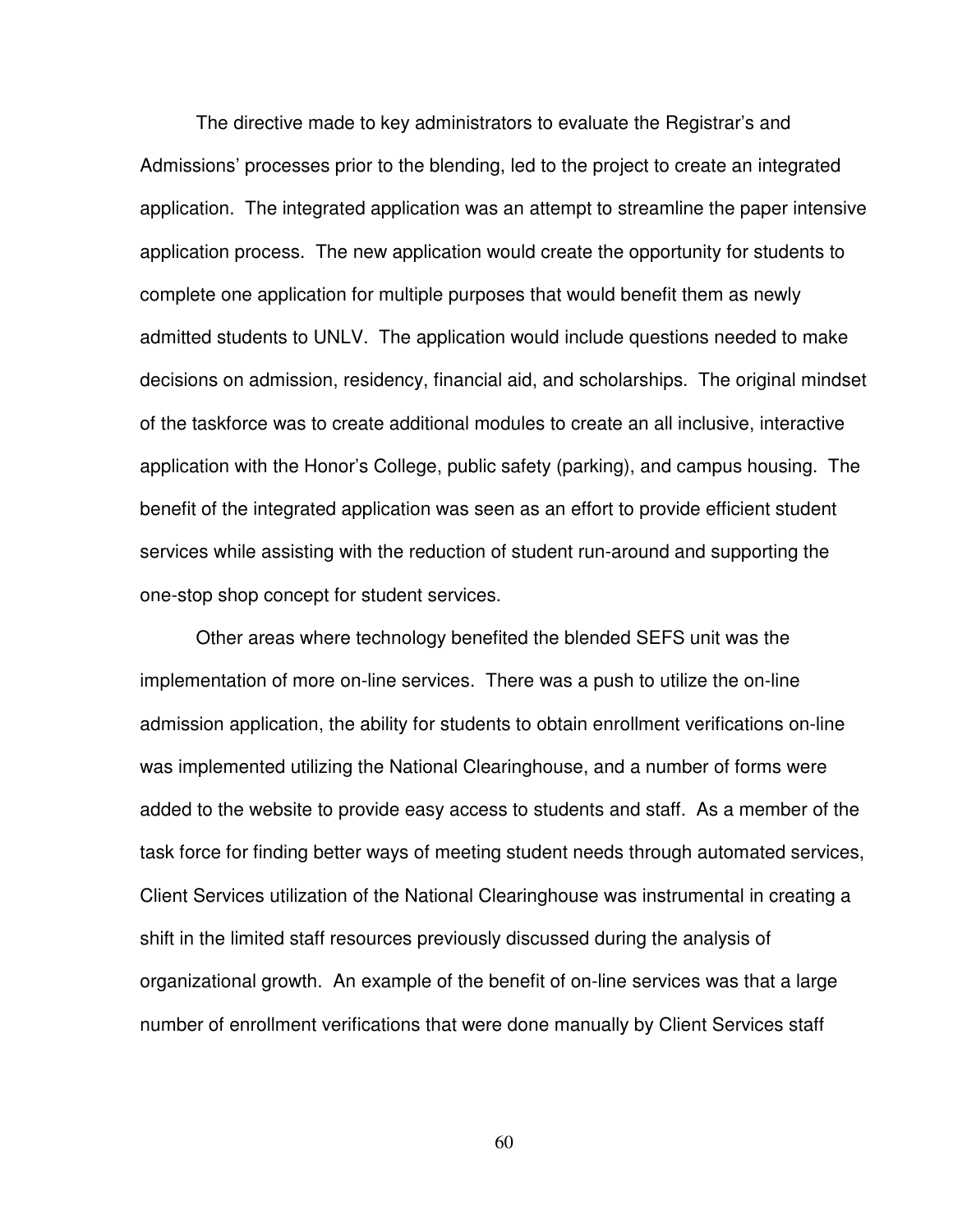were now processed for students on-line and provided more accuracy and efficient service to students.

 Students have access to a multiple array of information from the SFS website, including: access to forms required for aid consideration, access to on-line sites for students to complete their required federal loan session, and the ability to complete their federal master promissory notes on-line using an electronic signature. All of these services increased student access to information, enabling students to maneuver through the various SEFS processes. The move toward on-line SFS services occurred prior to the blending and was seen by some as on example of how the SES side of SEFS could enhance services to students. The System and Technology unit was seen as being the enabler of change along with other entities on campus already involved in the move toward more SEFS services on-line.

 The move toward more automated services on-line supports the premises of the professional literature, as well as Bolman and Deal, that technology is a conduit for change. Technology gave SEFS the tools to provide more services in an efficient manner to students. The data demonstrates that technology was used to enhance online services as well as the beginning of changing the cumbersome application processes across campus with SEFS.

#### Leadership Analysis

 Current leadership plays an important role in determining the structure of an organization. Bolman and Deal suggest that changes in leadership have an important role in shaping or re-shaping an organization. They identified that new leaders create a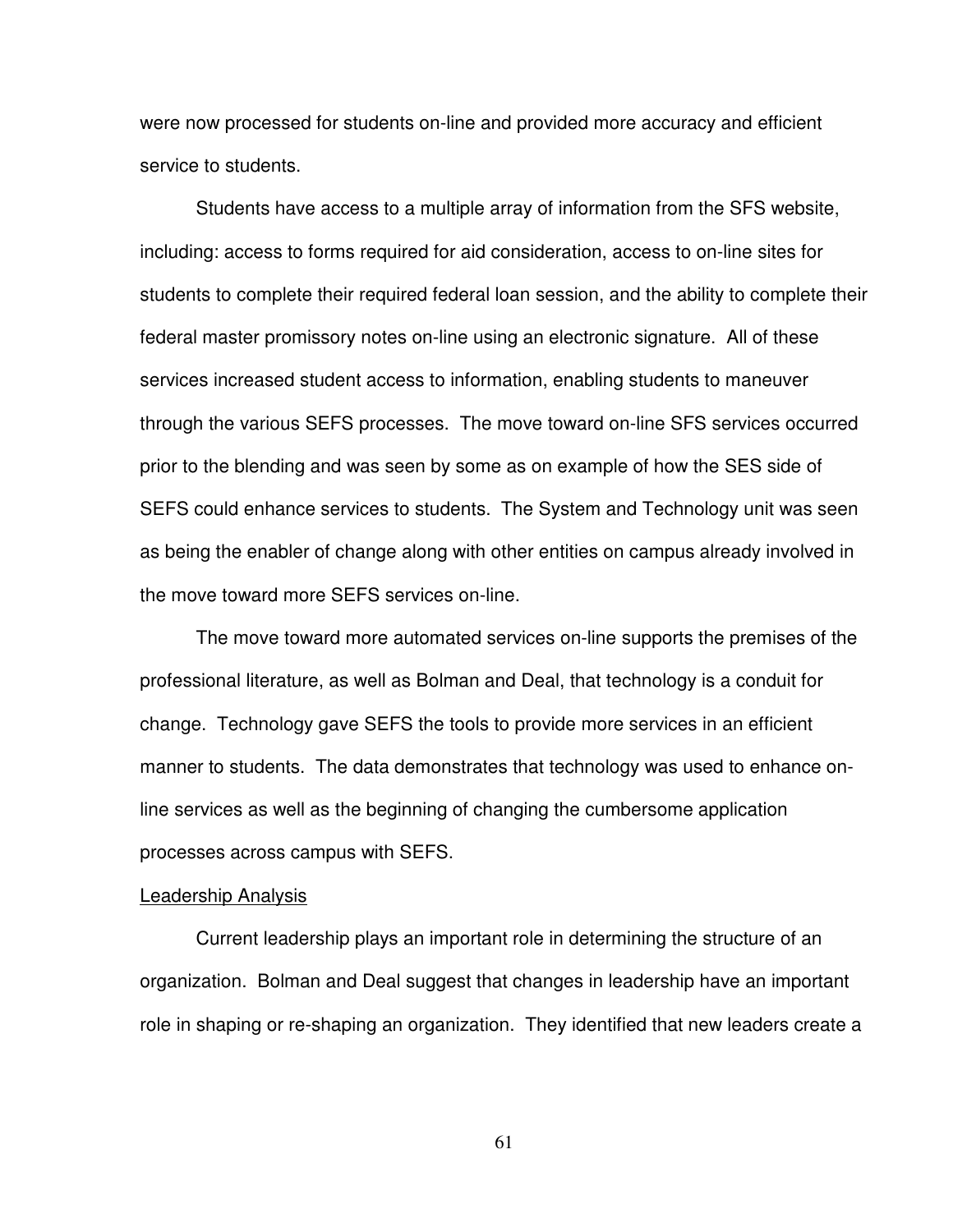blue print for the organization. The creation of the blue print impacts the overall look of the organization and determines the structure.

 The literature provided some insight into how leadership plays a role in this issue across the nation. Although this factor was not addressed consistently like other factors identified by Bolman and Deal, in one of the professional articles it was identified that the leader does identify how an organization/university will get things done. (Noel-Levitz, 2000)

 Prior to the re-organization that resulted in the blended concept of SEFS, many leadership changes occurred.<sup>4</sup> The Offices of Admissions and the Registrar's Office had gone through many changes prior to the blended approach. The major changes within these two units included the resignation of three key administrator within the Office of Admissions and the Registrar's Office; the Associate Vice President for Enrollment Services, the Assistant Registrar, and the Registrar. The Office of Admissions and Registrar already worked closely with one another due to the proximity of offices and the nature of the two units responsibilities, yet they remained separated. The changes in leadership and the nature of the offices housed in Frazier Hall (Admissions and Registrar) appear to have contributed to the move toward the more comprehensive blending in 2002.

#### **CONCLUSION**

 $\overline{a}$ 

 Bolman and Deal identified four factors that cause change in an organization's structure: environment, technology, growth, and leadership. When a change in the four factors occur, change is inevitable. Using the four factors identified by Bolman and

<sup>&</sup>lt;sup>4</sup> Due to recent changes within SEFS and just prior to the completion of this paper important data was not available through interviews that were planned. However, personal experience as a participant observer was used where appropriate.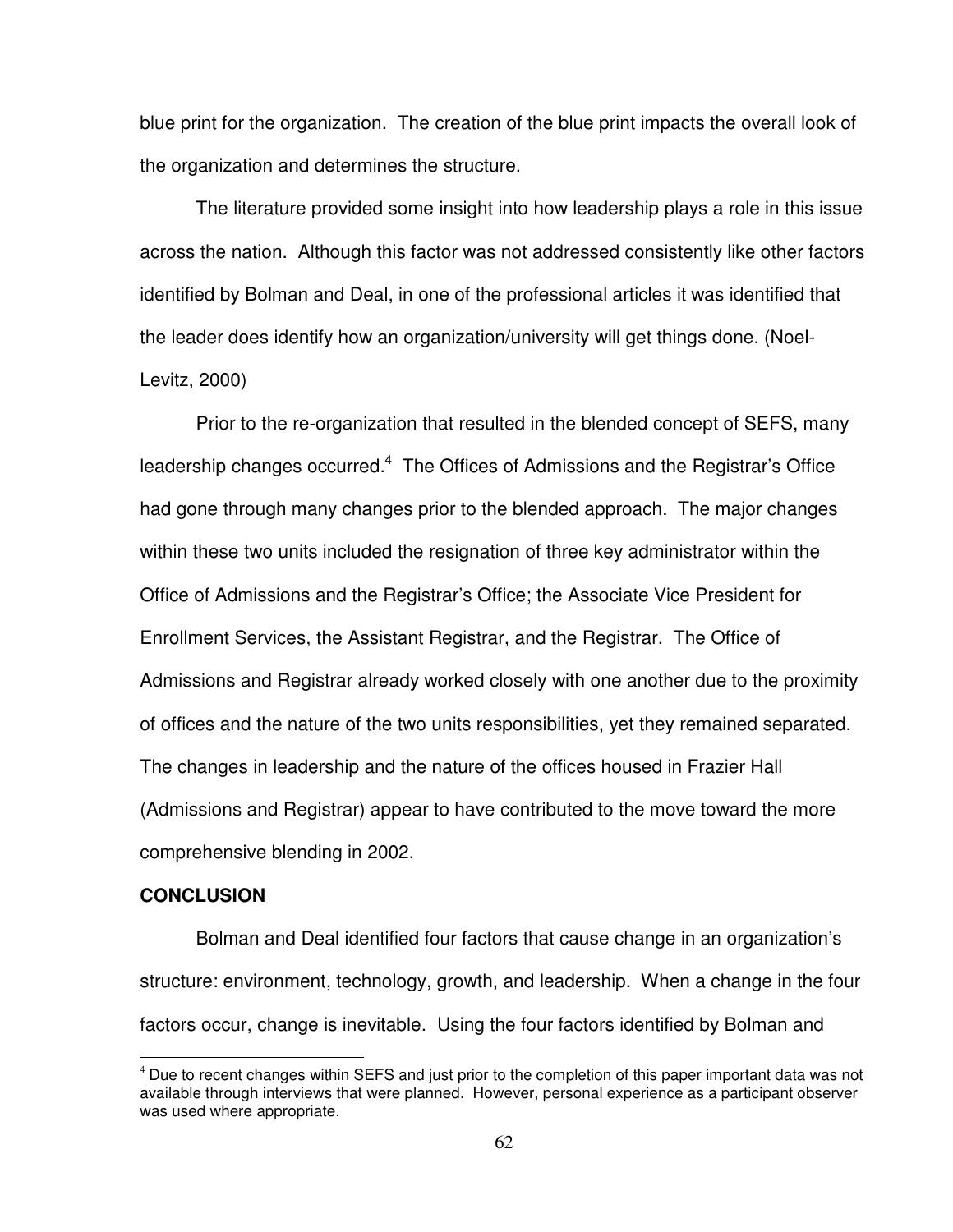Deal, the literature was used to determine reasons why institutions decide to blend key student services into a one-stop shop. This became the foundation for the case study to determine if the reasons presented by Bolman and Deal and the literature existed at UNLV prior to the blending of key student services into Student Enrollment and Financial Services.

 The evidence used for the case study focused on using documents to identify the factors present prior to the blending initiative. The analysis for this case study was to include data gathered during three key interviews. However, the interviews were not conducted due to the abrupt abortion of the blended concept at UNLV. When the blending was aborted the units ultimately stayed as two separate units: Student Enrollment Services and Student Financial Services. No further movement toward a one-stop shop has occurred.

 The data provided by SEFS for this paper illustrated the blue print for the blended structure. As discussed in the conclusion section relating to organizational growth, the chart illustrating the Silo Structure Flip (Table 11) provided insight into the new structure with its new focus on function rather than the outcome. Table 14 outlines the function of each unit within SEFS based on the new structure; Client Services, Curriculum Coordination, Operations, and Systems and Technology.

 The Executive Director was instrumental in developing this organizational structure. They utilized various colleagues across the nation, the former Associate for Vice President for Student Services ideas toward a blended student services, professional articles, and their own experience when creating the blended structure. This innovative approach to student services was the fastest growing approach to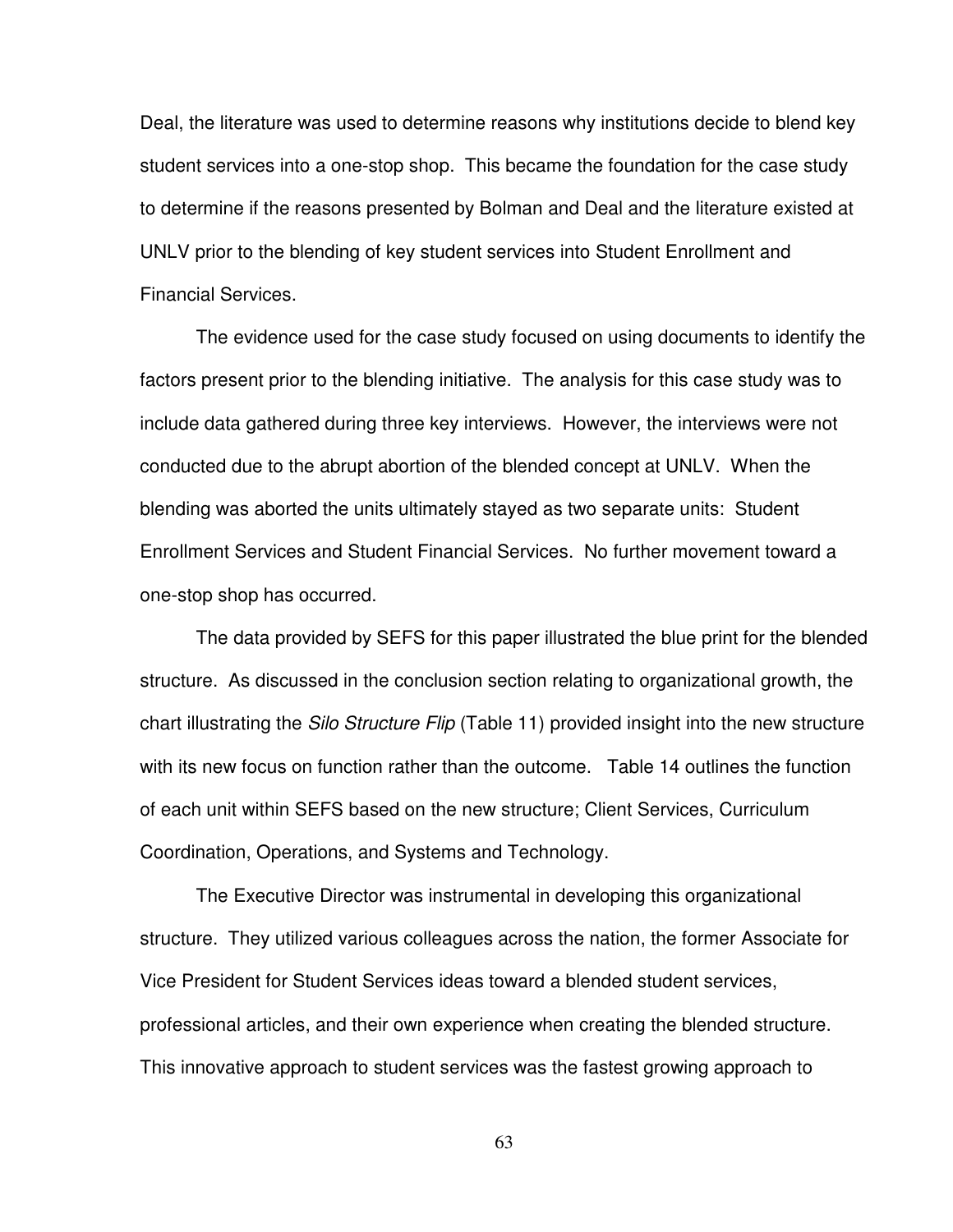student services at the time UNLV implemented SEFS and is still being implemented by institutions across the nation today as a way to better serve students and meet the changing needs of campuses everywhere.

 The data illustrated that the implementation of SEFS was done as one way to respond to directives by administration to address the issue of paper-intensive processes within Admissions and the Registrar, move toward the current trend in student services through a blended model, and as a response to the increasing needs and demands of students. The data did not clearly illustrate that the blending initiative at UNLV was done to address the need to do more with less. This conclusion is supported by the data indicating that the budget funding levels, and the staffing levels increased during the time period of the analysis, prior to the blending initiative. Also, the number of students served by staff decreased showing the potential of having more staff to serve students.

 Technology could be seen as the back bone of the blending endeavor. The System and Technology unit was the one unit that implemented the blending concept holistically. The special issues that caused issues with the full blending of the Client Services unit did not have the same impact. The other areas of the unit, Operations and Curriculum Coordination, although part of the blending, were able to keep their structure in tact for the most part. This is due to the nature of these units being specialized by function within the various application processes throughout SEFS; admission applications, Free Application for Federal Student Aid (FAFSA), verification processes, and scholarship application.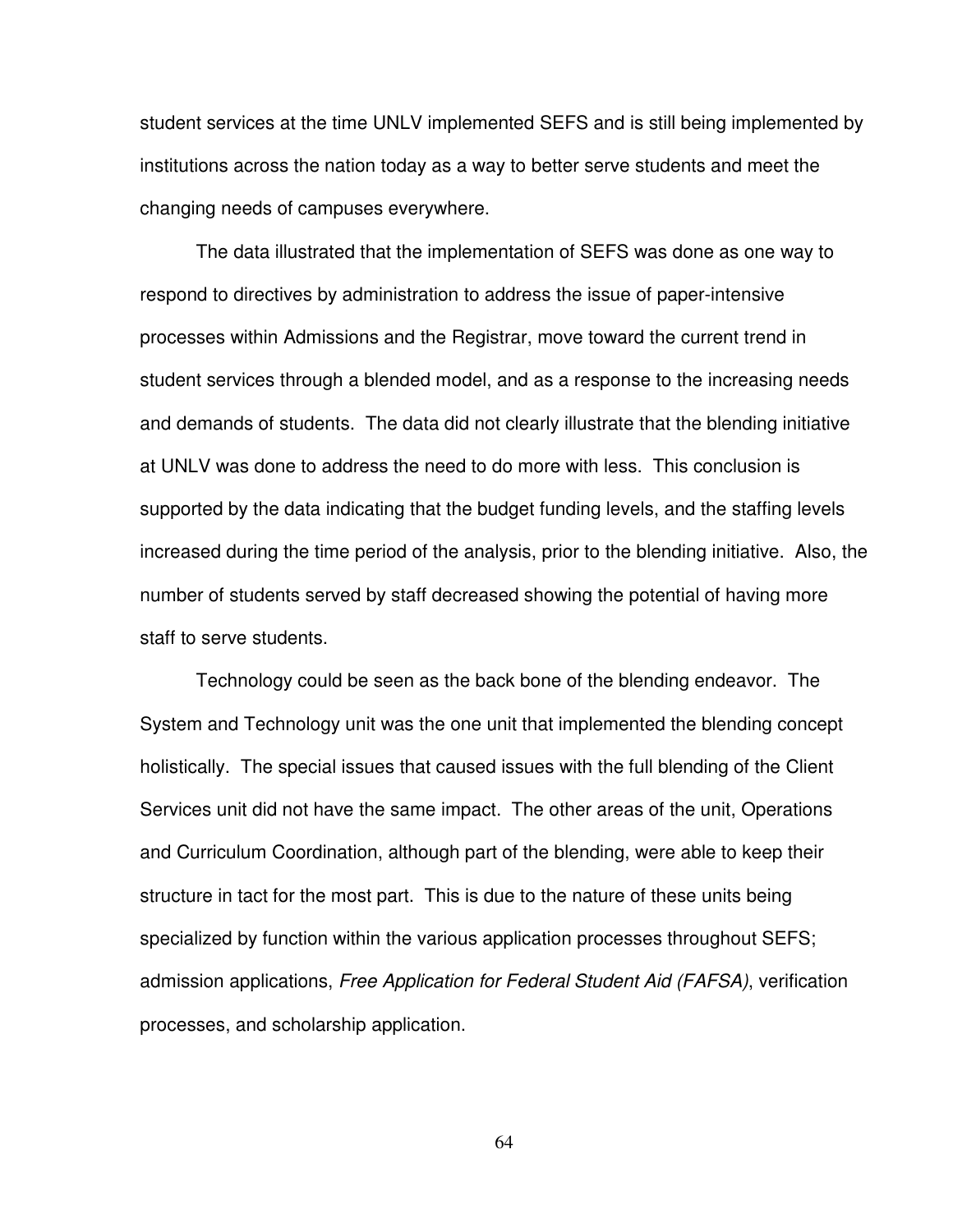# **TABLE 14 STUDENT ENROLLMENT AND FINANCIAL SERVICES (SEFS)**  Functional View – Post Silo Structure

| <b>Client Services</b>                                                                                                                                                                                                                                                                                                                                                                                                                                                                                                                                                                            | <b>Curriculum Coordination</b>                                                                                                                                                                                                                                                                                                                                                                                                                                                                                                                                                                           | <b>Operations</b>                                                                                                                                                                                                                                                                                                                                                                                                                                                                                                                                                                                             | <b>Systems and Technology</b>                                                                                                                                                                                                                                                                                                                                                                                                         |
|---------------------------------------------------------------------------------------------------------------------------------------------------------------------------------------------------------------------------------------------------------------------------------------------------------------------------------------------------------------------------------------------------------------------------------------------------------------------------------------------------------------------------------------------------------------------------------------------------|----------------------------------------------------------------------------------------------------------------------------------------------------------------------------------------------------------------------------------------------------------------------------------------------------------------------------------------------------------------------------------------------------------------------------------------------------------------------------------------------------------------------------------------------------------------------------------------------------------|---------------------------------------------------------------------------------------------------------------------------------------------------------------------------------------------------------------------------------------------------------------------------------------------------------------------------------------------------------------------------------------------------------------------------------------------------------------------------------------------------------------------------------------------------------------------------------------------------------------|---------------------------------------------------------------------------------------------------------------------------------------------------------------------------------------------------------------------------------------------------------------------------------------------------------------------------------------------------------------------------------------------------------------------------------------|
| <b>Student Relations &amp; Services</b>                                                                                                                                                                                                                                                                                                                                                                                                                                                                                                                                                           | <b>Curriculum Coordination of</b>                                                                                                                                                                                                                                                                                                                                                                                                                                                                                                                                                                        | <b>Inquiry Database</b>                                                                                                                                                                                                                                                                                                                                                                                                                                                                                                                                                                                       | <b>Software Development &amp;</b>                                                                                                                                                                                                                                                                                                                                                                                                     |
| Enrollment, registration, financial<br>assistance, graduation<br>Intake services<br>$\bullet$<br>Literature/information<br>Presentations<br>$\bullet$<br>Counseling on special<br>circumstances,<br>exceptions<br><b>Faculty/Staff Relations &amp;</b><br><b>Services</b><br>Enrollment, registration, financial<br>assistance, scholarship,<br>graduation, room scheduling/ PT<br>employment administration.<br>Coordination, training,<br>$\bullet$<br>program administration<br><b>Employer Services (on and off</b><br>campus PT employers)<br>Coordination of programs<br>and administration | <b>Policies and Procedures</b><br>In concert with academic<br>units, coordinate academic<br>policies and procedures for<br>ease of administration and<br>client understanding<br>University general<br>$\bullet$<br>curriculum<br>Transfer student<br>$\bullet$<br>curriculum<br><b>External institution</b><br>$\bullet$<br>articulation<br>agreements<br><b>DARS</b><br>$\bullet$<br><b>University Academic Affairs</b><br><b>Committees</b><br><b>General Core</b><br>$\bullet$<br>Curriculum<br><b>Academic Advisors</b><br>$\bullet$<br>Council<br><b>Faculty Senate</b><br>$\bullet$<br>Admissions | <b>Management &amp; Application</b><br><b>Processing</b><br>Admissions<br>$\bullet$<br>Residency<br>$\bullet$<br>Enrollment & grades<br>$\bullet$<br>Financial assistance<br>$\bullet$<br>Scholarship<br>$\bullet$<br>Student employment<br>$\bullet$<br>Veterans<br>$\bullet$<br>Graduation<br><b>Electronic Transfers</b><br>E-Coms<br>$\bullet$<br><b>US Dept of Education</b><br>$\bullet$<br>E-Transcripts<br>$\bullet$<br><b>Disbursements</b><br>$\bullet$<br><b>Compliance and Audits</b><br>Federal<br>$\bullet$<br><b>State</b><br>$\bullet$<br><b>UCCSN</b><br>$\bullet$<br>Institutional<br>Donor | <b>Maintenance</b><br>Systems design &<br>implementation of in-house or<br>outsourced systems<br>Web<br>Financial assistance<br>Employment<br>Room scheduling<br><b>DARS</b><br>Graduation<br>Reporting: Focus,<br>Access, Excel<br>Imaging<br>Administrative<br>E-Coms<br>$\bullet$<br>SIS interfaces<br>$\bullet$<br><b>Hardware Development &amp;</b><br><b>Maintenance</b><br>Mainframe<br>Personal computers<br>Needs assessment |
|                                                                                                                                                                                                                                                                                                                                                                                                                                                                                                                                                                                                   | <b>Academic Standards</b><br>$\bullet$                                                                                                                                                                                                                                                                                                                                                                                                                                                                                                                                                                   |                                                                                                                                                                                                                                                                                                                                                                                                                                                                                                                                                                                                               |                                                                                                                                                                                                                                                                                                                                                                                                                                       |
| <b>Donor Services</b>                                                                                                                                                                                                                                                                                                                                                                                                                                                                                                                                                                             | Curriculum<br>$\bullet$                                                                                                                                                                                                                                                                                                                                                                                                                                                                                                                                                                                  | <b>Reporting</b>                                                                                                                                                                                                                                                                                                                                                                                                                                                                                                                                                                                              | <b>Security</b>                                                                                                                                                                                                                                                                                                                                                                                                                       |
| Foundation coordination<br>Donors on<br>criteria/reporting<br><b>Public Relations</b><br>Press releases                                                                                                                                                                                                                                                                                                                                                                                                                                                                                           | <b>Academic Documents</b><br>College catalog<br>$\bullet$<br><b>Registration Guide</b><br>$\bullet$                                                                                                                                                                                                                                                                                                                                                                                                                                                                                                      | Processing analysis<br>$\bullet$<br>CDS, trend analysis<br>$\bullet$                                                                                                                                                                                                                                                                                                                                                                                                                                                                                                                                          | System access<br>Security of data &<br>software/hardware                                                                                                                                                                                                                                                                                                                                                                              |
| Campus news briefs<br>COUDCE: UNILLY Ctudent Enrolment and Einenejal Cenvices                                                                                                                                                                                                                                                                                                                                                                                                                                                                                                                     |                                                                                                                                                                                                                                                                                                                                                                                                                                                                                                                                                                                                          |                                                                                                                                                                                                                                                                                                                                                                                                                                                                                                                                                                                                               |                                                                                                                                                                                                                                                                                                                                                                                                                                       |

SOURCE: UNLV Student Enrollment and Financial Services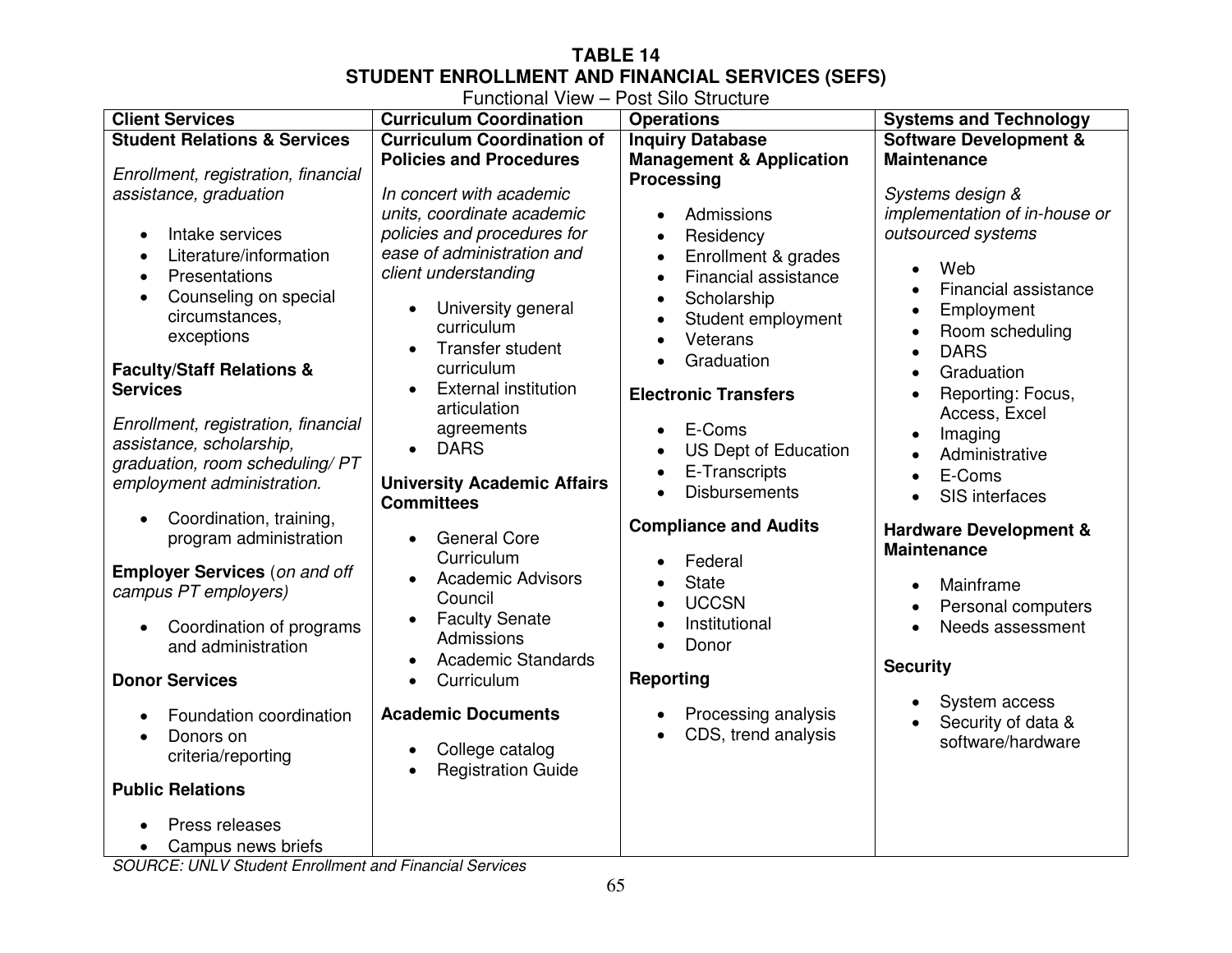Although the patterns suggest a variation form the institutional trends identified in the literature, the study was unable to identify if other unknown factors existed that may have changed the findings. Factors that may offset the increase in budgets and the increase in staff in relation to students being served were not evaluated due to limited resources. Some of the factors that could be studied in future case studies of this nature include: the expense of providing automated services and increased on-line services to students; the change in salaries for the positions that were changed during 2002-2003; the impact of the position changes which included classified positions being changed to professional level positions; and what the true impact of the enrollment increases to all of the factors identified through more comprehensive statistical analysis. These deficiencies in the study provide the opportunity for more in depth analysis to be done on this topic.

 In summary, the case study of the blending of the Offices of Admissions, Registrar, and Student Financial Services into Student Enrollment and Financial Services is a good example of Bolman and Deals Reframing Organizations perspective on organization change. Bolman and Deal identified four factors present when determining the proper organizational structure; SEFS had characteristics of all four. In addition, SEFS demonstrated similar needs and causes for moving toward the one-stop shop concept that other institutions were experiencing across the nation.

 Major flaws in the implementation design were identified during the analysis of the documentation provided for the study. The first major flaw that stood out during the analysis of data is that there was no concrete proposal for requesting the administration to move toward a blended model. The lack of a proposal with projected outcomes,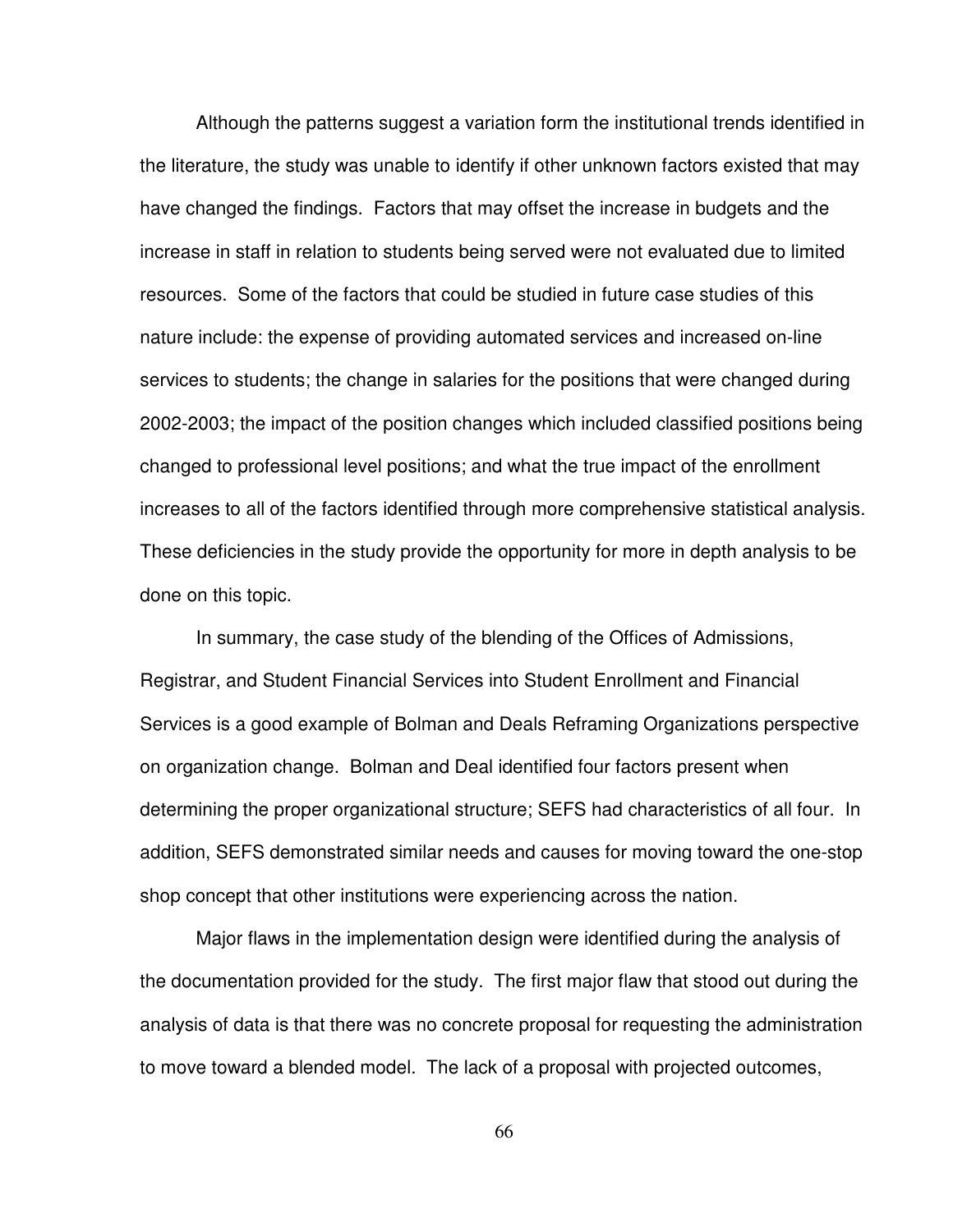short and long term goals, and an implementation strategy was a big gap in the overall plan of the blending initiative. The only data that was present were charts of the new structure based on function, which were utilized as illustrations throughout the study.

 Another flaw of the blending initiative was that proper consideration to the physical location of the units being blended was not addressed. Having the offices spread out across campus, in the original buildings, made it difficult to begin the level of cross –training needed to create a generalist team to address the run-around that UNLV students were experiencing. Proposals for interim locations, after the blending began, were made but space was difficult to find and other units would compete for the much needed space. Student Enrollment and Financial Services was unable to secure a location to move the blended offices together.

 The theory of blending key offices can be beneficial and has been at many institutions across the nation. However, proper planning and funding is necessary to create an environment conducive to a restructuring of units of this magnitude. The initiative was implemented for two years and the abandonment of the initiative could be seen as premature in relation to the magnitude of what the change really meant for faculty, staff, and most importantly, students. Also, if SEFS had been able to obtain office space large enough to house the entire unit of Client Services, the blending initiative may not have been abandoned so quickly. The blending and cross-training of the Client Services unit was instrumental in showing that the one-stop shop structure would work at UNLV. The rest of the units could have still supported the front-line staff from across campus through enhanced technology; instant messaging, increased use of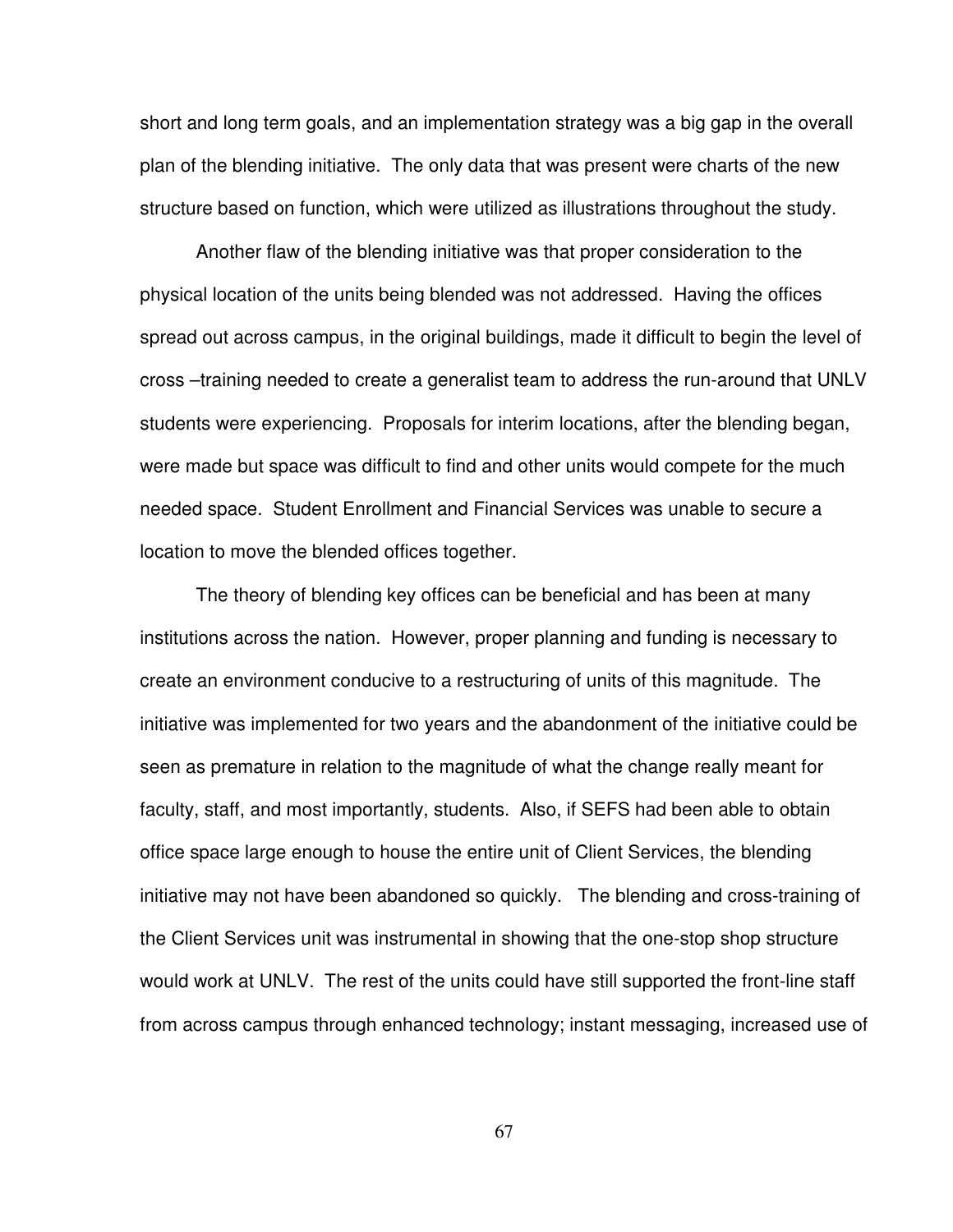the intercom phone function, student runners, and document imaging throughout all SEFS units.

 After an analysis of the data the blending option may not have been the best choice for UNLV with the limited space it had to contend with as well as having only two years to get the office up and running smoothly. Especially, when it took a while after the announcement that the blending had occurred to fully implement the blended concept due to vacant staffing positions during the first year and a hiring freeze that slowed down the process of filling the vacancies left prior to the blending and during the blending. Overall, the literature demonstrates that blending can work if all of the players and the vehicles are in place prior to or immediately following the blending. Student Enrollment and Financial Services had many hurdles to jump coming out of the planning phase and coming into the blending phase, all of which contributed to the premature abandonment of the blending model.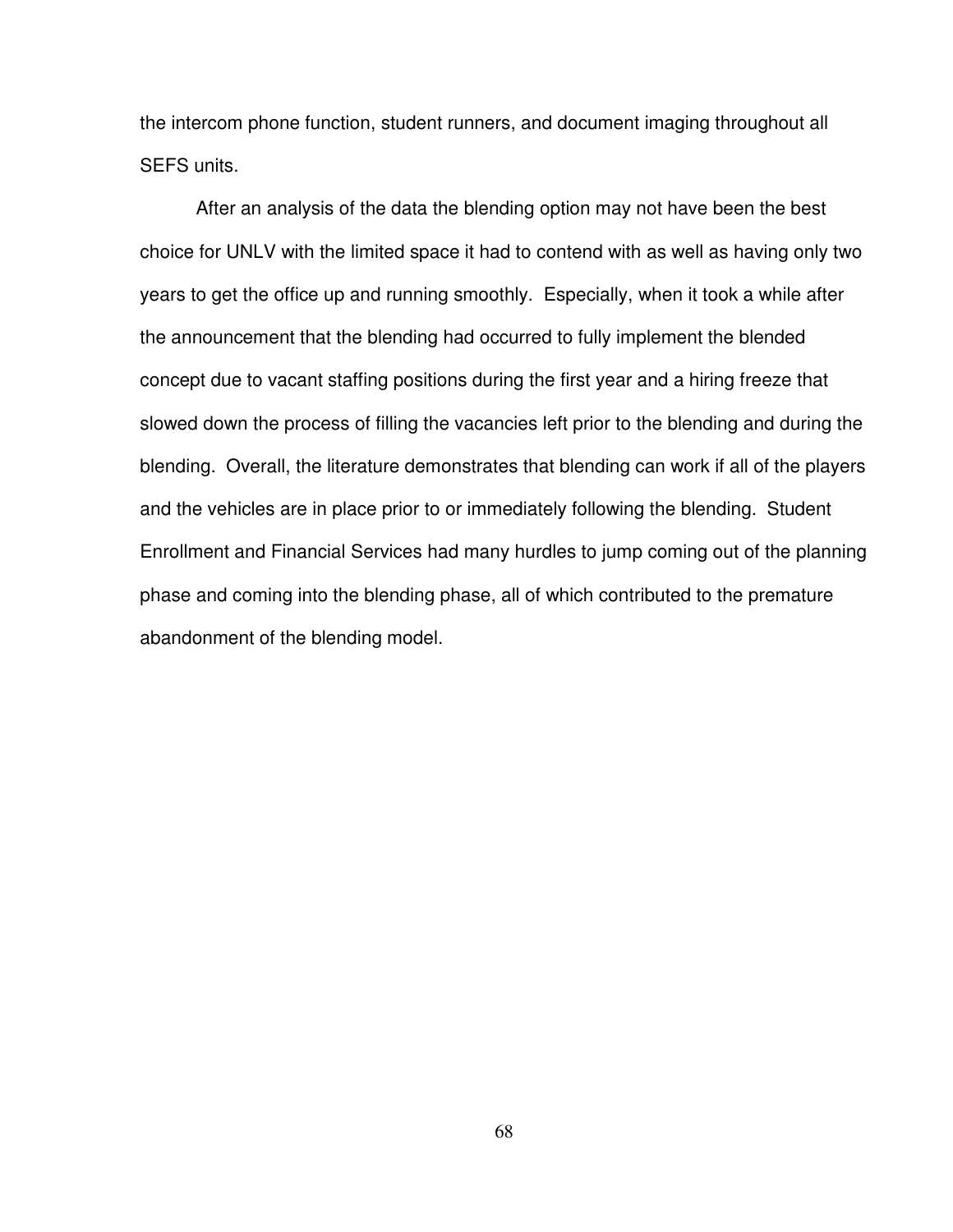## **REFERENCES**

Anderson, Linda M. and Papinchak, John R. (2001). "Re-Engineering of Enrollment Services at Carnegie Mellon." College & University Journal. AACRAO. Winter 2001.

Argyris, Chris and Schon, Donald A. (1996). Organizational Learning II: Theory, Method, and Practice. Reading, MA: Addison-Wesley.

Babey, Ph.D., Evelyn R. (2002). "Strategic Enrollment Management: Creating a Responsive Student-Centered Institution. RESCCU. July

Bolman, Lee G., and Deal, Terrence E. (1997). Reframing Organizations: Artistry, Choice, and Leadership. San Francisco, CA: Jossey-Bass.

Bolman, Lee G., and Deal, Terrence E. (2003). Reframing Organizations: Artistry, Choice, and Leadership. San Francisco, CA: Jossey-Bass.

Garnett, Don T. and Billingsley, Kerry (1994). Making Quality Work on Campus at Texas Tech. www.noellevitz.com. NACAS College Services Administration. November/December (1994). USA Group Noel-Levitz Inc..

Hignite, Karla (2002). Converging Services. National Association of College and University Business Officers (Washington, D.C., December 2002, p. 19-25).

Hossler, Don (2000). "The Role of Financial in Enrollment Management." New Directions for Student Services, Issue 89, p. 77, 14p. Spring 2000.

Komives, Susan R., Woodard, Jr., Dudley, and Associates (1996). Student Services: A Handbook for the Profession. San Francisco, CA: Jossey-Bass.

Kotter, John P. (1978). Organizational Dynamics: Diagnosis and Intervention. Reading, MA: Addison-Wesley.

Levitz, Randi and Noel, Lee (2000). Winning Strategies for Challenging Times. www.noellevitz.com. USA Group Noel-Levitz, Inc..

Mintzberg, Henry (1983). Structures in Fives: Designing Effective Organizations. Englewood Cliffs, NJ: Prentice-Hall.

Oblinger, Diana G. and Katz, Richard N. (1999). Renewing Administration: Preparing Colleges and Universities for the  $21^{st}$  Century. Bolton, MA: Anker Publishing.

Owens, Robert G. (2001). Organizational Behavior in Education: Instructional Leadership and School Reform. Needham Heights, MA: Prentice-Hall.